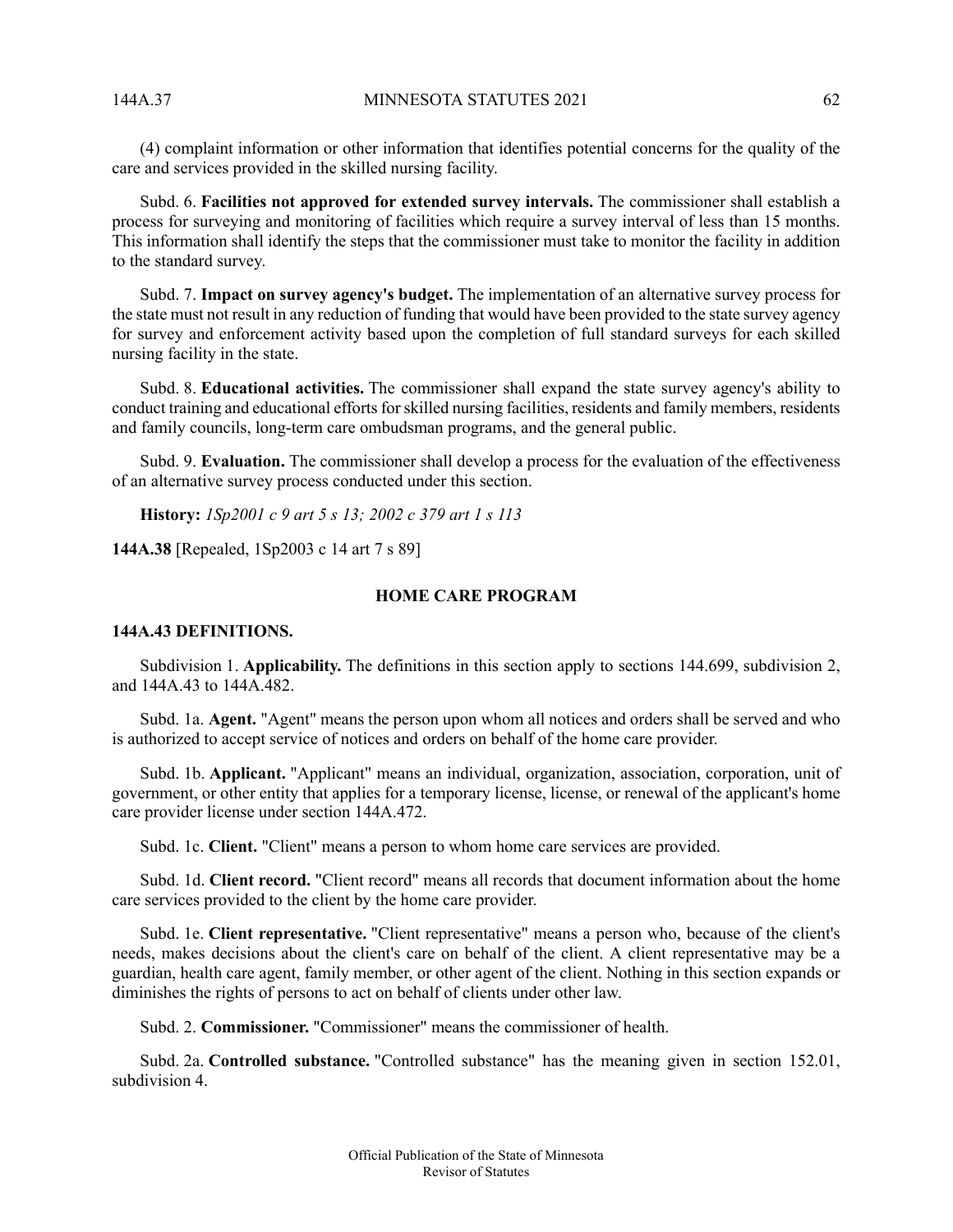Subd. 2b. **Department.** "Department" means the Minnesota Department of Health.

Subd. 2c. **Dietary supplement.** "Dietary supplement" means a product taken by mouth that contains a dietary ingredient intended to supplement the diet. Dietary ingredients may include vitamins, minerals, herbs or other botanicals, amino acids, and substances such as enzymes, organ tissue, glandulars, or metabolites.

Subd. 2d. **Dietitian.** "Dietitian" is a person licensed under sections 148.621 to 148.633.

Subd. 2e. **Dietetics or nutrition practice.** "Dietetics or nutrition practice" is performed by a licensed dietitian or licensed nutritionist and includes the activities of assessment, setting priorities and objectives, providing nutrition counseling, developing and implementing nutrition care services, and evaluating and maintaining appropriate standards of quality of nutrition care under sections 148.621 to 148.633.

Subd. 3. **Home care service.** "Home care service" means any of the following services delivered in the home of a person whose illness, disability, or physical condition creates a need for the service:

(1) assistive tasks provided by unlicensed personnel;

(2) services provided by a registered nurse or licensed practical nurse, physical therapist, respiratory therapist, occupational therapist, speech-language pathologist, dietitian or nutritionist, or social worker;

(3) medication and treatment management services; or

(4) the provision of durable medical equipment services when provided with any of the home care services listed in clauses (1) to (3).

Subd. 3a. **Hands-on assistance.** "Hands-on assistance" means physical help by another person without which the client is not able to perform the activity.

Subd. 3b. **Home.** "Home" means the client's temporary or permanent place of residence.

Subd. 4. **Home care provider.** "Home care provider" means an individual, organization, association, corporation, unit of government, or other entity that is regularly engaged in the delivery of at least one home care service, directly in a client's home for a fee and who has a valid current temporary license or license issued under sections 144A.43 to 144A.482.

Subd. 5. [Repealed by amendment, 2013 c 108 art 11 s 7]

Subd. 6. **License.** "License" means a basic or comprehensive home care license issued by the commissioner to a home care provider.

Subd. 7. **Licensed health professional.** "Licensed health professional" means a person, other than a registered nurse or licensed practical nurse, who provides home care services within the scope of practice of the person's health occupation license, registration, or certification as regulated and who is licensed by the appropriate Minnesota state board or agency.

Subd. 8. **Licensee.** "Licensee" means a home care provider that is licensed under this chapter.

Subd. 9. **Managerial official.** "Managerial official" means an administrator, director, officer, trustee, or employee of a home care provider, however designated, who has the authority to establish or control business policy.

Subd. 10. **Medication.** "Medication" means a prescription or over-the-counter drug. For purposes of this chapter only, medication includes dietary supplements.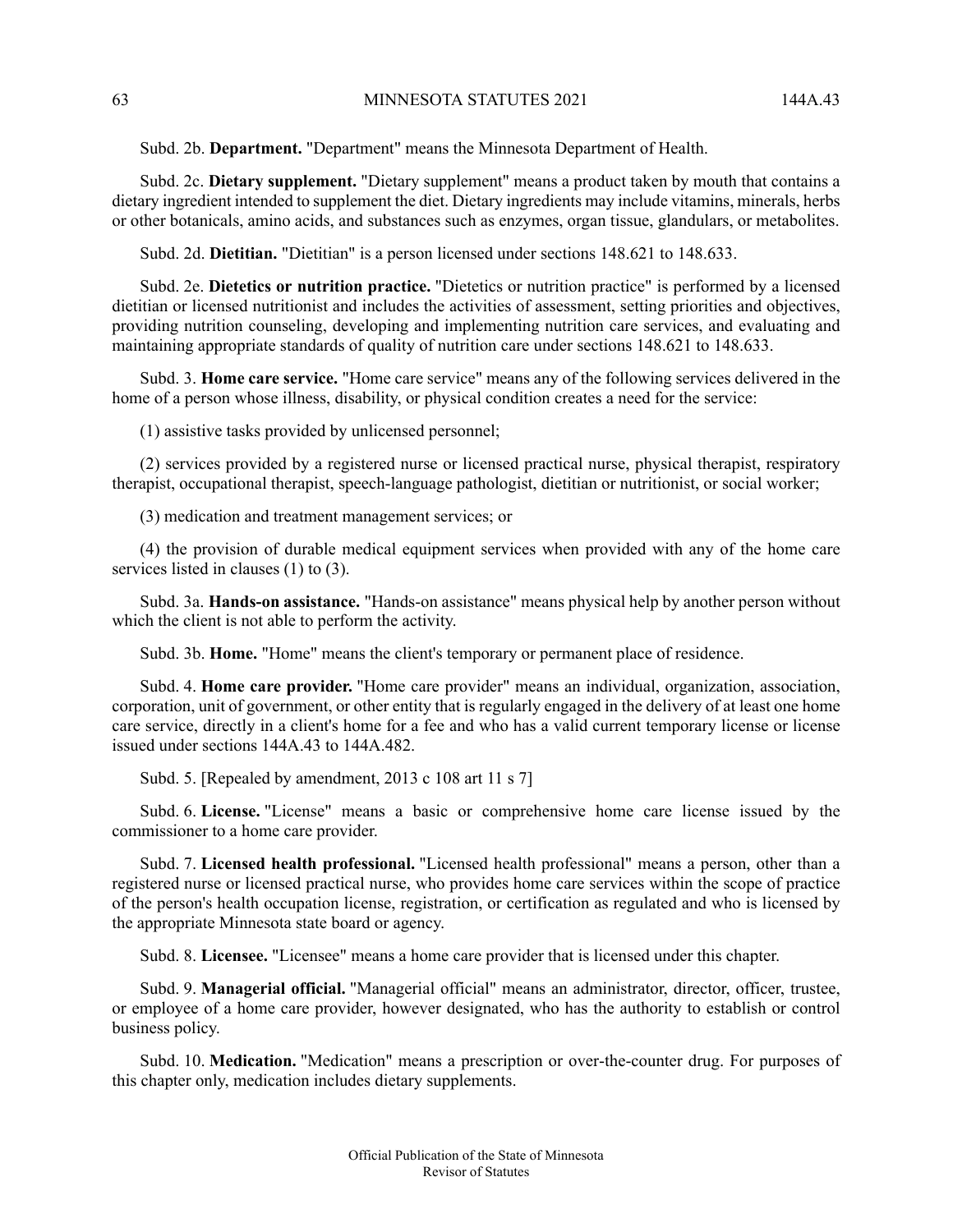Subd. 11. **Medication administration.** "Medication administration" means performing a set of tasks that include the following:

- (1) checking the client's medication record;
- (2) preparing the medication as necessary;
- (3) administering the medication to the client;
- (4) documenting the administration or reason for not administering the medication; and

(5) reporting to a registered nurse or appropriate licensed health professional any concerns about the medication, the client, or the client's refusal to take the medication.

Subd. 12. **Medication management.** "Medication management" means the provision of any of the following medication-related services to a client:

- (1) performing medication setup;
- (2) administering medication;
- (3) storing and securing medications;
- (4) documenting medication activities;
- (5) verifying and monitoring effectiveness of systems to ensure safe handling and administration;
- (6) coordinating refills;
- (7) handling and implementing changes to prescriptions;
- (8) communicating with the pharmacy about the client's medications; and
- (9) coordinating and communicating with the prescriber.

Subd. 12a. **Medication reconciliation.** "Medication reconciliation" means the process of identifying the most accurate list of all medications the client is taking, including the name, dosage, frequency, and route by comparing the client record to an external list of medications obtained from the client, hospital, prescriber, or other provider.

Subd. 13. **Medication setup.** "Medication setup" means arranging medications by a nurse, pharmacy, or authorized prescriber for later administration by the client or by comprehensive home care staff.

Subd. 14. **Nurse.** "Nurse" means a person who is licensed under sections 148.171 to 148.285.

Subd. 15. **Occupational therapist.** "Occupational therapist" means a person who is licensed under sections 148.6401 to 148.6449.

Subd. 16. **Over-the-counter drug.** "Over-the-counter drug" means a drug that is not required by federal law to bear the symbol "Rx only."

Subd. 17. **Owner.** "Owner" means a proprietor, a general partner, a limited partner who has five percent or more equity interest in a limited partnership, a person who owns or controls voting stock in a corporation in an amount equal to or greater than five percent of the shares issued and outstanding, or a corporation that owns equity interest in a licensee or applicant for a license.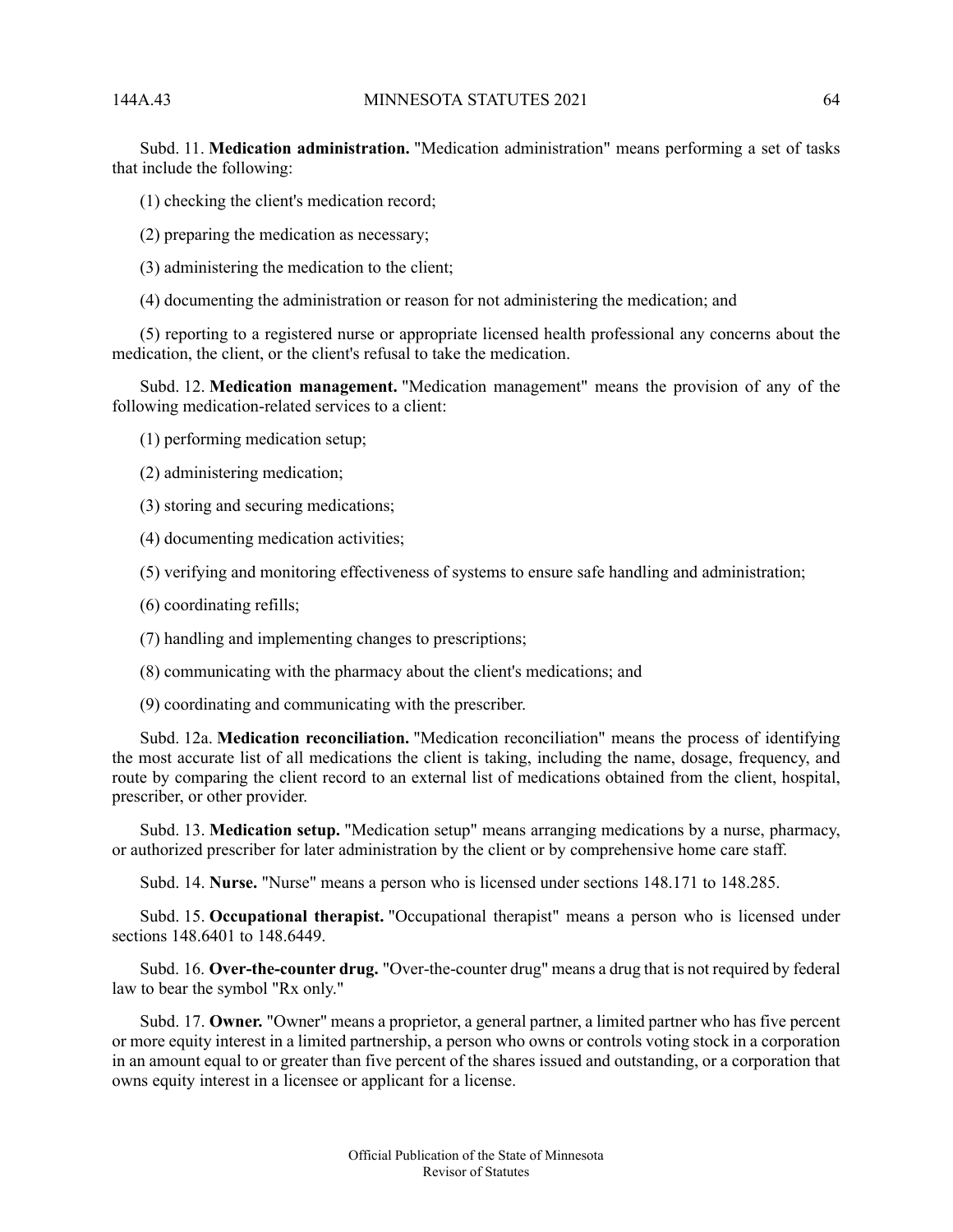Subd. 18. **Pharmacist.** "Pharmacist" has the meaning given in section 151.01, subdivision 3.

Subd. 19. **Physical therapist.** "Physical therapist" means a person who is licensed under sections 148.65 to 148.78.

Subd. 20. **Physician.** "Physician" means a person who is licensed under chapter 147.

Subd. 21. **Prescriber.** "Prescriber" means a person who is authorized by sections 148.235; 151.01, subdivision 23; and 151.37 to prescribe prescription drugs.

Subd. 22. **Prescription.** "Prescription" has the meaning given in section 151.01, subdivision 16a.

Subd. 23. **Regularly scheduled.** "Regularly scheduled" means ordered or planned to be completed at predetermined times or according to a predetermined routine.

Subd. 24. **Reminder.** "Reminder" means providing a verbal or visual reminder to a client.

Subd. 25. **Respiratory therapist.** "Respiratory therapist" means a person who is licensed under chapter 147C.

Subd. 26. **Revenues.** "Revenues" means all money received by a licensee derived from the provision of home care services, including feesforservices and appropriations of public money for home care services.

Subd. 27. **Service plan.** "Service plan" means the written plan between the client or client's representative and the temporary licensee or licensee about the services that will be provided to the client.

Subd. 28. **Social worker.** "Social worker" means a person who is licensed under chapter 148D or 148E.

Subd. 29. **Speech-language pathologist.** "Speech-language pathologist" has the meaning given in section 148.512.

Subd. 30. **Standby assistance.** "Standby assistance" means the presence of another person to assist a client with an assistive task by providing cues, oversight, and minimal physical assistance.

Subd. 31. **Substantial compliance.** "Substantial compliance" means complying with the requirements in this chapter sufficiently to prevent unacceptable health or safety risks to the home care client.

Subd. 32. **Survey.** "Survey" means an inspection of a licensee or applicant for licensure for compliance with this chapter.

Subd. 33. **Surveyor.** "Surveyor" means a staff person of the department authorized to conduct surveys of home care providers and applicants.

Subd. 34. **Temporary license.** "Temporary license" meansthe initial basic or comprehensive home care license the department issues after approval of a complete written application and before the department completes the temporary license survey and determines that the temporary licensee is in substantial compliance.

Subd. 35. **Treatment or therapy.** "Treatment" or "therapy" means the provision of care, other than medications, ordered or prescribed by a licensed health professional provided to a client to cure, rehabilitate, or ease symptoms.

Subd. 36. **Unit of government.** "Unit of government" means every city, county, town, school district, other political subdivisions of the state, or agency of the state or federal government, which includes any instrumentality of a unit of government.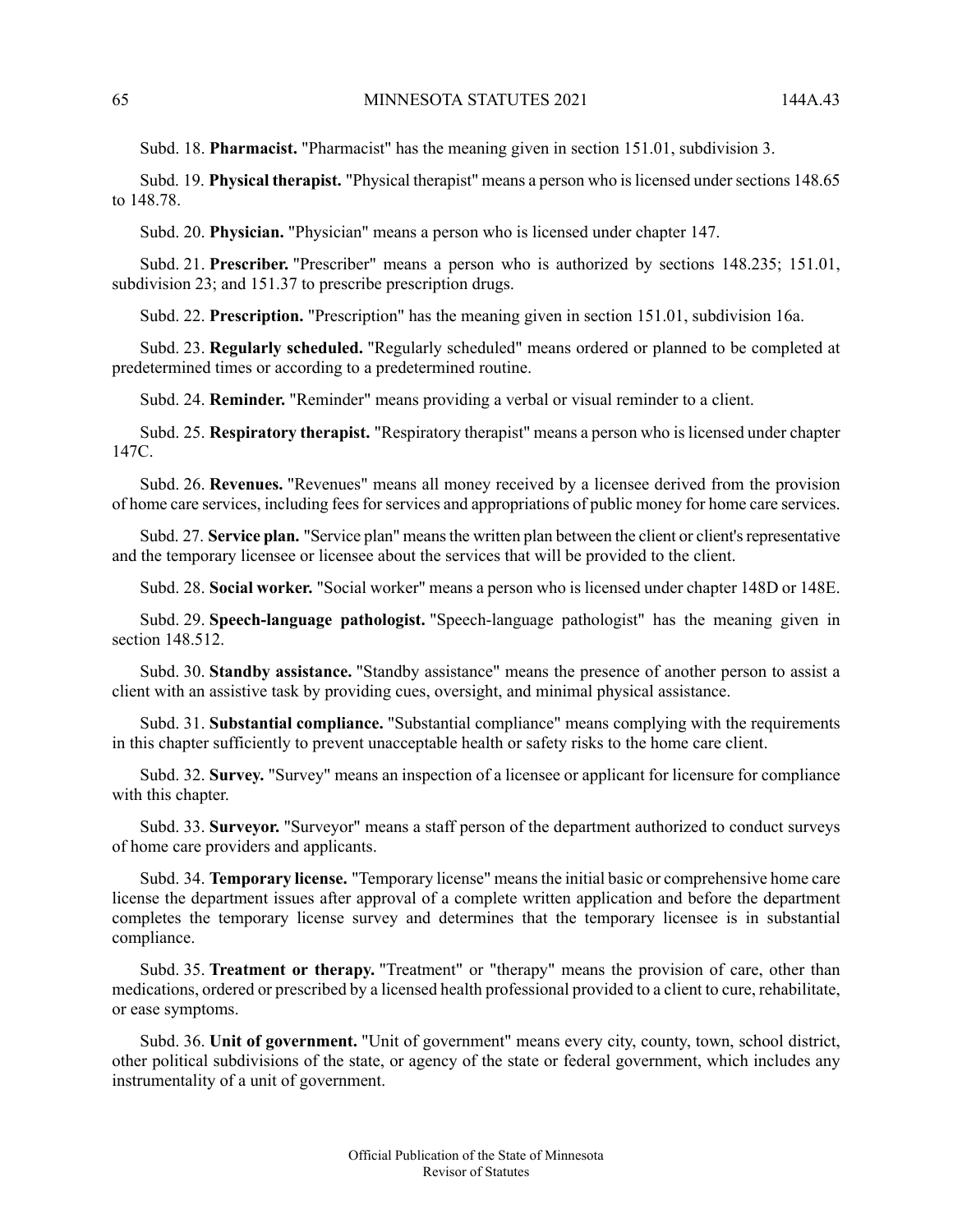Subd. 37. **Unlicensed personnel.** "Unlicensed personnel" are individuals not otherwise licensed or certified by a governmental health board or agency who provide home care services in the client's home.

Subd. 38. **Verbal.** "Verbal" means oral and not in writing.

History: 1987 c 378 s 3; 1989 c 194 s 1; 1989 c 304 s 137; 1992 c 513 art 6 s 5,6; 1995 c 207 art 9 s 20; 1997 c 22 art 2 s 2,8; 1997 c 113 s 1; 2002 c 252 s 2-4,24; 2009 c 174 art 2 s 4; 2013 c 108 art 11 s 7; 2014 c 275 art 1 s 135; 2016 c 158 art 1 s 59; 1Sp2017 c 6 art 11 s 54; 1Sp2019 c 9 art 11 s 38-40

## **144A.44 HOME CARE BILL OF RIGHTS.**

Subdivision 1. **Statement of rights.** (a) A client who receives home care services in the community or in an assisted living facility licensed under chapter 144G has these rights:

(1) receive written information, in plain language, about rights before receiving services, including what to do if rights are violated;

(2) receive care and services according to a suitable and up-to-date plan, and subject to accepted health care, medical or nursing standards and person-centered care, to take an active part in developing, modifying, and evaluating the plan and services;

(3) be told before receiving services the type and disciplines of staff who will be providing the services, the frequency of visits proposed to be furnished, other choices that are available for addressing home care needs, and the potential consequences of refusing these services;

(4) be told in advance of any recommended changes by the provider in the service plan and to take an active part in any decisions about changes to the service plan;

(5) refuse services or treatment;

(6) know, before receiving services or during the initial visit, any limits to the services available from a home care provider;

(7) be told before services are initiated what the provider chargesfor the services; to what extent payment may be expected from health insurance, public programs, or other sources, if known; and what charges the client may be responsible for paying;

 $(8)$  know that there may be other services available in the community, including other home care services and providers, and to know where to find information about these services;

(9) choose freely among available providers and to change providers after services have begun, within the limits of health insurance, long-term care insurance, medical assistance, other health programs, or public programs;

(10) have personal, financial, and medical information kept private, and to be advised of the provider's policies and procedures regarding disclosure of such information;

(11) access the client's own records and written information from those records in accordance with sections 144.291 to 144.298;

(12) be served by people who are properly trained and competent to perform their duties;

(13) be treated with courtesy and respect, and to have the client's property treated with respect;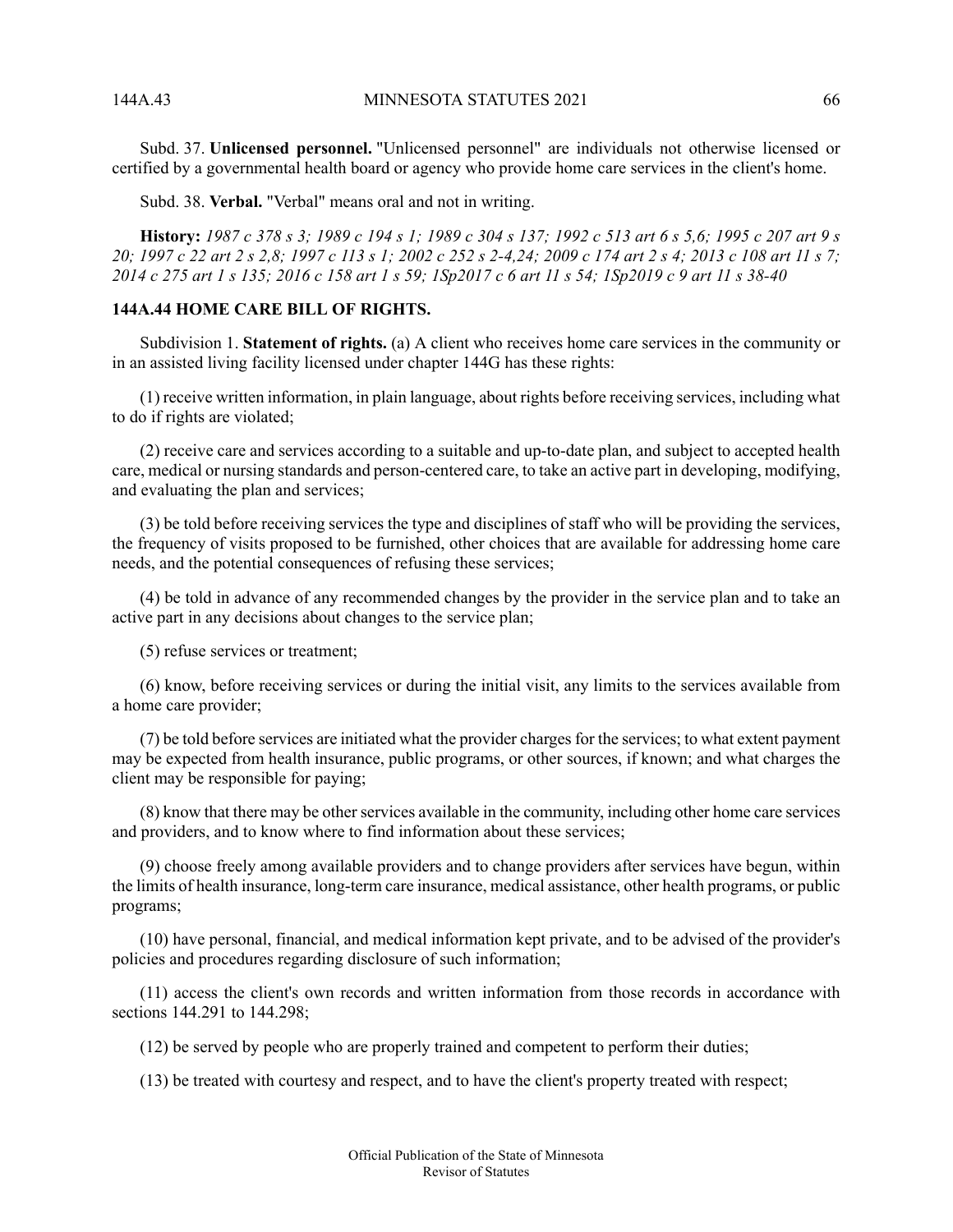(14) be free from physical and verbal abuse, neglect, financial exploitation, and all forms of maltreatment covered under the Vulnerable Adults Act and the Maltreatment of Minors Act;

(15) reasonable, advance notice of changes in services or charges;

(16) know the provider's reason for termination of services;

(17) at least ten calendar days' advance notice of the termination of a service by a home care provider, except at least 30 calendar days' advance notice of the service termination shall be given by a home care provider for services provided to a client residing in an assisted living facility as defined in section 144G.08, subdivision 7. This clause does not apply in cases where:

(i) the client engages in conduct that significantly alters the terms of the service plan with the home care provider;

(ii) the client, person who lives with the client, or others create an abusive or unsafe work environment for the person providing home care services; or

(iii) an emergency or a significant change in the client's condition has resulted in service needs that exceed the current service plan and that cannot be safely met by the home care provider;

(18) a coordinated transfer when there will be a change in the provider of services;

(19) complain to staff and others of the client's choice about services that are provided, or fail to be provided, and the lack of courtesy or respect to the client or the client's property and the right to recommend changes in policies and services, free from retaliation including the threat of termination of services;

(20) know how to contact an individual associated with the home care provider who is responsible for handling problems and to have the home care provider investigate and attempt to resolve the grievance or complaint;

(21) know the name and address of the state or county agency to contact for additional information or assistance;

(22) assert these rights personally, or have them asserted by the client's representative or by anyone on behalf of the client, without retaliation; and

(23) place an electronic monitoring device in the client's or resident's space in compliance with state requirements.

(b) When providers violate the rights in this section, they are subject to the fines and license actions in sections 144A.474, subdivision 11, and 144A.475.

(c) Providers must do all of the following:

(1) encourage and assist in the fullest possible exercise of these rights;

(2) provide the names and telephone numbers of individuals and organizations that provide advocacy and legal services for clients and residents seeking to assert their rights;

(3) make every effort to assist clients or residents in obtaining information regarding whether Medicare, medical assistance, other health programs, or public programs will pay for services;

(4) make reasonable accommodations for people who have communication disabilities, or those who speak a language other than English; and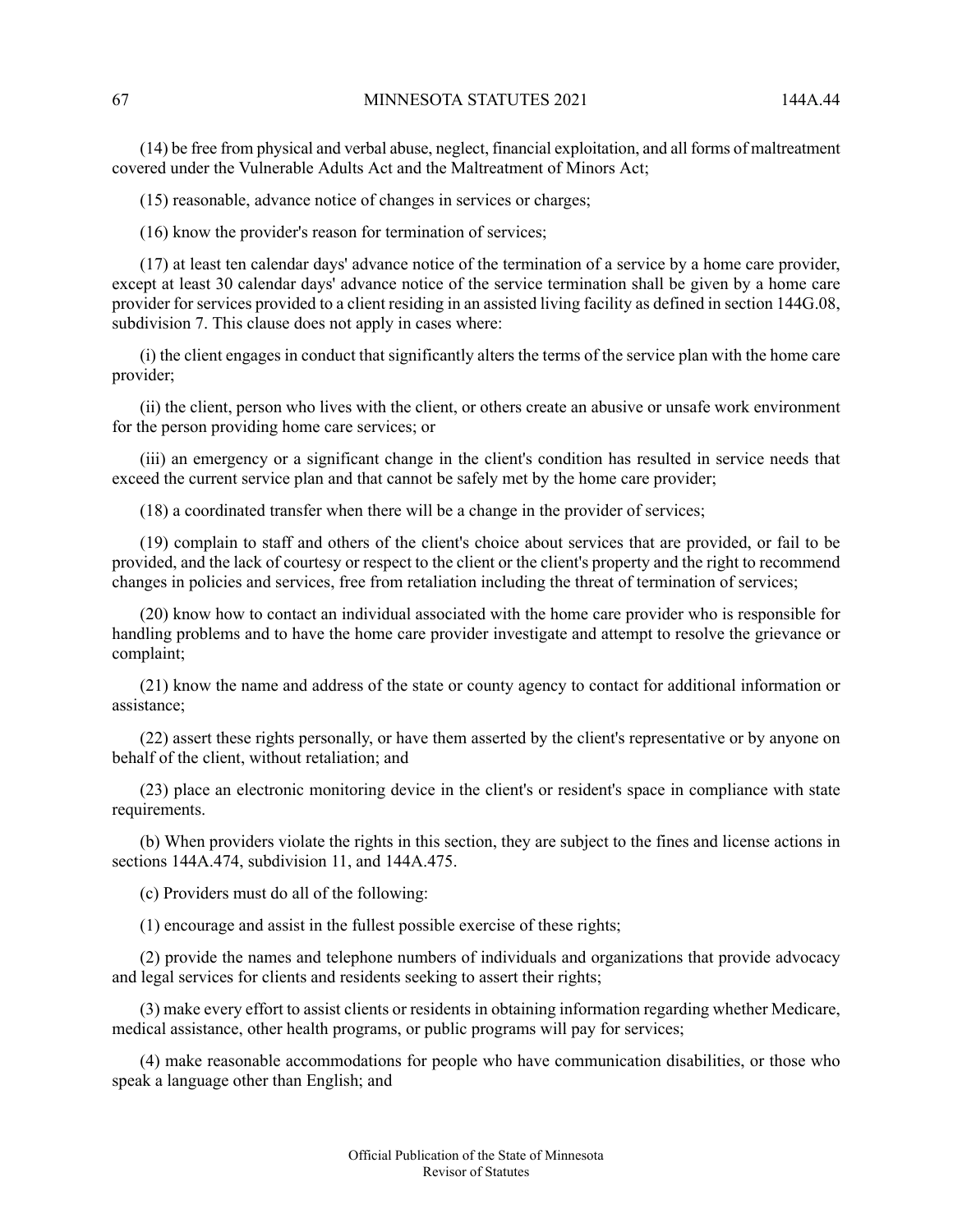(5) provide all information and noticesin plain language and in termsthe client or resident can understand.

(d) No provider may require or request a client or resident to waive any of the rights listed in this section at any time or for any reasons, including as a condition of initiating services or entering into an assisted living contract.

Subd. 2. **Interpretation and enforcement of rights.** These rights are established for the benefit of clients who receive home care services. All home care providers, including those exempted under section 144A.471, must comply with this section. The commissioner shall enforce this section and the home care bill of rights requirement against home care providers exempt from licensure in the same manner as for licensees. A home care provider may not request or require a client to surrender any of these rights as a condition of receiving services. This statement of rights does not replace or diminish other rights and liberties that may exist relative to clients receiving home care services, persons providing home care services, or providers licensed under sections 144A.43 to 144A.482.

History: 1987 c 378 s 4; 1991 c 133 s 1; 1998 c 407 art 2 s 81; 1Sp2001 c 9 art 1 s 39; 2002 c 379 art 1 s 113; 2007 c 147 art 7 s 75; art 10 s 15; 2009 c 79 art 8 s 7; 2013 c 108 art 11 s 8; 2014 c 275 art 1 s *135; 2019 c 60 art 1 s 47; art 4 s 16*

**144A.441** MS 2020 [Repealed, 2019 c 60 art 4 s 35]

**144A.442** MS 2020 [Repealed, 2019 c 60 art 4 s 35]

# **144A.45 REGULATION OF HOME CARE SERVICES.**

Subdivision 1. **Regulations.** The commissioner shall regulate home care providers pursuant to sections 144A.43 to 144A.482. The regulations shall include the following:

(1) provisions to assure, to the extent possible, the health, safety, well-being, and appropriate treatment of persons who receive home care services while respecting a client's autonomy and choice;

 $(2)$  requirements that home care providers furnish the commissioner with specified information necessary to implement sections 144A.43 to 144A.482;

(3) standards of training of home care provider personnel;

- (4) standards for provision of home care services;
- (5) standards for medication management;
- (6) standards for supervision of home care services;
- (7) standards for client evaluation or assessment;

(8) requirements for the involvement of a client's health care provider, the documentation of health care providers' orders, if required, and the client's service plan;

(9) the maintenance of accurate, current client records;

- (10) the establishment of basic and comprehensive levels of licenses based on services provided; and
- (11) provisions to enforce these regulations and the home care bill of rights.

Subd. 1a. [Repealed by amendment, 2013 c 108 art 11 s 9]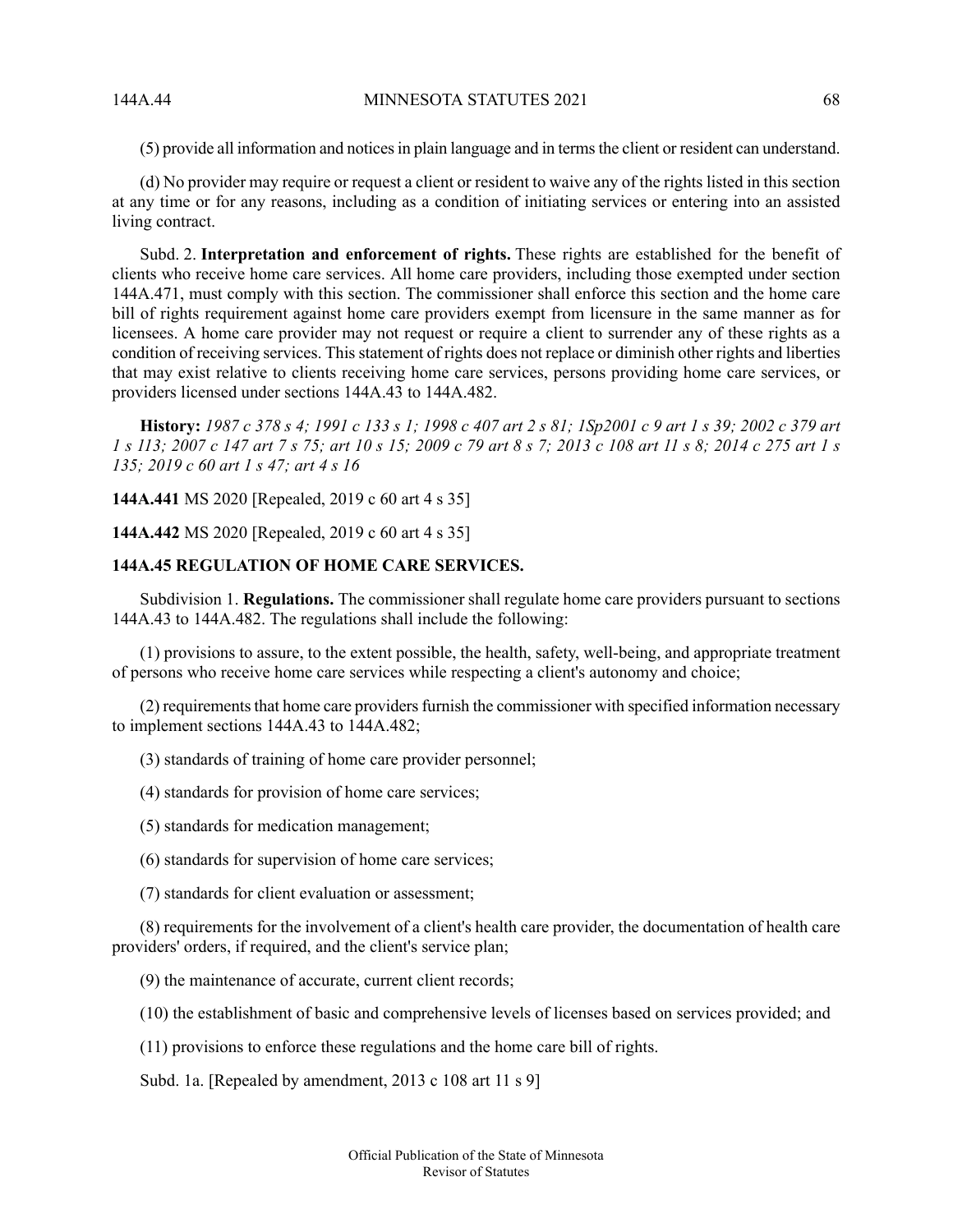Subd. 1b. [Repealed by amendment, 2013 c 108 art 11 s 9]

Subd. 2. **Regulatory functions.** The commissioner shall:

(1) license,survey, and monitor without advance notice, home care providersin accordance with sections 144A.43 to 144A.482;

(2) survey every temporary licensee within one year of the temporary license issuance date subject to the temporary licensee providing home care services to a client or clients;

(3) survey all licensed home care providers on an interval that will promote the health and safety of clients;

(4) with the consent of the client, visit the home where services are being provided;

(5) issue correction orders and assess civil penalties in accordance with section 144.653, subdivisions 5 to 8, for violations of sections 144A.43 to 144A.482;

(6) take action as authorized in section 144A.475; and

(7) take other action reasonably required to accomplish the purposes of sections 144A.43 to 144A.482.

Subd. 3. [Repealed, 1997 c 113 s 22]

Subd. 4. [Repealed by amendment, 2013 c 108 art 11 s 9]

Subd. 5. [Repealed by amendment, 2013 c 108 art 11 s 9]

Subd. 6. MS 2018 [Repealed, 1Sp2019 c 9 art 11 s 112]

History: 1987 c 378 s 5; 1989 c 282 art 2 s 25; 1991 c 286 s 8; 1997 c 113 s 2.3; 1998 c 254 art 1 s 30,31; 2002 c 252 s 5,6,24; 2003 c 37 s 2; 2008 c 326 art 1 s 2,3; 2009 c 174 art 2 s 5,6; 2010 c 246 s 1,2; *2013 c 43 s 16; 2013 c 108 art 11 s 9; 2014 c 275 art 1 s 135*

**144A.46** [Repealed, 2014 c 275 art 1 s 134]

**144A.4605** [Repealed, 2014 c 275 art 1 s 134]

**144A.461** [Repealed, 2014 c 275 art 1 s 134]

**144A.465** [Repealed, 2014 c 275 art 1 s 134]

### **144A.47 INFORMATION AND REFERRAL SERVICES.**

The commissioner shall ensure that information and referral services relating to home care are available in all regions of the state. The commissioner shall collect and make available information about available home care services, sources of payment, providers, and the rights of consumers. The commissioner may require home care providers to provide information requested for the purposes of this section as a condition of registration or licensure. The commissioner may publish and make available:

(1) general information describing home care services in the state;

(2) limitations on hours, availability of services, and eligibility for third-party payments, applicable to individual providers; and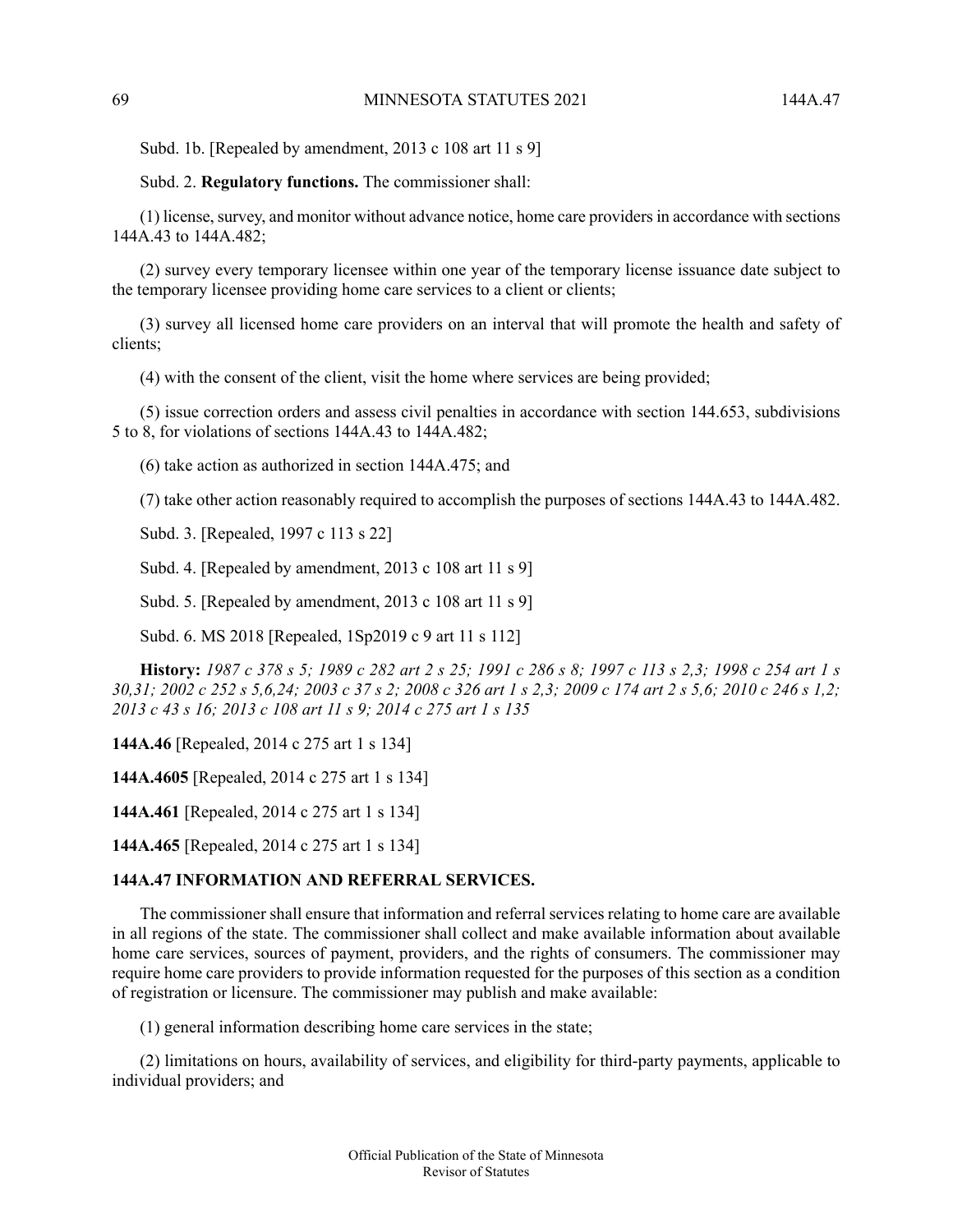(3) other information the commissioner determines to be appropriate.

**History:** *1987 c 378 s 7; 1995 c 207 art 9 s 21*

### **HOME CARE LICENSING**

## **144A.471 HOME CARE PROVIDER AND HOME CARE SERVICES.**

Subdivision 1. **License required.** A home care provider may not open, operate, manage, conduct, maintain, or advertise itself as a home care provider or provide home care services in Minnesota without a temporary or current home care provider license issued by the commissioner of health.

Subd. 2. **Determination of direct home care service.** (a) "Direct home care service" means a home care service provided to a client by the home care provider or its employees, and not by contract. Factors that must be considered in determining whether an individual or a business entity provides at least one home care service directly include, but are not limited to, whether the individual or business entity:

(1) has the right to control, and does control, the types of services provided;

(2) has the right to control, and does control, when and how the services are provided;

(3) establishes the charges;

(4) collects fees from the clients or receives payment from third-party payers on the clients' behalf;

(5) pays individuals providing services compensation on an hourly, weekly, or similar basis;

(6) treats the individuals providing services as employees for the purposes of payroll taxes and workers' compensation insurance; and

(7) holds itself out as a provider of home care services or acts in a manner that leads clients or potential clients to believe that it is a home care provider providing home care services.

(b) None of the factors listed in this subdivision is solely determinative.

Subd. 3. **Determination of regularly engaged.** (a) "Regularly engaged" means providing, or offering to provide, home care services as a regular part of a business. The following factors must be considered by the commissioner in determining whether an individual or a business entity is regularly engaged in providing home care services:

(1) whether the individual or business entity states or otherwise promotes that the individual or business entity provides home care services;

(2) whether persons receiving home care services constitute a substantial part of the individual's or the business entity's clientele; and

(3) whether the home care services provided are other than occasional or incidental to the provision of services other than home care services.

(b) None of the factors listed in this subdivision is solely determinative.

Subd. 4. **Penalties for operating without license.** A person involved in the management, operation, or control of a home care provider that operates without an appropriate license is guilty of a misdemeanor.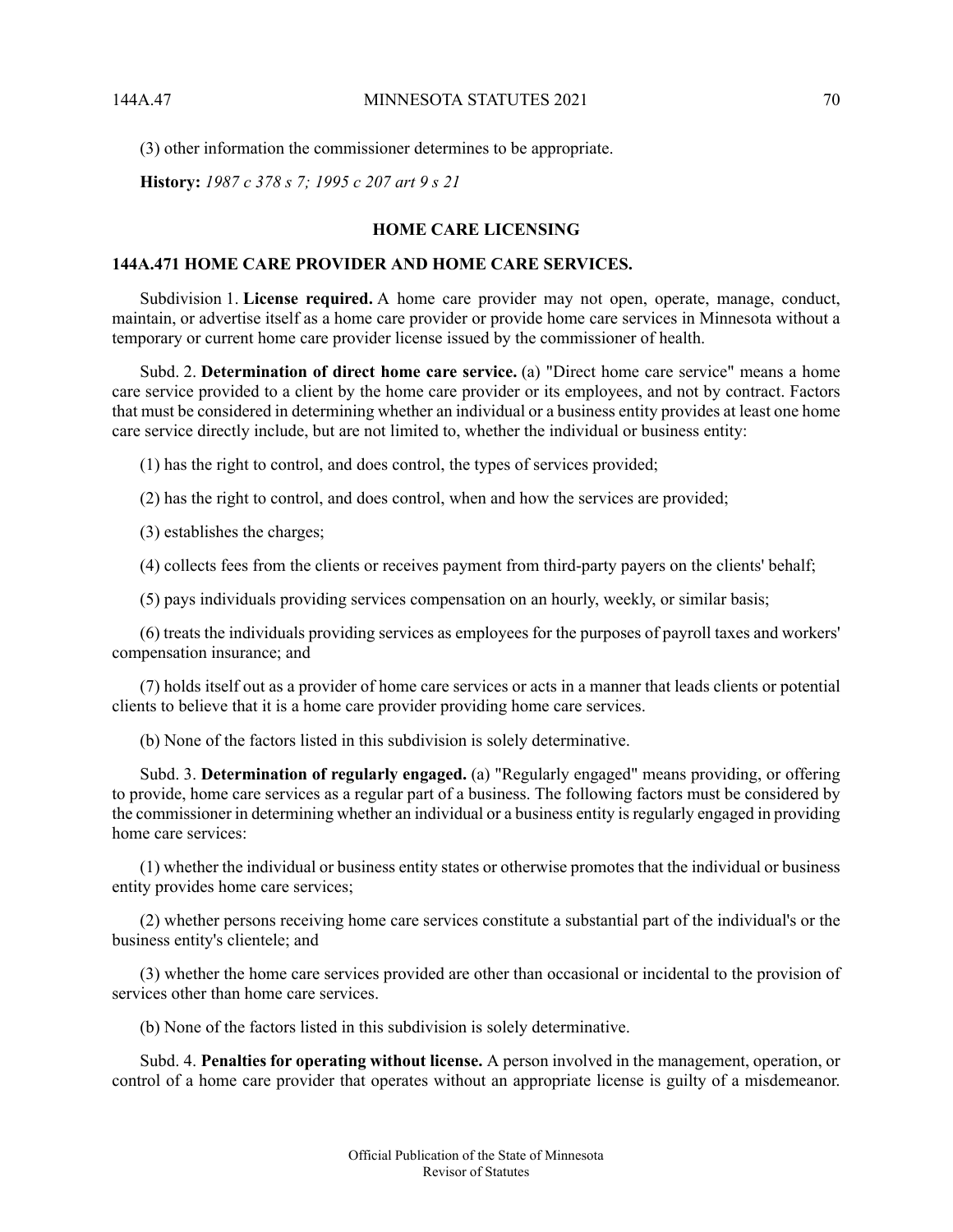This section does not apply to a person who has no legal authority to affect or change decisions related to the management, operation, or control of a home care provider.

Subd. 5. **Basic and comprehensive levels of licensure.** An applicant seeking to become a home care provider must apply for either a basic or comprehensive home care license.

Subd. 6. **Basic home care license provider.** Home care services that can be provided with a basic home care license are assistive tasks provided by licensed or unlicensed personnel that include:

(1) assisting with dressing, self-feeding, oral hygiene, hair care, grooming, toileting, and bathing;

(2) providing standby assistance;

(3) providing verbal or visual reminders to the client to take regularly scheduled medication, which includes bringing the client previously set-up medication, medication in original containers, or liquid or food to accompany the medication;

(4) providing verbal or visual reminders to the client to perform regularly scheduled treatments and exercises;

(5) preparing modified diets ordered by a licensed health professional; and

(6) assisting with laundry, housekeeping, meal preparation, shopping, or other household chores and services if the provider is also providing at least one of the activities in clauses (1) to (5).

Subd. 7. **Comprehensive home care license provider.** Home care services that may be provided with a comprehensive home care license include any of the basic home care services listed in subdivision 6, and one or more of the following:

(1) services of an advanced practice nurse, registered nurse, licensed practical nurse, physical therapist, respiratory therapist, occupational therapist, speech-language pathologist, dietitian or nutritionist, or social worker;

(2) tasks delegated to unlicensed personnel by a registered nurse or assigned by a licensed health professional within the person's scope of practice;

(3) medication management services;

(4) hands-on assistance with transfers and mobility;

(5) treatment and therapies;

(6) assisting clients with eating when the clients have complicating eating problems as identified in the client record or through an assessment such as difficulty swallowing, recurrent lung aspirations, or requiring the use of a tube or parenteral or intravenous instruments to be fed; or

(7) providing other complex or specialty health care services.

Subd. 8. **Exemptions from home care services licensure.** (a) Except as otherwise provided in this chapter, home care services that are provided by the state, counties, or other units of government must be licensed under this chapter.

(b) An exemption under this subdivision does not excuse the exempted individual or organization from complying with applicable provisions of the home care bill of rights in section 144A.44. The following individuals or organizations are exempt from the requirement to obtain a home care provider license: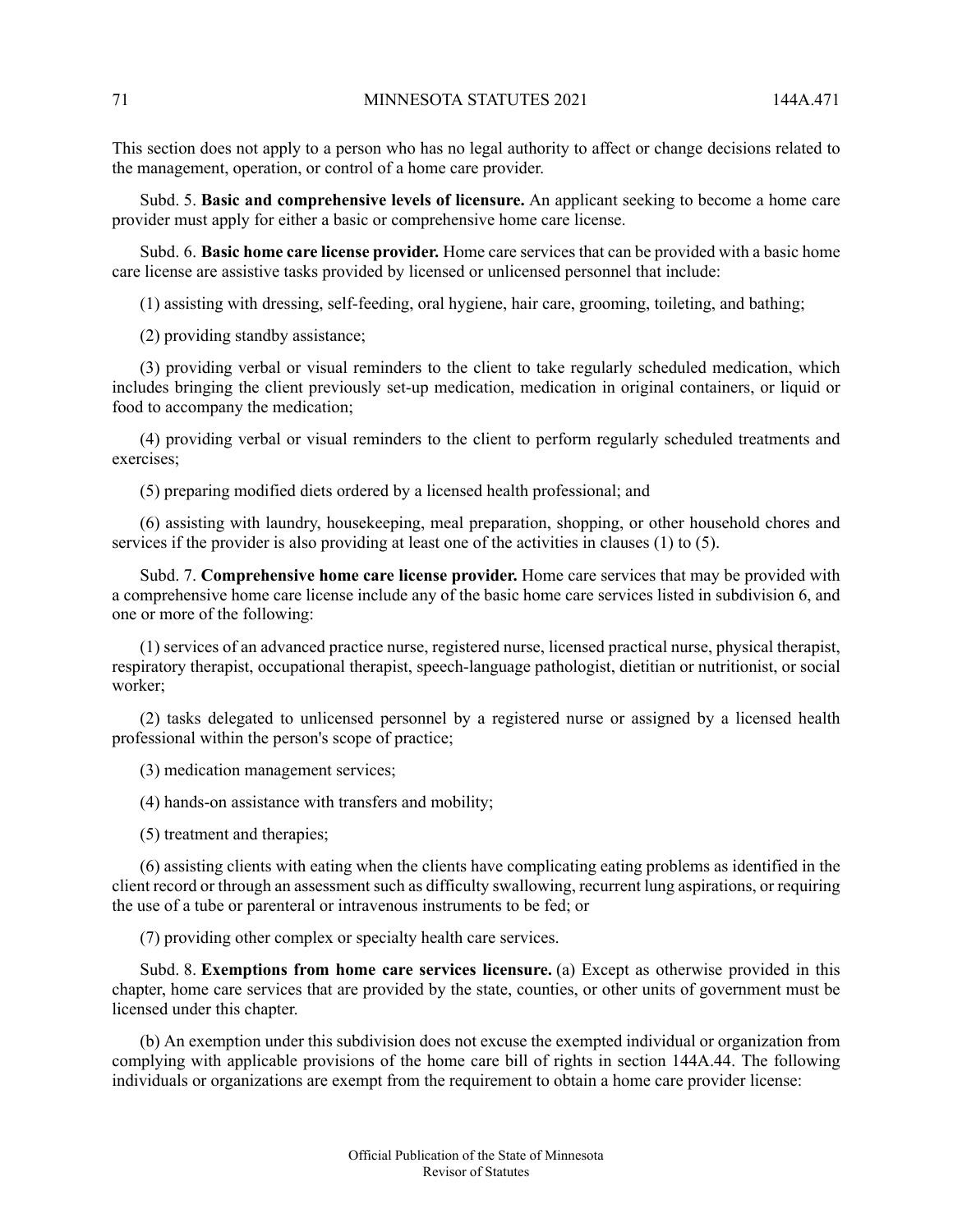(1) an individual or organization that offers, provides, or arranges for personal care assistance services under the medical assistance program as authorized under sections 256B.0625, subdivision 19a, and 256B.0659;

(2) a provider that islicensed by the commissioner of human servicesto provide semi-independent living services for persons with developmental disabilities under section 252.275 and Minnesota Rules, parts 9525.0900 to 9525.1020;

(3) a provider that is licensed by the commissioner of human services to provide home and community-based services for persons with developmental disabilities under section 256B.092 and Minnesota Rules, parts 9525.1800 to 9525.1930;

(4) an individual or organization that provides only home management services, if the individual or organization is registered under section 144A.482; or

(5) an individual who is licensed in this state as a nurse, dietitian, social worker, occupational therapist, physical therapist, orspeech-language pathologist who provides health care servicesin the home independently and not through any contractual or employment relationship with a home care provider or other organization.

Subd. 9. **Exclusions from home care licensure.** The following are excluded from home care licensure and are not required to provide the home care bill of rights:

(1) an individual or business entity providing only coordination of home care that includes one or more of the following:

(i) determination of whether a client needs home care services, or assisting a client in determining what services are needed;

(ii) referral of clients to a home care provider;

(iii) administration of payments for home care services; or

(iv) administration of a health care home established under section 62U.03;

(2) an individual who is not an employee of a licensed home care provider if the individual:

(i) only provides services as an independent contractor to one or more licensed home care providers;

(ii) provides no services under direct agreements or contracts with clients; and

(iii) is contractually bound to perform services in compliance with the contracting home care provider's policies and service plans;

(3) a business that provides staff to home care providers, such as a temporary employment agency, if the business:

(i) only provides staff under contract to licensed or exempt providers;

(ii) provides no services under direct agreements with clients; and

(iii) is contractually bound to perform services under the contracting home care provider's direction and supervision;

(4) any home care services conducted by and for the adherents of any recognized church or religious denomination for its members through spiritual means, or by prayer for healing;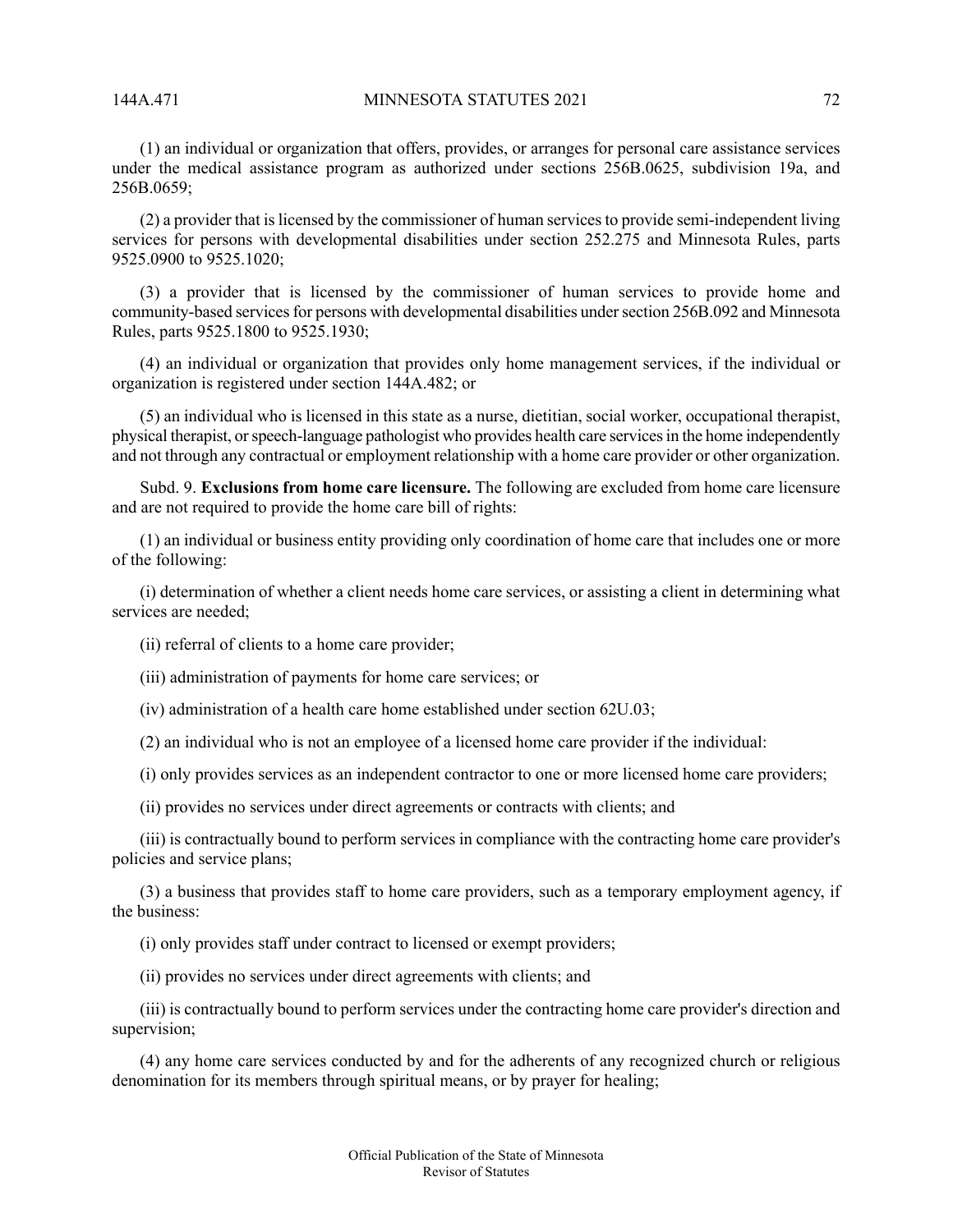(5) an individual who only provides home care services to a relative;

(6) an individual not connected with a home care provider that provides assistance with basic home care needs if the assistance is provided primarily as a contribution and not as a business;

(7) an individual not connected with a home care provider that shares housing with and provides primarily housekeeping or homemaking services to an elderly or disabled person in return for free or reduced-cost housing;

(8) an individual or provider providing home-delivered meal services;

(9) an individual providing senior companion services and other older American volunteer programs (OAVP) established under the Domestic Volunteer Service Act of 1973, United States Code, title 42, chapter 66;

(10) a member of a professional corporation organized under chapter 319B that does not regularly offer or provide home care services as defined in section 144A.43, subdivision 3;

(11) the following organizations established to provide medical or surgical services that do not regularly offer or provide home care services as defined in section 144A.43, subdivision 3: a business trust organized under sections 318.01 to 318.04, a nonprofit corporation organized under chapter 317A, a partnership organized under chapter 323, or any other entity determined by the commissioner;

(12) an individual or agency that provides medical supplies or durable medical equipment, except when the provision of supplies or equipment is accompanied by a home care service;

(13) a physician licensed under chapter 147;

(14) an individual who provides home care services to a person with a developmental disability who lives in a place of residence with a family, foster family, or primary caregiver;

(15) a business that only provides services that are primarily instructional and not medical services or health-related support services;

(16) an individual who performs basic home care servicesfor no more than 14 hours each calendar week to no more than one client;

(17) an individual or business licensed as hospice as defined in sections 144A.75 to 144A.755 who is not providing home care services independent of hospice service;

(18) activities conducted by the commissioner of health or a community health board as defined in section 145A.02, subdivision 5, including communicable disease investigations or testing; or

(19) administering or monitoring a prescribed therapy necessary to control or prevent a communicable disease, or the monitoring of an individual's compliance with a health directive as defined in section 144.4172, subdivision 6.

## *[See Note.]*

History: 2013 c 108 art 11 s 10; 2014 c 262 art 5 s 6; 2014 c 275 art 1 s 135; 2014 c 291 art 7 s 28; *2016 c 179 s 6; 2019 c 60 art 4 s 17,18; 2020 c 115 art 3 s 39*

**NOTE:** The language of subdivision 9 reflects the expiration of clauses in the amendment in Laws 2019, chapter 60, article 4, section 18.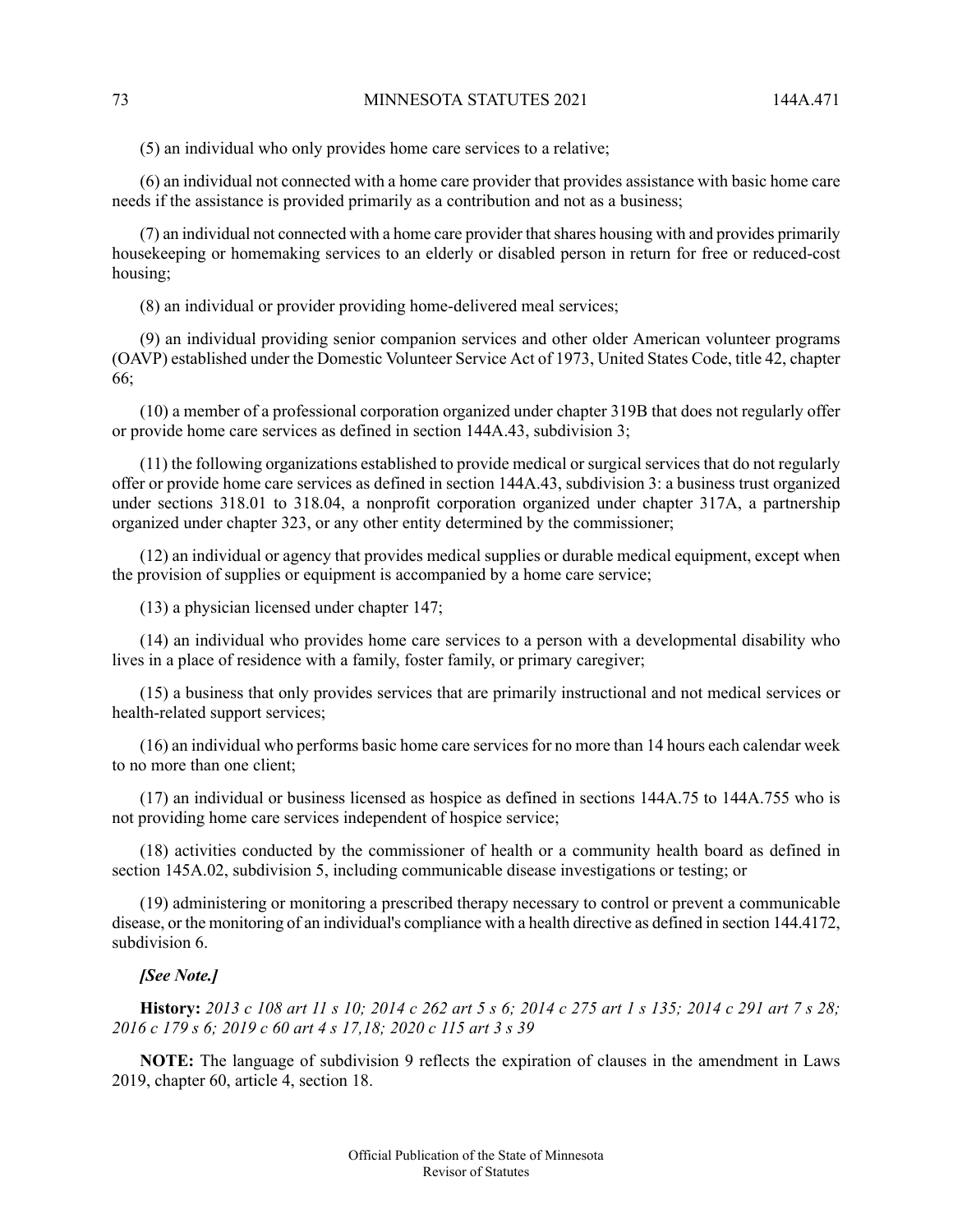### **144A.472 HOME CARE PROVIDER LICENSE; APPLICATION AND RENEWAL.**

Subdivision 1. **License applications.** Each application for a home care provider license must include information sufficient to show that the applicant meets the requirements of licensure, including:

(1) the applicant's name, e-mail address, physical address, and mailing address, including the name of the county in which the applicant resides and has a principal place of business;

(2) the initial license fee in the amount specified in subdivision 7;

(3) the e-mail address, physical address, mailing address, and telephone number of the principal administrative office;

(4) the e-mail address, physical address, mailing address, and telephone number of each branch office, if any;

(5) the names, e-mail and mailing addresses, and telephone numbers of all owners and managerial officials;

(6) documentation of compliance with the background study requirements of section 144A.476 for all persons involved in the management, operation, or control of the home care provider;

(7) documentation of a background study as required by section 144.057 for any individual seeking employment, paid or volunteer, with the home care provider;

(8) evidence of workers' compensation coverage as required by sections 176.181 and 176.182;

(9) documentation of liability coverage, if the provider has it;

(10) identification of the license level the provider is seeking;

(11) documentation that identifies the managerial official who is in charge of day-to-day operations and attestation that the person has reviewed and understands the home care provider regulations;

(12) documentation that the applicant has designated one or more owners, managerial officials, or employees as an agent or agents, which shall not affect the legal responsibility of any other owner or managerial official under this chapter;

(13) the signature of the officer or managing agent on behalf of an entity, corporation, association, or unit of government;

(14) verification that the applicant has the following policies and procedures in place so that if a license is issued, the applicant will implement the policies and procedures and keep them current:

(i) requirements in chapter 260E, reporting of maltreatment of minors, and section 626.557, reporting of maltreatment of vulnerable adults;

(ii) conducting and handling background studies on employees;

(iii) orientation, training, and competency evaluations of home care staff, and a process for evaluating staff performance;

(iv) handling complaints from clients, family members, or client representatives regarding staff or services provided by staff;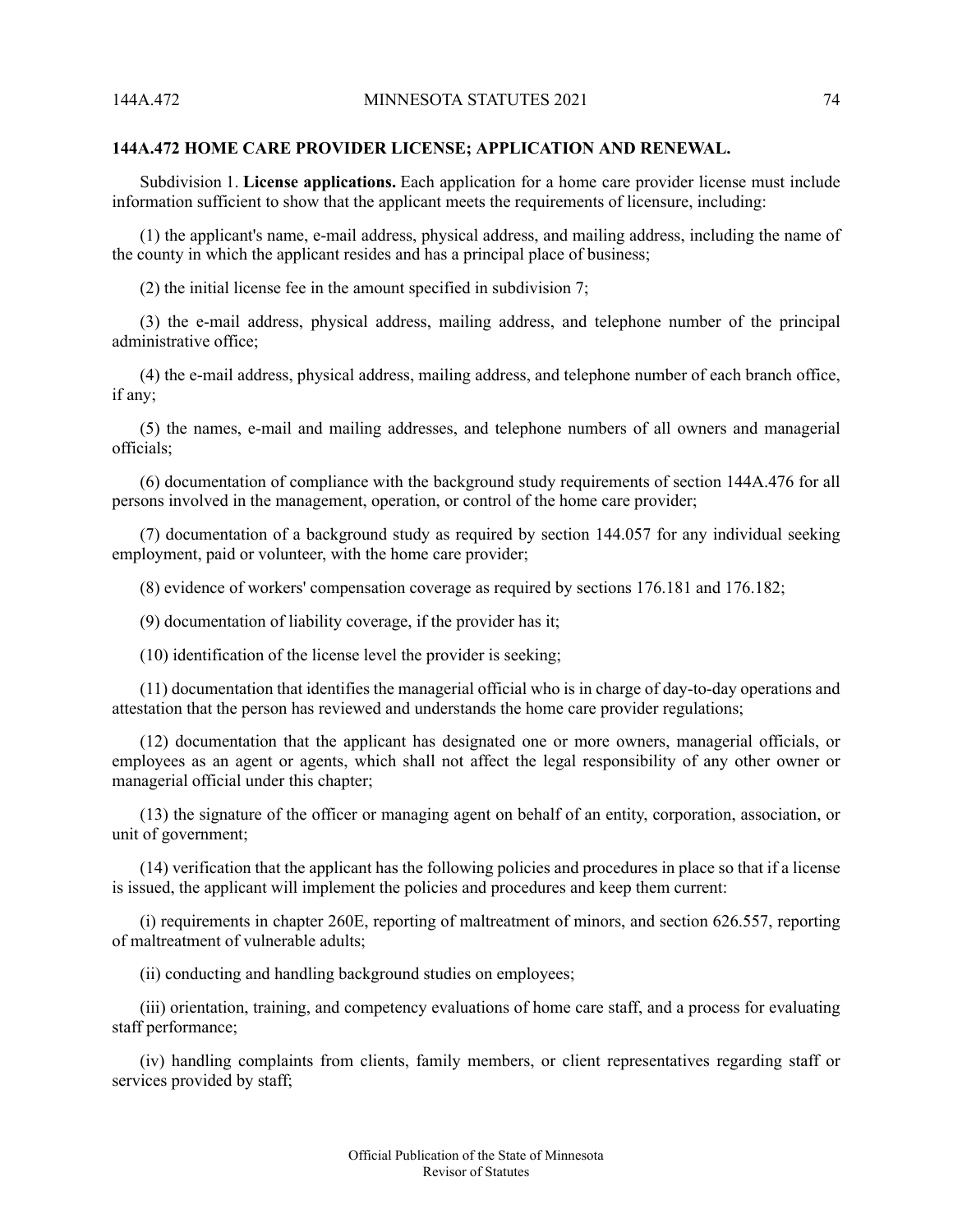(v) conducting initial evaluation of clients' needs and the providers' ability to provide those services;

(vi) conducting initial and ongoing client evaluations and assessments and how changes in a client's condition are identified, managed, and communicated to staff and other health care providers as appropriate;

(vii) orientation to and implementation of the home care client bill of rights;

(viii) infection control practices;

(ix) reminders for medications, treatments, or exercises, if provided; and

(x) conducting appropriate screenings, or documentation of prior screenings, to show that staff are free of tuberculosis, consistent with current United States Centers for Disease Control and Prevention standards; and

(15) other information required by the department.

Subd. 2. **Comprehensive home care license applications.** In addition to the information and fee required in subdivision 1, applicants applying for a comprehensive home care license must also provide verification that the applicant has the following policies and procedures in place so that if a license is issued, the applicant will implement the policies and procedures in this subdivision and keep them current:

(1) conducting initial and ongoing assessments of the client's needs by a registered nurse or appropriate licensed health professional, including how changes in the client's conditions are identified, managed, and communicated to staff and other health care providers, as appropriate;

(2) ensuring that nurses and licensed health professionals have current and valid licenses to practice;

(3) medication and treatment management;

(4) delegation of home care tasks by registered nurses or licensed health professionals;

(5) supervision of registered nurses and licensed health professionals; and

(6) supervision of unlicensed personnel performing delegated home care tasks.

Subd. 3. **License renewal.** (a) Except as provided in section 144A.475, a license may be renewed for a period of one year if the licensee satisfies the following:

(1) submits an application for renewal in the format provided by the commissioner at least 30 days before expiration of the license;

(2) submits the renewal fee in the amount specified in subdivision 7;

(3) has provided home care services within the past 12 months;

(4) complies with sections 144A.43 to 144A.4798;

(5) provides information sufficient to show that the applicant meets the requirements of licensure, including items required under subdivision 1;

(6) provides verification that all policies under subdivision 1 are current; and

(7) provides any other information deemed necessary by the commissioner.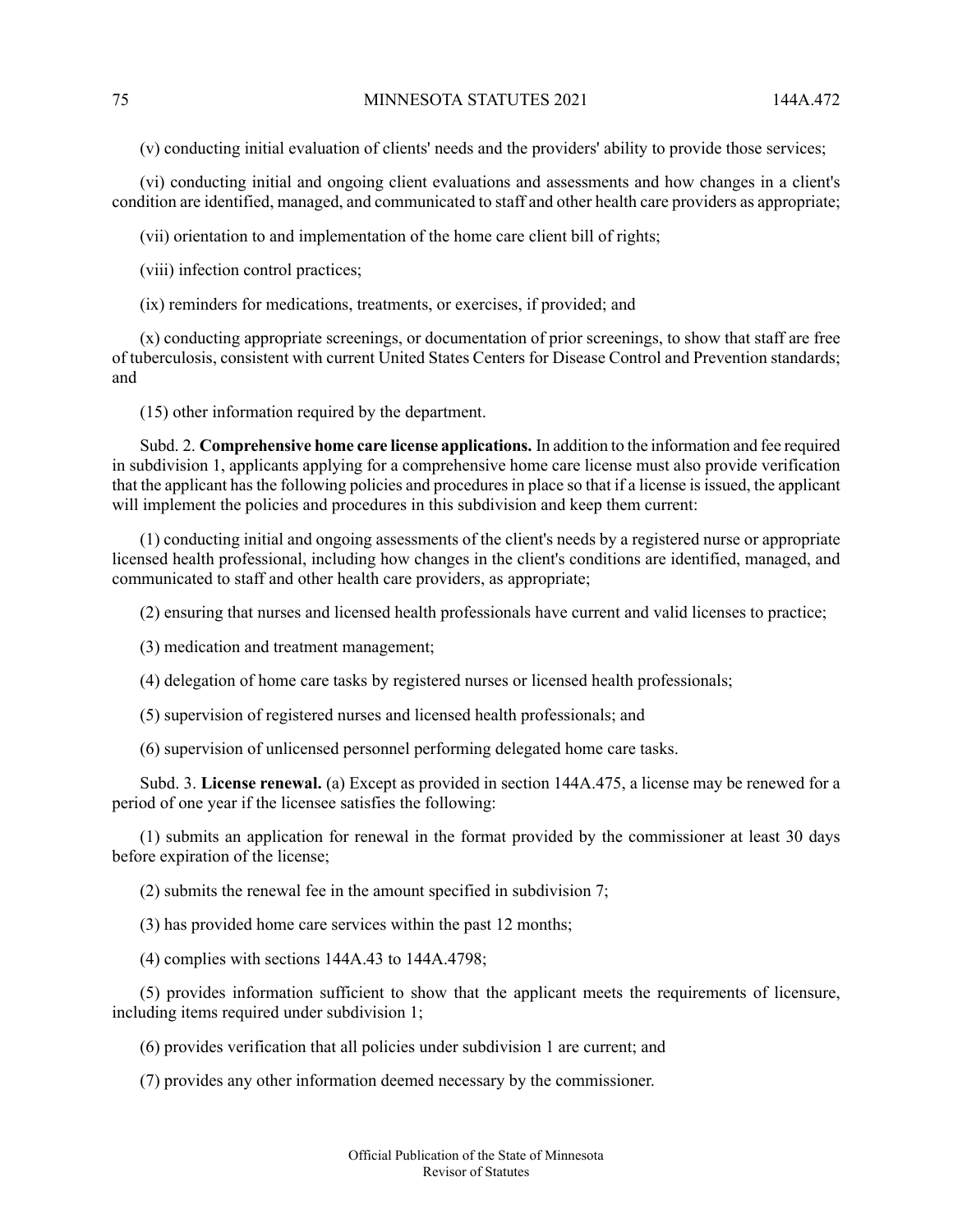(b) A renewal applicant who holds a comprehensive home care license must also provide verification that policies listed under subdivision 2 are current.

Subd. 4. MS 2018 [Repealed, 2019 c 60 art 4 s 35]

Subd. 5. **Changes in ownership.** (a) A home care license issued by the commissioner may not be transferred to another party. Before acquiring ownership of or a controlling interest in a home care provider business, a prospective owner must apply for a new license. A change of ownership is a transfer of operational control of the home care provider business and includes:

(1) transfer of the business to a different or new corporation;

(2) in the case of a partnership, the dissolution or termination of the partnership under chapter 323A, with the business continuing by a successor partnership or other entity;

(3) relinquishment of control of the provider to another party, including to a contract management firm that is not under the control of the owner of the business' assets;

(4) transfer of the business by a sole proprietor to another party or entity; or

(5) transfer of ownership or control of 50 percent or more of the controlling interest of a home care provider business not covered by clauses (1) to (4).

(b) An employee who was employed by the previous owner of the home care provider business prior to the effective date of a change in ownership under paragraph (a), and who will be employed by the new owner in the same or a similar capacity, shall be treated as if no change in employer occurred, with respect to orientation, training, tuberculosis testing, background studies, and competency testing and training on the policies identified in subdivision 1, clause (14), and subdivision 2, if applicable.

(c) Notwithstanding paragraph (b), a new owner of a home care provider business must ensure that employees of the provider receive and complete training and testing on any provisions of policies that differ from those of the previous owner within 90 days after the date of the change in ownership.

Subd. 6. **Notification of changes of information.** The temporary licensee or licensee shall notify the commissioner in writing within ten working days after any change in the information required in subdivision 1, except the information required in subdivision 1, clause (5), is required at the time of license renewal.

Subd. 7. **Fees; application, change of ownership, renewal, and failure to notify.** (a) An initial applicant seeking temporary home care licensure must submit the following application fee to the commissioner along with a completed application:

(1) for a basic home care provider, \$2,100; or

(2) for a comprehensive home care provider, \$4,200.

(b) A home care provider who is filing a change of ownership as required under subdivision 5 must submit the following application fee to the commissioner, along with the documentation required for the change of ownership:

(1) for a basic home care provider, \$2,100; or

(2) for a comprehensive home care provider, \$4,200.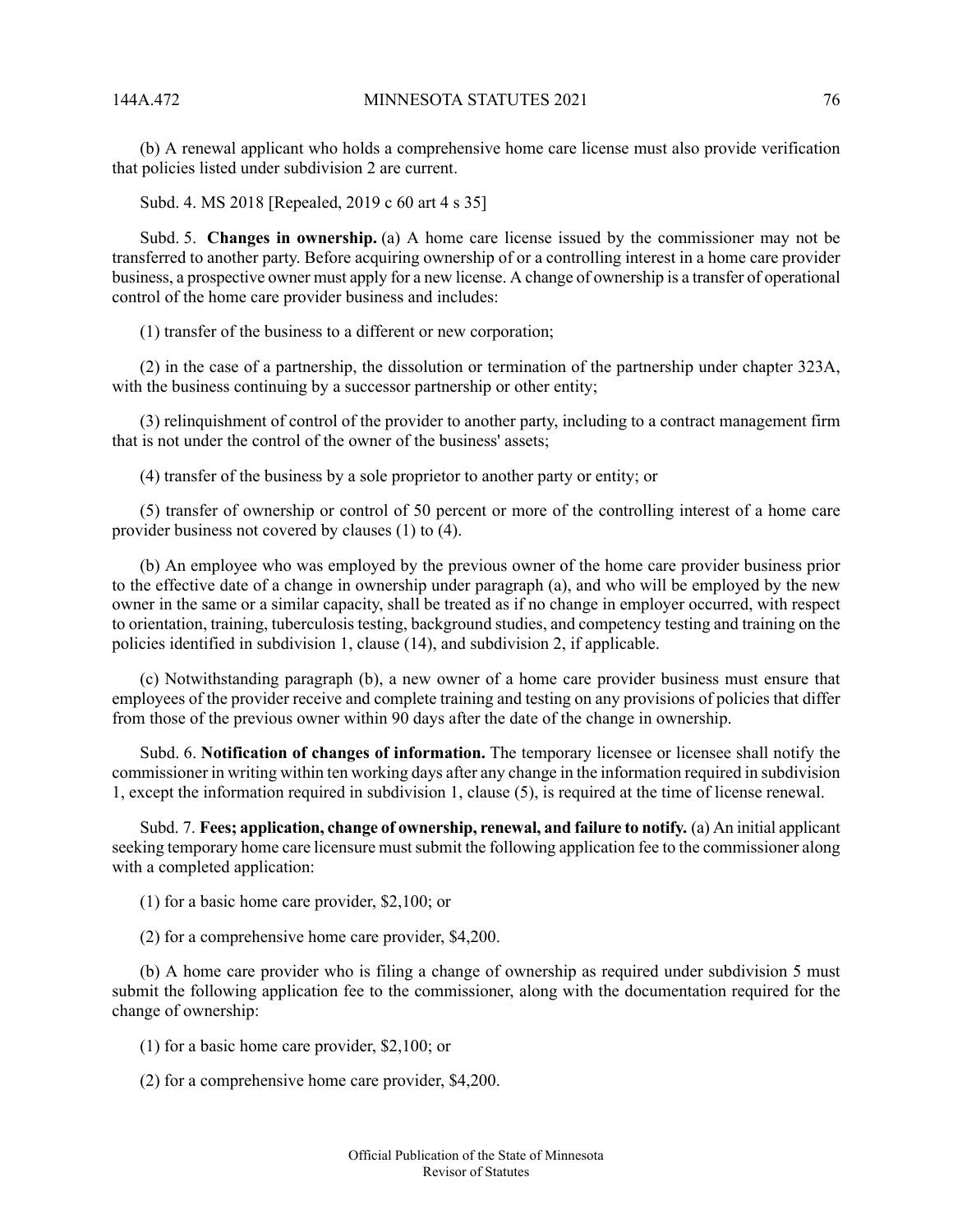77 MINNESOTA STATUTES 2021 144A.472

(c) For the period ending June 30, 2018, a home care provider who is seeking to renew the provider's license shall pay a fee to the commissioner based on revenues derived from the provision of home care services during the calendar year prior to the year in which the application is submitted, according to the following schedule:

### **License Renewal Fee**

| <b>Provider Annual Revenue</b>                          | Fee     |
|---------------------------------------------------------|---------|
| greater than $$1,500,000$                               | \$6,625 |
| greater than $$1,275,000$ and no more than $$1,500,000$ | \$5,797 |
| greater than $$1,100,000$ and no more than $$1,275,000$ | \$4,969 |
| greater than $$950,000$ and no more than $$1,100,000$   | \$4,141 |
| greater than \$850,000 and no more than \$950,000       | \$3,727 |
| greater than \$750,000 and no more than \$850,000       | \$3,313 |
| greater than \$650,000 and no more than \$750,000       | \$2,898 |
| greater than \$550,000 and no more than \$650,000       | \$2,485 |
| greater than \$450,000 and no more than \$550,000       | \$2,070 |
| greater than \$350,000 and no more than \$450,000       | \$1,656 |
| greater than \$250,000 and no more than \$350,000       | \$1,242 |
| greater than \$100,000 and no more than \$250,000       | \$828   |
| greater than \$50,000 and no more than \$100,000        | \$500   |
| greater than \$25,000 and no more than \$50,000         | \$400   |
| no more than \$25,000                                   | \$200   |

(d) For the period between July 1, 2018, and June 30, 2020, a home care provider who is seeking to renew the provider's license shall pay a fee to the commissioner in an amount that is ten percent higher than the applicable fee in paragraph (c). A home care provider's fee shall be based on revenues derived from the provision of home care services during the calendar year prior to the year in which the application is submitted.

(e) Beginning July 1, 2020, a home care provider who is seeking to renew the provider's license shall pay a fee to the commissioner based on revenues derived from the provision of home care services during the calendar year prior to the year in which the application is submitted, according to the following schedule:

# **License Renewal Fee**

| <b>Provider Annual Revenue</b>                          | Fee-    |
|---------------------------------------------------------|---------|
| greater than $$1,500,000$                               | \$7,651 |
| greater than $$1,275,000$ and no more than $$1,500,000$ | \$6,695 |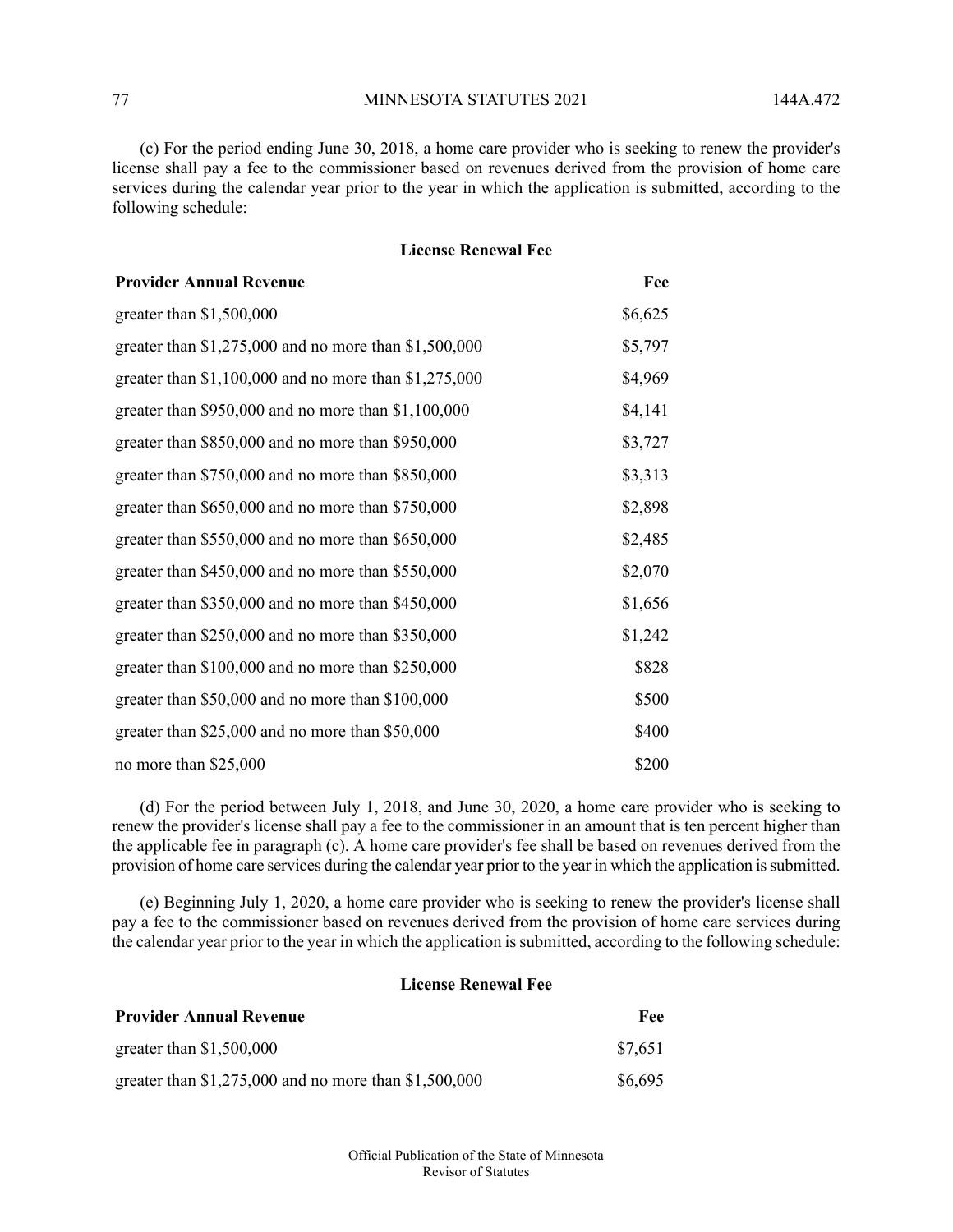| greater than $$1,100,000$ and no more than $$1,275,000$ | \$5,739 |
|---------------------------------------------------------|---------|
| greater than $$950,000$ and no more than $$1,100,000$   | \$4,783 |
| greater than \$850,000 and no more than \$950,000       | \$4,304 |
| greater than \$750,000 and no more than \$850,000       | \$3,826 |
| greater than $$650,000$ and no more than $$750,000$     | \$3,347 |
| greater than $$550,000$ and no more than $$650,000$     | \$2,870 |
| greater than $$450,000$ and no more than $$550,000$     | \$2,391 |
| greater than $$350,000$ and no more than $$450,000$     | \$1,913 |
| greater than $$250,000$ and no more than $$350,000$     | \$1,434 |
| greater than $$100,000$ and no more than $$250,000$     | \$957   |
| greater than $$50,000$ and no more than $$100,000$      | \$577   |
| greater than $$25,000$ and no more than $$50,000$       | \$462   |
| no more than \$25,000                                   | \$231   |

(f) If requested, the home care provider shall provide the commissioner information to verify the provider's annual revenues or other information as needed, including copies of documents submitted to the Department of Revenue.

(g) At each annual renewal, a home care provider may elect to pay the highest renewal fee for its license category, and not provide annual revenue information to the commissioner.

(h) A temporary license or license applicant, or temporary licensee or licensee that knowingly provides the commissioner incorrect revenue amounts for the purpose of paying a lower license fee, shall be subject to a civil penalty in the amount of double the fee the provider should have paid.

(i) The fine for failure to comply with the notification requirements in section 144A.473, subdivision 2, paragraph (c), is \$1,000.

(j) Fees collected under this section shall be deposited in the state treasury and credited to the state government special revenue fund. All fees are nonrefundable. Fees collected under paragraphs (c), (d), and (e) are nonrefundable even if received before July 1, 2017, for temporary licenses or licenses being issued effective July 1, 2017, or later.

(k) Fines and civil penalties collected under this subdivision shall be deposited in a dedicated special revenue account. On an annual basis, the balance in the special revenue account shall be appropriated to the commissioner to implement the recommendations of the advisory council established in section 144A.4799.

History: 2013 c 108 art 11 s 11; 2014 c 275 art 1 s 135; 1Sp2017 c 6 art 10 s 68; 2019 c 60 art 4 s 19; *1Sp2019 c 9 art 11 s 41,42; 1Sp2020 c 2 art 8 s 23*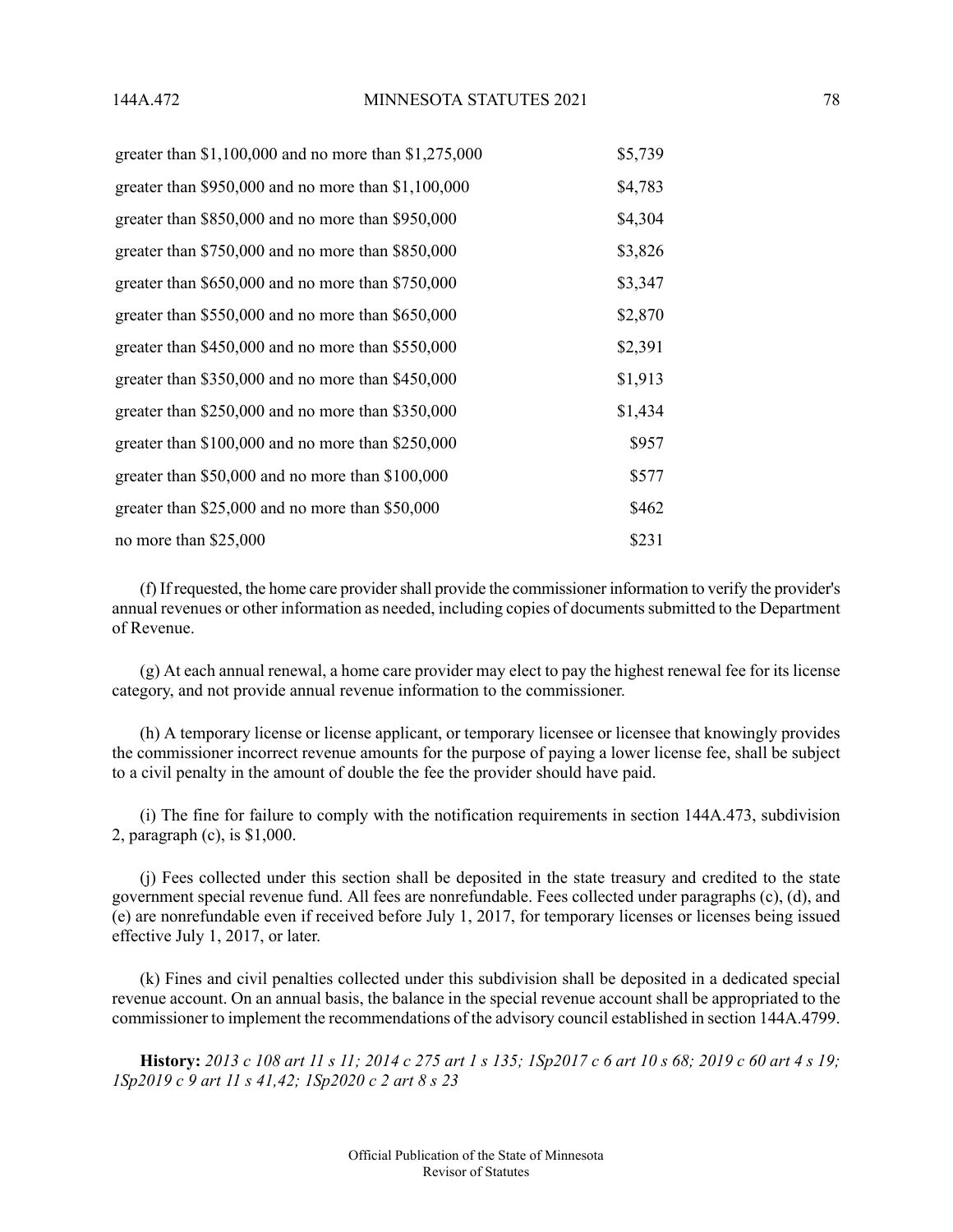## **144A.473 ISSUANCE OF TEMPORARY LICENSE AND LICENSE RENEWAL.**

Subdivision 1. **Temporary license and renewal of license.** (a) The department shall review each application to determine the applicant's knowledge of and compliance with Minnesota home care regulations. Before granting a temporary license or renewing a license, the commissioner may further evaluate the applicant or licensee by requesting additional information or documentation or by conducting an on-site survey of the applicant to determine compliance with sections 144A.43 to 144A.482.

(b) Within 14 calendar days after receiving an application for a license, the commissioner shall acknowledge receipt of the application in writing. The acknowledgment must indicate whether the application appears to be complete or whether additional information is required before the application will be considered complete.

(c) Within 90 days after receiving a complete application, the commissioner shall issue a temporary license, renew the license, or deny the license.

(d) The commissioner shall issue a license that contains the home care provider's name, address, license level, expiration date of the license, and unique license number. All licenses, except for temporary licenses issued under subdivision 2, are valid for up to one year from the date of issuance.

Subd. 2. **Temporary license.** (a) For new license applicants, the commissioner shall issue a temporary license for either the basic or comprehensive home care level. A temporary license is effective for up to one year from the date of issuance, except that a temporary license may be extended according to subdivision 3. Temporary licensees must comply with sections 144A.43 to 144A.482.

(b) During the temporary license period, the commissioner shall survey the temporary licensee within 90 calendar days after the commissioner is notified or has evidence that the temporary licensee is providing home care services.

(c) Within five days of beginning the provision of services, the temporary licensee must notify the commissioner that it is serving clients. The notification to the commissioner may be mailed or e-mailed to the commissioner at the address provided by the commissioner. If the temporary licensee does not provide home care services during the temporary license period, then the temporary license expires at the end of the period and the applicant must reapply for a temporary home care license.

(d) A temporary licensee may request a change in the level of licensure prior to being surveyed and granted a license by notifying the commissioner in writing and providing additional documentation or materials required to update or complete the changed temporary license application. The applicant must pay the difference between the application fees when changing from the basic level to the comprehensive level of licensure. No refund will be made if the provider chooses to change the license application to the basic level.

(e) If the temporary licensee notifies the commissioner that the licensee has clients within 45 days prior to the temporary license expiration, the commissioner may extend the temporary license for up to 60 days in order to allow the commissioner to complete the on-site survey required under this section and follow-up survey visits.

Subd. 3. **Temporary licensee survey.** (a) If the temporary licensee is in substantial compliance with the survey, the commissioner shall issue either a basic or comprehensive home care license. If the temporary licensee is not in substantial compliance with the survey, the commissionershall either: (1) not issue a license and terminate the temporary license; or (2) extend the temporary license for a period not to exceed 90 days and apply conditions, as permitted under section 144A.475, subdivision 2, to the extension of a temporary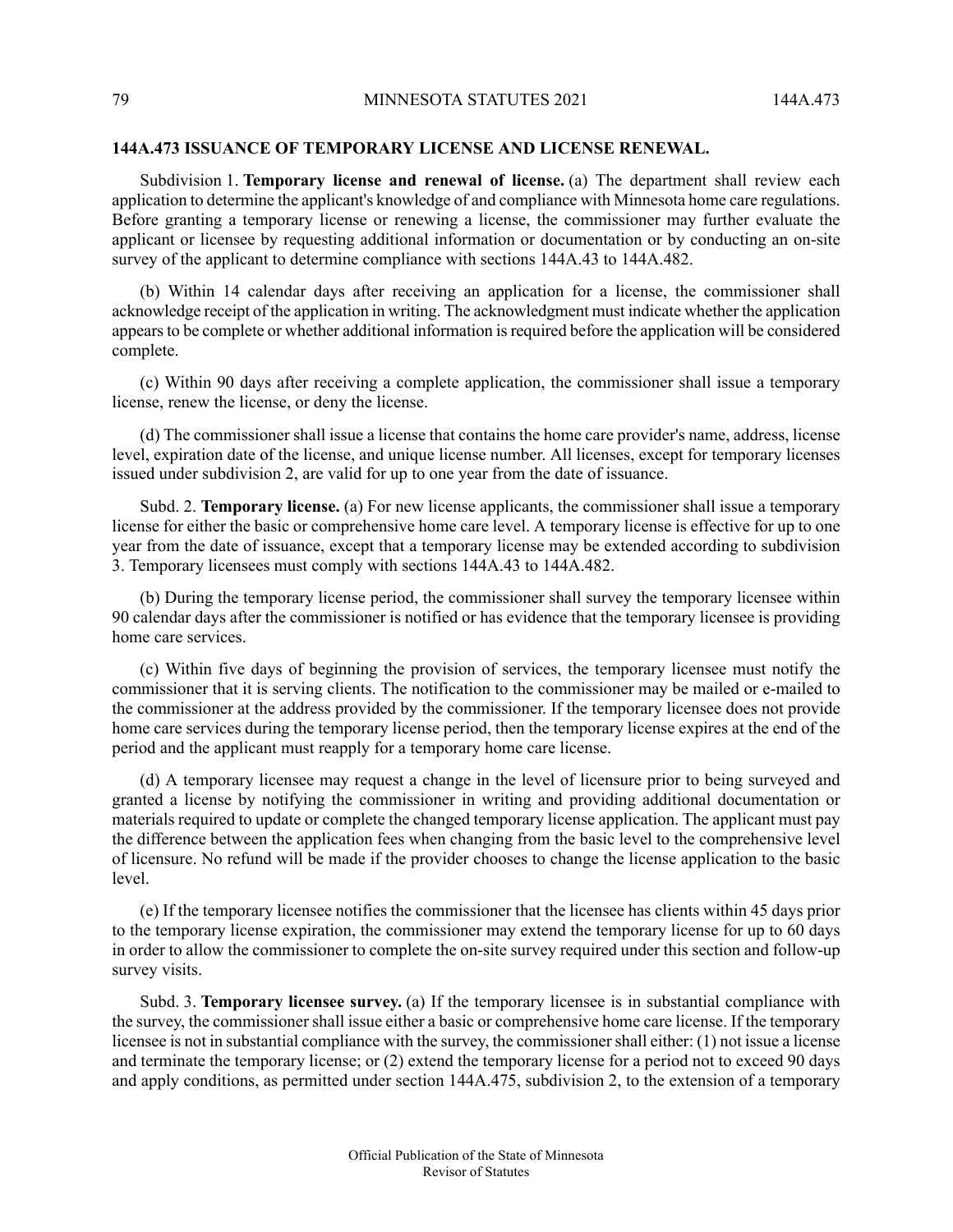license. If the temporary licensee is not in substantial compliance with the survey within the time period of the extension, or if the temporary licensee does not satisfy the license conditions, the commissioner may deny the license.

(b) If the temporary licensee whose basic or comprehensive license has been denied or extended with conditions disagrees with the conclusions of the commissioner, then the temporary licensee may request a reconsideration by the commissioner or commissioner's designee. The reconsideration request process must be conducted internally by the commissioner or commissioner's designee, and chapter 14 does not apply.

(c) The temporary licensee requesting reconsideration must make the request in writing and must list and describe the reasons why the temporary licensee disagrees with the decision to deny the basic or comprehensive home care license or the decision to extend the temporary license with conditions.

(d) The reconsideration request and supporting documentation must be received by the commissioner within 15 calendar days after the date the temporary licensee receives the correction order.

(e) A temporary licensee whose license is denied is permitted to continue operating as a home care provider during the period of time when:

(1) a reconsideration request is in process;

(2) an extension of a temporary license is being negotiated;

(3) the placement of conditions on a temporary license is being negotiated; or

(4) a transfer of home care clientsfrom the temporary licensee to a new home care provider isin process.

(f) A temporary licensee whose license is denied must comply with the requirements for notification and transfer of clients in section 144A.475, subdivision 5.

History: 2013 c 108 art 11 s 12; 2014 c 275 art 1 s 135; 2016 c 179 s 7; 1Sp2019 c 9 art 11 s 43

# **144A.474 SURVEYS AND INVESTIGATIONS.**

Subdivision 1. **Surveys.** The commissioner shall conduct surveys of each home care provider. By June 30, 2016, the commissioner shall conduct a survey of home care providers on a frequency of at least once every three years. Survey frequency may be based on the license level, the provider's compliance history, the number of clients served, or other factors as determined by the department deemed necessary to ensure the health, safety, and welfare of clients and compliance with the law.

Subd. 2. **Types of home care surveys.** (a) "Initial full survey" means the survey of a new temporary licensee conducted after the department is notified or has evidence that the temporary licensee is providing home care services to determine if the provider is in compliance with home care requirements. Initial full surveys must be completed within 14 months after the department's issuance of a temporary basic or comprehensive license.

(b) "Change in ownership survey" means a full survey of a new licensee due to a change in ownership. Change in ownership surveys must be completed within six months after the department's issuance of a new license due to a change in ownership.

(c) "Core survey" means periodic inspection of home care providers to determine ongoing compliance with the home care requirements, focusing on the essential health and safety requirements. Core surveys are available to licensed home care providers who have been licensed for three years and surveyed at least once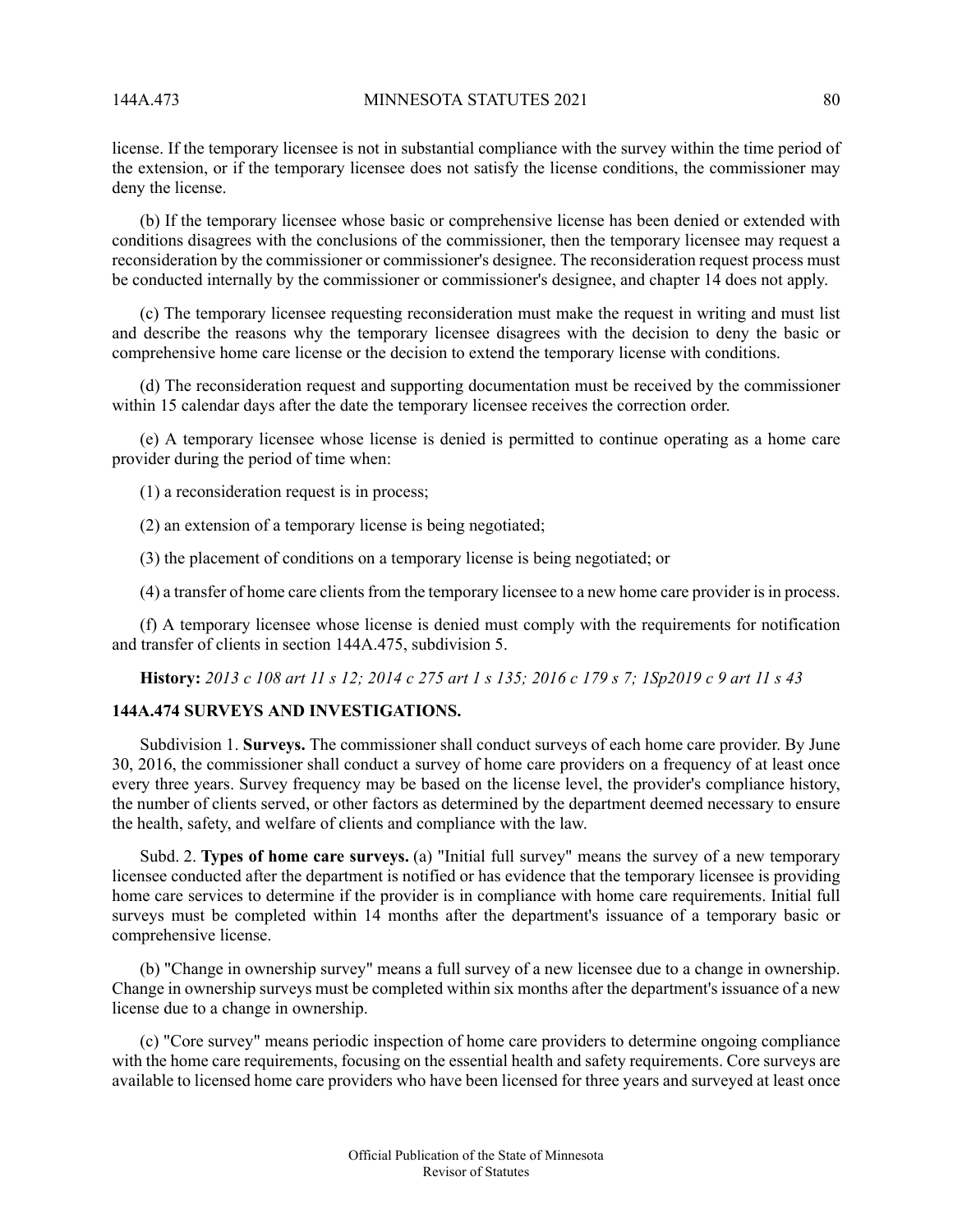in the past three years with the latest survey having no widespread violations beyond Level 1 as provided in subdivision 11. Providers must also not have had any substantiated licensing complaints, substantiated complaints against the agency under the Vulnerable Adults Act or Maltreatment of Minors Act, or an enforcement action as authorized in section 144A.475 in the past three years.

(1) The core survey for basic home care providers must review compliance in the following areas:

- (i) reporting of maltreatment;
- (ii) orientation to and implementation of the home care bill of rights;
- (iii) statement of home care services;
- (iv) initial evaluation of clients and initiation of services;
- (v) client review and monitoring;
- (vi) service plan implementation and changes to the service plan;
- (vii) client complaint and investigative process;
- (viii) competency of unlicensed personnel; and
- (ix) infection control.

(2) For comprehensive home care providers, the core survey must include everything in the basic core survey plus these areas:

(i) delegation to unlicensed personnel;

(ii) assessment, monitoring, and reassessment of clients; and

(iii) medication, treatment, and therapy management.

(d) "Fullsurvey" meansthe periodic inspection of home care providersto determine ongoing compliance with the home care requirements that cover the core survey areas and all the legal requirements for home care providers. A full survey is conducted for all temporary licensees, for licensees that receive licenses due to an approved change in ownership, for providers who do not meet the requirements needed for a core survey, and when a surveyor identifies unacceptable client health or safety risks during a core survey. A full survey must include all the tasks identified as part of the core survey and any additional review deemed necessary by the department, including additional observation, interviewing, or records review of additional clients and staff.

(e) "Follow-up surveys" means surveys conducted to determine if a home care provider has corrected deficient issues and systemsidentified during a core survey, fullsurvey, or complaint investigation. Follow-up surveys may be conducted via phone, e-mail, fax, mail, or on-site reviews. Follow-up surveys, other than complaint surveys, shall be concluded with an exit conference and written information provided on the process for requesting a reconsideration of the survey results.

(f) Upon receiving information alleging that a home care provider has violated or is currently violating a requirement of sections 144A.43 to 144A.482, the commissioner shall investigate the complaint according to sections 144A.51 to 144A.54.

Subd. 3. **Survey process.** The survey process for core surveys shall include the following as applicable to the particular licensee and setting surveyed: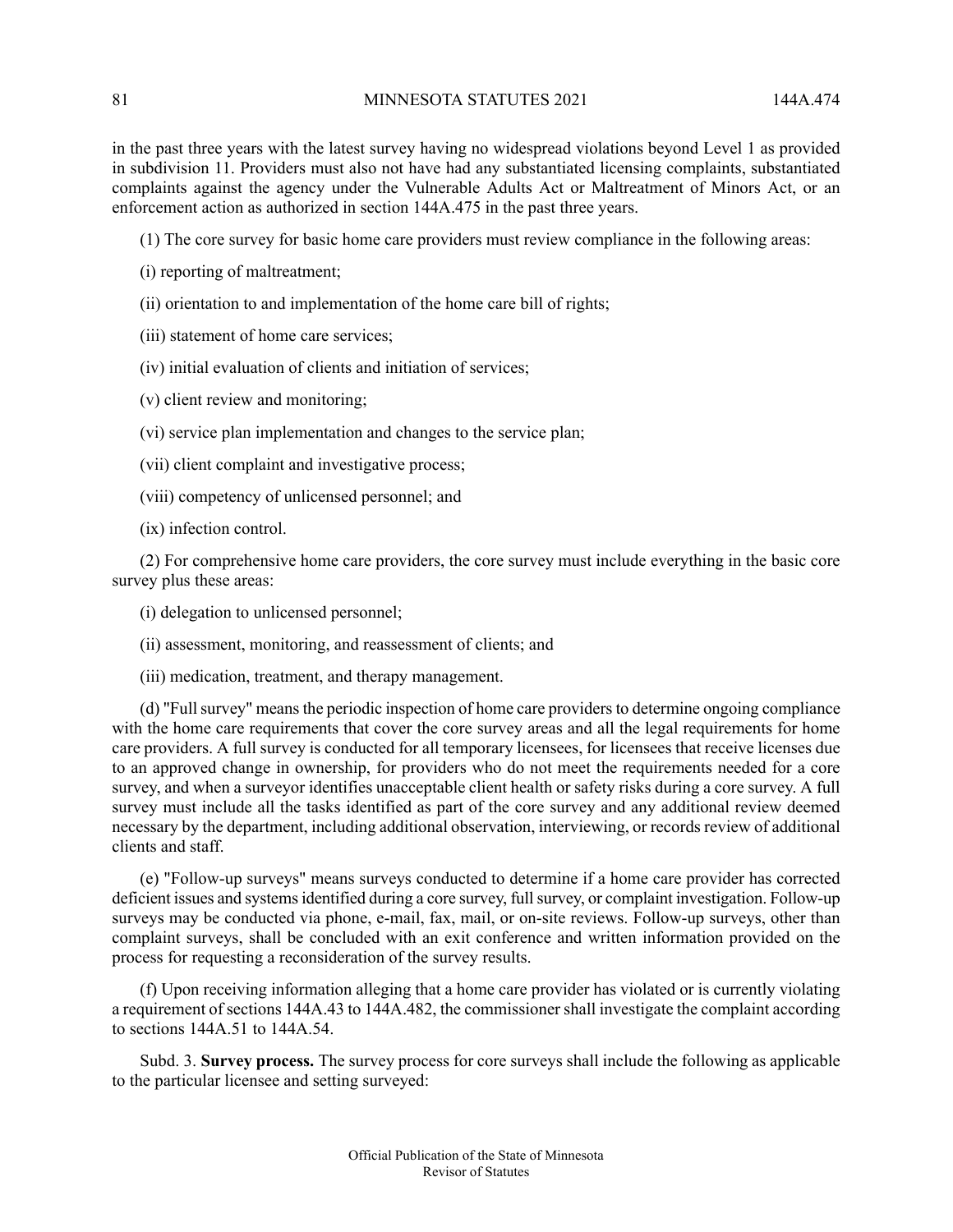(1) presurvey review of pertinent documents and notification to the ombudsman for long-term care;

(2) an entrance conference with available staff;

(3) communication with managerial officials or the registered nurse in charge, if available, and ongoing communication with key staff throughout the survey regarding information needed by the surveyor, clarifications regarding home care requirements, and applicable standards of practice;

(4) presentation of written contact information to the provider about the survey staff conducting the survey, the supervisor, and the process for requesting a reconsideration of the survey results;

(5) a brief tour of a sample of the housing with services establishmentsin which the provider is providing home care services;

(6) a sample selection of home care clients;

(7) information-gathering through client and staff observations, client and staff interviews, and reviews of records, policies, procedures, practices, and other agency information;

(8) interviews of clients' family members, if available, with clients' consent when the client can legally give consent;

(9) except for complaint surveys conducted by the Office of Health Facilities Complaints, an on-site exit conference, with preliminary findings shared and discussed with the provider, documentation that an exit conference occurred, and written information provided on the process for requesting a reconsideration of the survey results; and

(10) postsurvey analysis of findings and formulation of survey results, including correction orders when applicable.

Subd. 4. **Scheduling surveys.** Surveys and investigations shall be conducted without advance notice to home care providers. Surveyors may contact the home care provider on the day of a survey to arrange for someone to be available at the survey site. The contact does not constitute advance notice.

Subd. 5. **Information provided by home care provider.** The home care providershall provide accurate and truthful information to the department during a survey, investigation, or other licensing activities.

Subd. 6. **Providing client records.** Upon request of a surveyor, home care providers shall provide a list of current and past clients or client representatives that includes addresses and telephone numbers and any other information requested about the services to clients within a reasonable period of time.

Subd. 7. **Contacting and visiting clients.** Surveyors may contact or visit a home care provider's clients to gather information without notice to the home care provider. Before visiting a client, a surveyor shall obtain the client's or client's representative's permission by telephone, by mail, or in person. Surveyors shall inform all clients or client's representatives of their right to decline permission for a visit.

Subd. 8. **Correction orders.** (a) A correction order may be issued whenever the commissioner finds upon survey or during a complaint investigation that a home care provider, a managerial official, or an employee of the provider is not in compliance with sections 144A.43 to 144A.482. The correction order shall cite the specific statute and document areas of noncompliance and the time allowed for correction.

(b) The commissioner shall mail copies of any correction order to the last known address of the home care provider, or electronically scan the correction order and e-mail it to the last known home care provider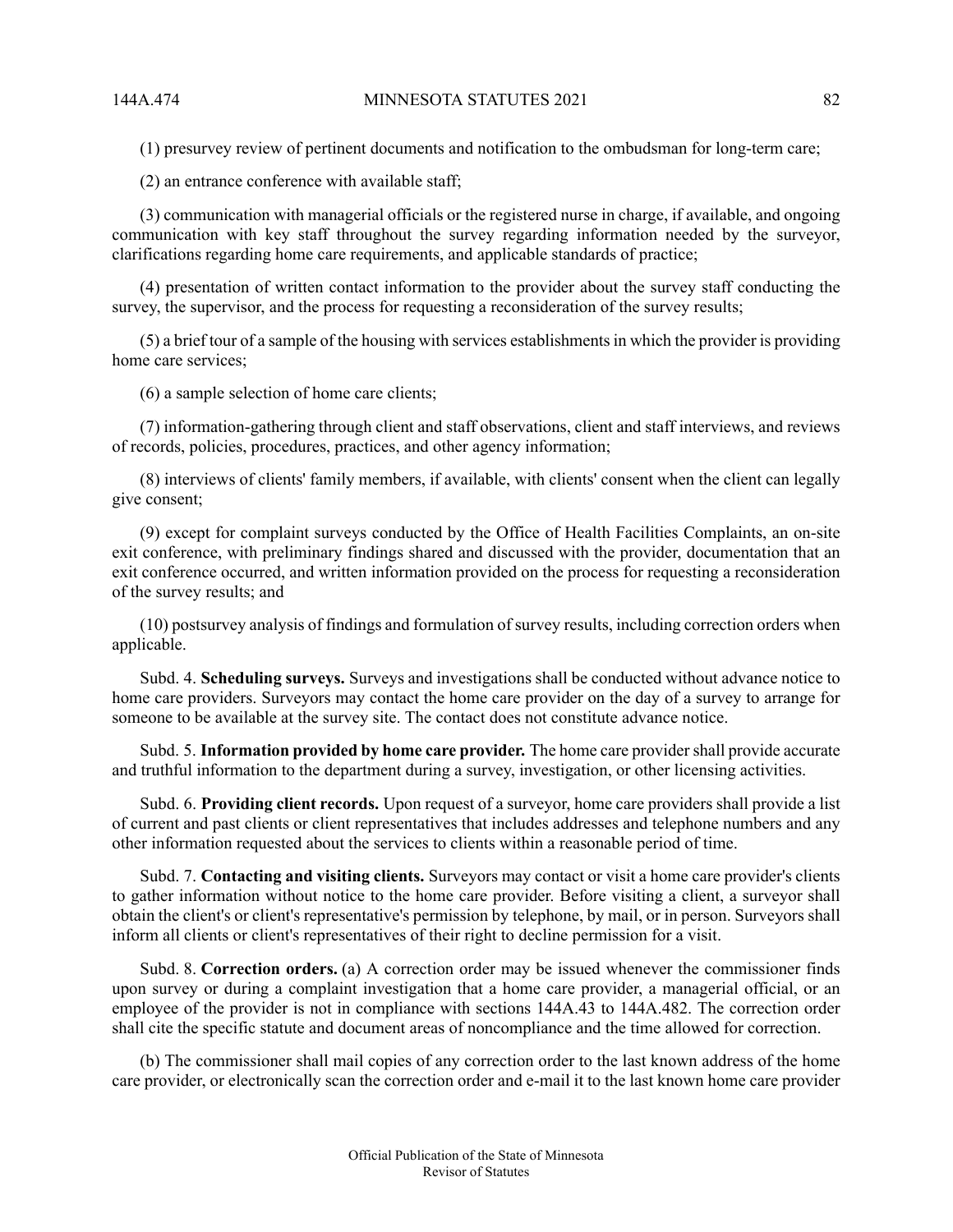e-mail address, within 30 calendar days after the survey exit date. A copy of each correction order and copies of any documentation supplied to the commissioner shall be kept on file by the home care provider, and public documents shall be made available for viewing by any person upon request. Copies may be kept electronically.

(c) By the correction order date, the home care provider must document in the provider's records any action taken to comply with the correction order. The commissioner may request a copy of this documentation and the home care provider's action to respond to the correction order in future surveys, upon a complaint investigation, and as otherwise needed.

Subd. 9. **Follow-up surveys.** For providers that have Level 3 or Level 4 violations under subdivision 11, or any violations determined to be widespread, the department shall conduct a follow-up survey within 90 calendar days of the survey. When conducting a follow-up survey, the surveyor will focus on whether the previous violations have been corrected and may also address any new violations that are observed while evaluating the corrections that have been made.

Subd. 10. **Performance incentive.** A licensee is eligible for a performance incentive if there are no violations identified in a core or full survey. The performance incentive is a ten percent discount on the licensee's next home care renewal license fee.

Subd. 11. **Fines.** (a) Fines and enforcement actions under this subdivision may be assessed based on the level and scope of the violations described in paragraph (b) and imposed immediately with no opportunity to correct the violation first as follows:

(1) Level 1, no fines or enforcement;

(2) Level 2, a fine of \$500 per violation, in addition to any of the enforcement mechanisms authorized in section 144A.475 for widespread violations;

(3) Level 3, a fine of \$3,000 per incident, in addition to any of the enforcement mechanisms authorized in section 144A.475;

(4) Level 4, a fine of \$5,000 per incident, in addition to any of the enforcement mechanisms authorized in section 144A.475;

(5) for maltreatment violations for which the licensee was determined to be responsible for the maltreatment under section 626.557, subdivision 9c, paragraph (c), a fine of \$1,000. A fine of \$5,000 may be imposed if the commissioner determines the licensee is responsible for maltreatment consisting of sexual assault, death, or abuse resulting in serious injury; and

(6) the fines in clauses (1) to (4) are increased and immediate fine imposition is authorized for both surveys and investigations conducted.

When a fine is assessed against a facility for substantiated maltreatment, the commissioner shall not also impose an immediate fine under this chapter for the same circumstance.

(b) Correction orders for violations are categorized by both level and scope and fines shall be assessed as follows:

(1) level of violation:

(i) Level 1 is a violation that has no potential to cause more than a minimal impact on the client and does not affect health or safety;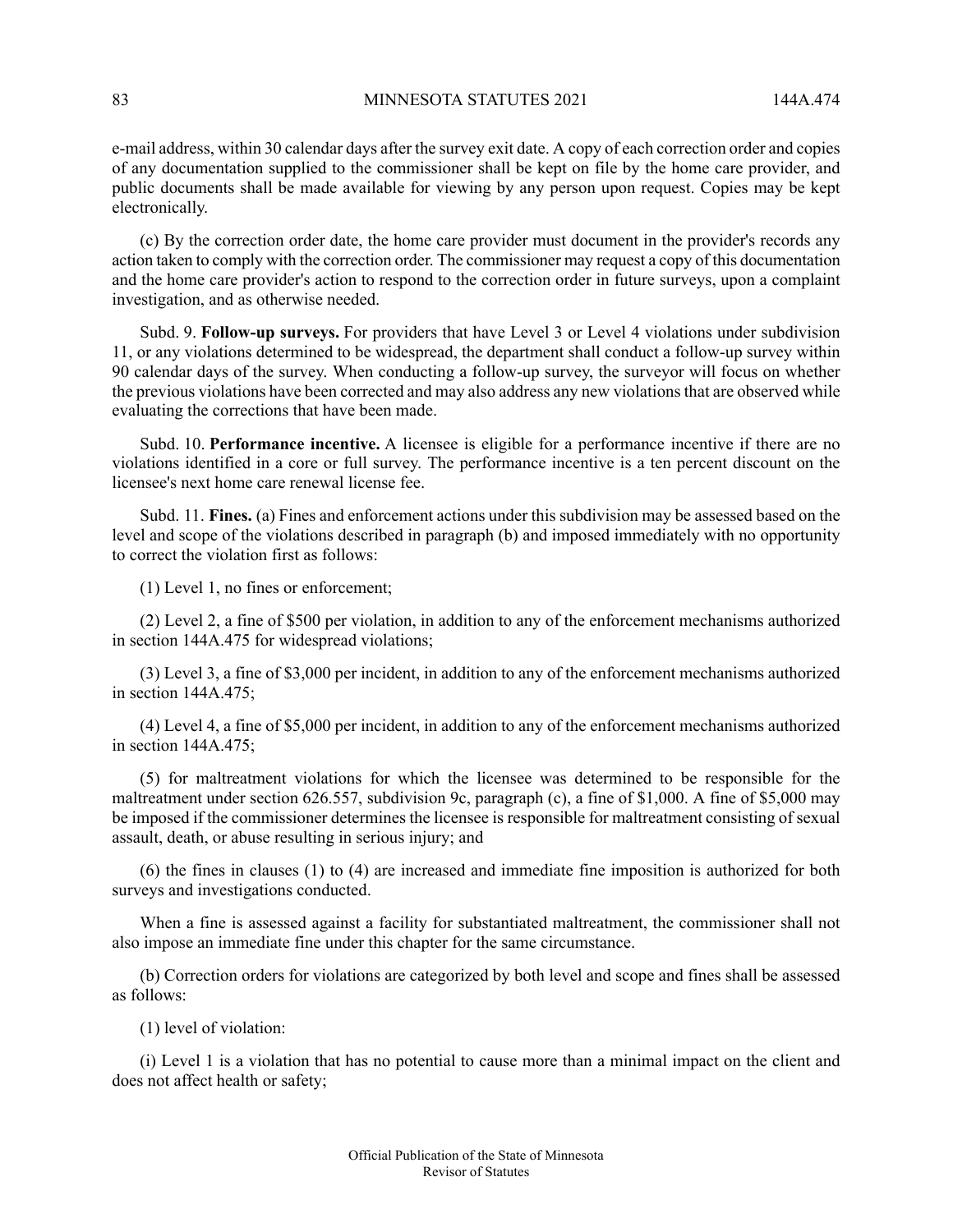(ii) Level 2 is a violation that did not harm a client's health or safety but had the potential to have harmed a client's health or safety, but was not likely to cause serious injury, impairment, or death;

(iii) Level 3 is a violation that harmed a client's health or safety, not including serious injury, impairment, or death, or a violation that has the potential to lead to serious injury, impairment, or death; and

(iv) Level 4 is a violation that results in serious injury, impairment, or death;

(2) scope of violation:

(i) isolated, when one or a limited number of clients are affected or one or a limited number of staff are involved or the situation has occurred only occasionally;

(ii) pattern, when more than a limited number of clients are affected, more than a limited number of staff are involved, or the situation has occurred repeatedly but is not found to be pervasive; and

(iii) widespread, when problems are pervasive or represent a systemic failure that has affected or has the potential to affect a large portion or all of the clients.

(c) If the commissioner finds that the applicant or a home care provider has not corrected violations by the date specified in the correction order or conditional license resulting from a survey or complaint investigation, the commissioner shall provide a notice of noncompliance with a correction order by e-mail to the applicant's or provider's last known e-mail address. The noncompliance notice must list the violations not corrected.

(d) For every violation identified by the commissioner, the commissioner shall issue an immediate fine pursuant to paragraph (a), clause (6). The license holder must still correct the violation in the time specified. The issuance of an immediate fine can occur in addition to any enforcement mechanism authorized under section 144A.475. The immediate fine may be appealed as allowed under this subdivision.

(e) The license holder must pay the fines assessed on or before the payment date specified. If the license holder fails to fully comply with the order, the commissioner may issue a second fine or suspend the license until the license holder complies by paying the fine. A timely appeal shall stay payment of the fine until the commissioner issues a final order.

(f) A license holder shall promptly notify the commissioner in writing when a violation specified in the order is corrected. If upon reinspection the commissioner determines that a violation has not been corrected as indicated by the order, the commissioner may issue a second fine. The commissioner shall notify the license holder by mail to the last known address in the licensing record that a second fine has been assessed. The license holder may appeal the second fine as provided under this subdivision.

(g) A home care provider that has been assessed a fine under this subdivision has a right to a reconsideration or a hearing under this section and chapter 14.

(h) When a fine has been assessed, the license holder may not avoid payment by closing, selling, or otherwise transferring the licensed program to a third party. In such an event, the license holder shall be liable for payment of the fine.

(i) In addition to any fine imposed under this section, the commissioner may assess a penalty amount based on costs related to an investigation that results in a final order assessing a fine or other enforcement action authorized by this chapter.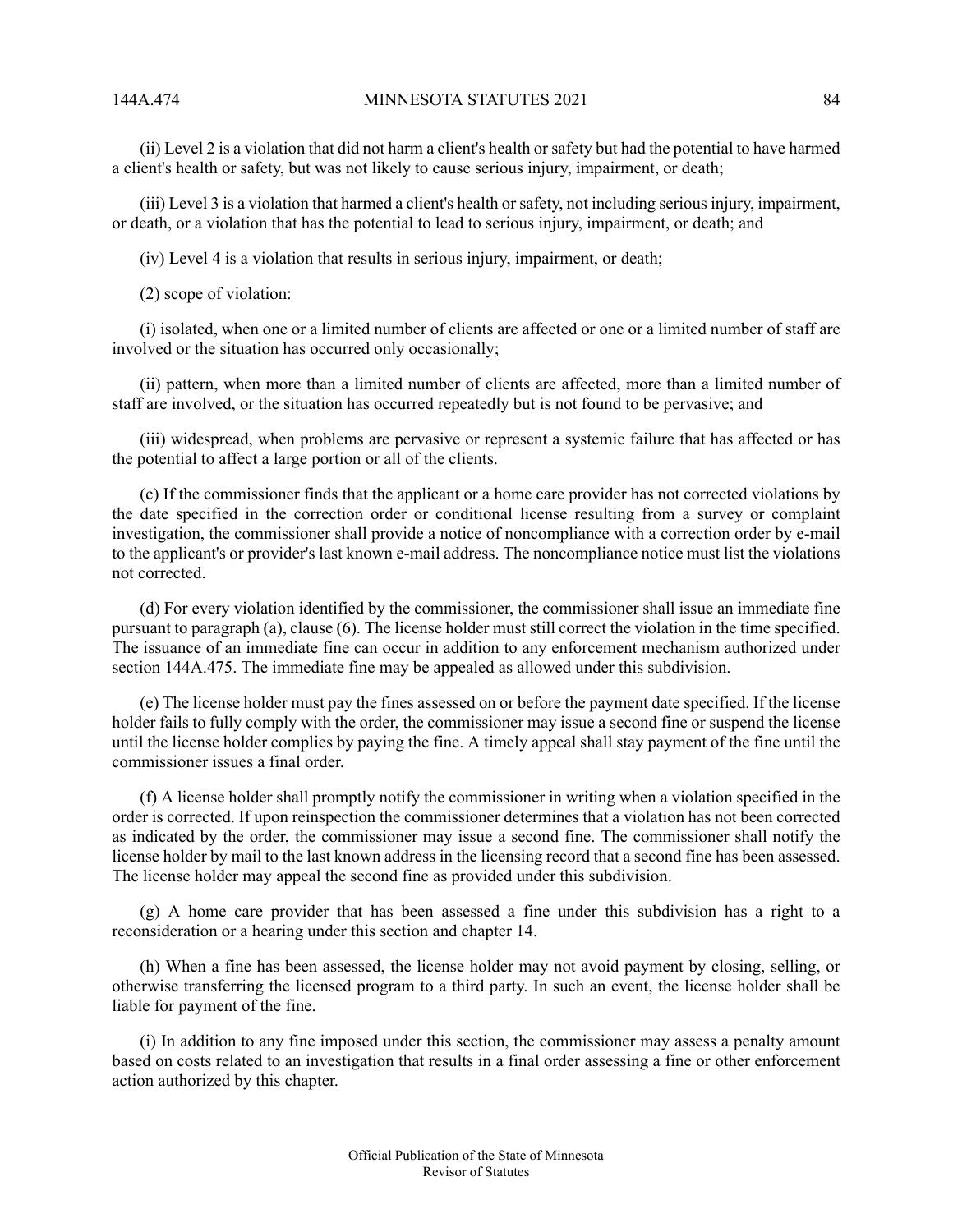85 MINNESOTA STATUTES 2021 144A 474

(j) Fines collected under paragraph (a), clauses (1) to (4), shall be deposited in a dedicated special revenue account. On an annual basis, the balance in the special revenue account shall be appropriated to the commissioner to implement the recommendations of the advisory council established in section 144A.4799.

(k) Fines collected under paragraph (a), clause (5), shall be deposited in a dedicated special revenue account and appropriated to the commissioner to provide compensation according to subdivision 14 to clients subject to maltreatment. A client may choose to receive compensation from this fund, not to exceed \$5,000 for each substantiated finding of maltreatment, or take civil action. This paragraph expires July 31, 2021.

Subd. 12. **Reconsideration.** (a) The commissioner shall make available to home care providers a correction order reconsideration process. This process may be used to challenge the correction order issued, including the level and scope described in subdivision 11, and any fine assessed. During the correction order reconsideration request, the issuance for the correction orders under reconsideration are not stayed, but the department shall post information on the website with the correction order that the licensee has requested a reconsideration and that the review is pending.

(b) A licensed home care provider may request from the commissioner, in writing, a correction order reconsideration regarding any correction order issued to the provider. The written request for reconsideration must be received by the commissioner within 15 calendar days of the correction order receipt date. The correction order reconsideration shall not be reviewed by any surveyor, investigator, or supervisor that participated in the writing or reviewing of the correction order being disputed. The correction order reconsiderations may be conducted in person, by telephone, by another electronic form, or in writing, as determined by the commissioner. The commissioner shall respond in writing to the request from a home care provider for a correction order reconsideration within 60 days of the date the provider requests a reconsideration. The commissioner's response shall identify the commissioner's decision regarding each citation challenged by the home care provider.

(c) The findings of a correction order reconsideration process shall be one or more of the following:

(1) supported in full, the correction order is supported in full, with no deletion of findings to the citation;

(2) supported in substance, the correction order is supported, but one or more findings are deleted or modified without any change in the citation;

(3) correction order cited an incorrect home care licensing requirement, the correction order is amended by changing the correction order to the appropriate statutory reference;

(4) correction order was issued under an incorrect citation, the correction order is amended to be issued under the more appropriate correction order citation;

(5) the correction order is rescinded;

(6) fine is amended, it is determined that the fine assigned to the correction order was applied incorrectly; or

(7) the level or scope of the citation is modified based on the reconsideration.

(d) If the correction order findings are changed by the commissioner, the commissioner shall update the correction order website.

(e) This subdivision does not apply to temporary licensees.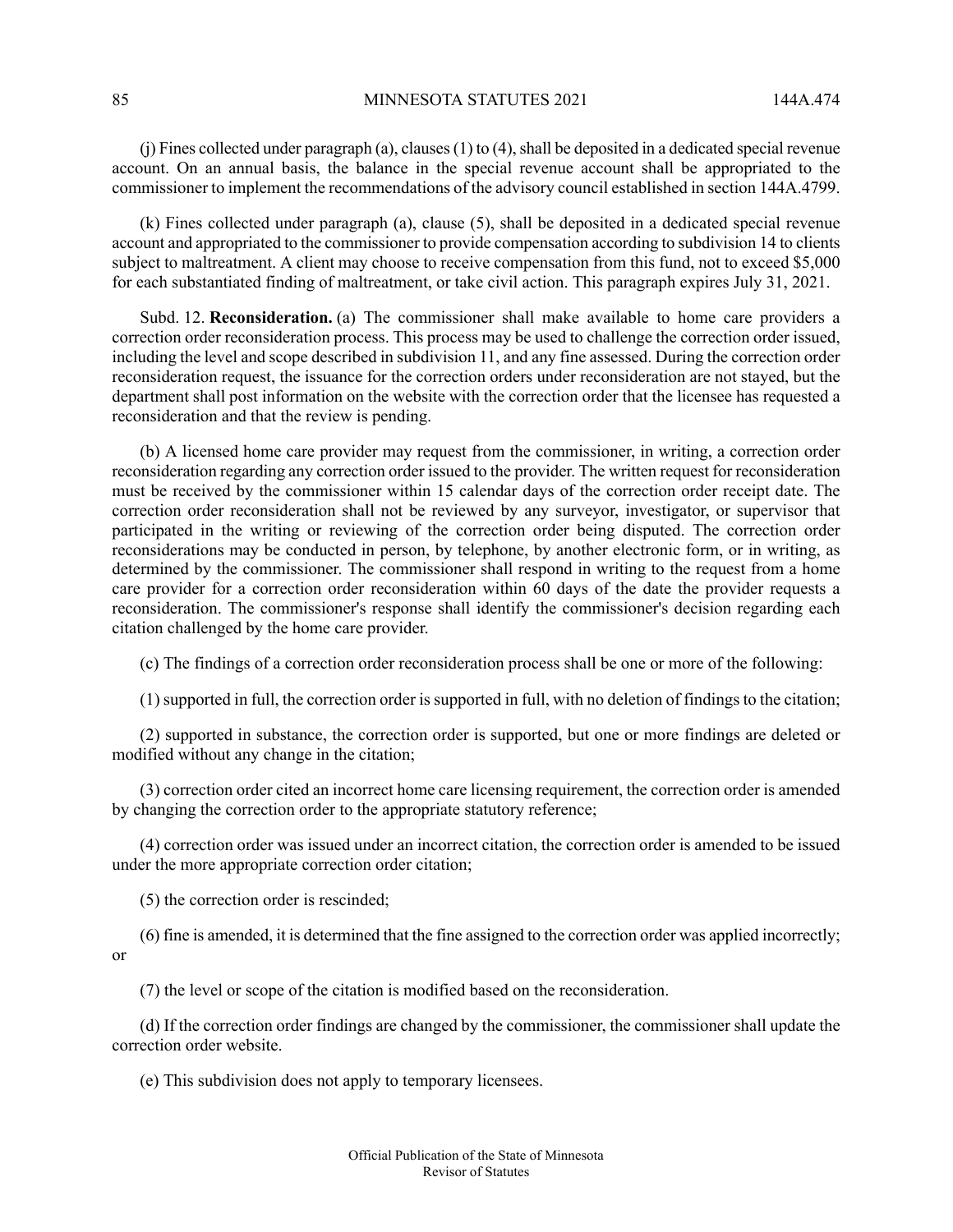Subd. 13. **Home care surveyor training.** (a) Before conducting a home care survey, each home care surveyor must receive training on the following topics:

(1) Minnesota home care licensure requirements;

- (2) Minnesota home care bill of rights;
- (3) Minnesota Vulnerable Adults Act and reporting of maltreatment of minors;
- (4) principles of documentation;
- (5) survey protocol and processes;
- (6) Offices of the Ombudsman roles;
- (7) Office of Health Facility Complaints;

(8) Minnesota landlord-tenant and housing with services laws;

- (9) types of payors for home care services; and
- (10) Minnesota Nurse Practice Act for nurse surveyors.

(b) Materials used for the training in paragraph (a) shall be posted on the department website. Requisite understanding of these topics will be reviewed as part of the quality improvement plan in section 144A.483.

Subd. 14. MS 2020 [Expired, 2019 c 60 art 4 s 22]

History: 2013 c 108 art 11 s 13; 2014 c 275 art 1 s 135; 2014 c 291 art 6 s 13,14; 1Sp2017 c 6 art 10 *s 69; 2019 c 60 art 4 s 20-22; 1Sp2019 c 9 art 11 s 44*

## **144A.475 ENFORCEMENT.**

Subdivision 1. **Conditions.** (a) The commissioner may refuse to grant a temporary license, refuse to grant a license as a result of a change in ownership, refuse to renew a license, suspend or revoke a license, or impose a conditional license if the home care provider or owner or managerial official of the home care provider:

(1) is in violation of, or during the term of the license has violated, any of the requirements in sections 144A.471 to 144A.482;

(2) permits, aids, or abets the commission of any illegal act in the provision of home care;

(3) performs any act detrimental to the health, safety, and welfare of a client;

(4) obtains the license by fraud or misrepresentation;

(5) knowingly made or makes a false statement of a material fact in the application for a license or in any other record or report required by this chapter;

(6) denies representatives of the department access to any part of the home care provider's books, records, files, or employees;

(7) interferes with or impedes a representative of the department in contacting the home care provider's clients;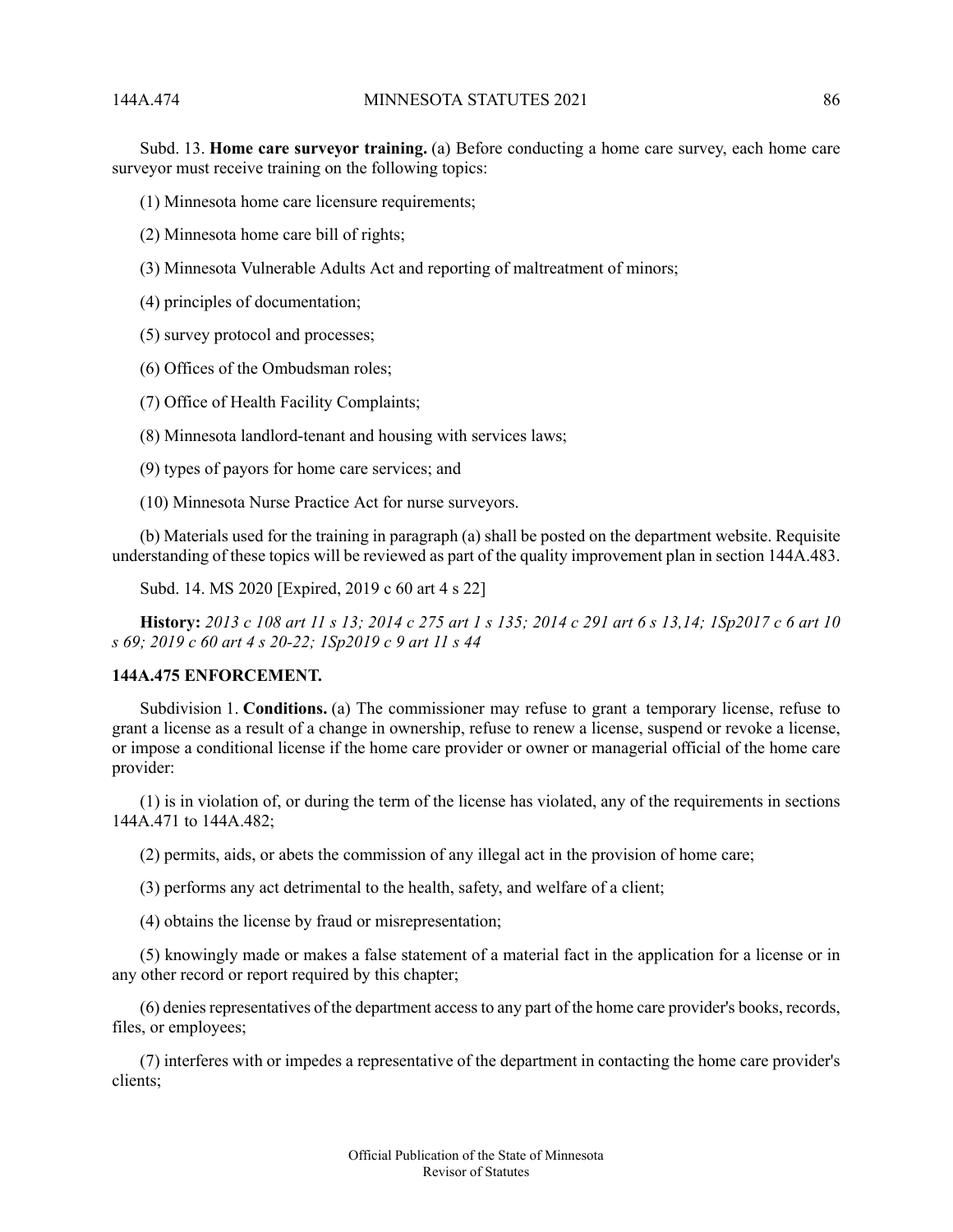(8) interferes with or impedes a representative of the department in the enforcement of this chapter or has failed to fully cooperate with an inspection, survey, or investigation by the department;

(9) destroys or makes unavailable any records or other evidence relating to the home care provider's compliance with this chapter;

(10) refuses to initiate a background study under section 144.057 or 245A.04;

(11) fails to timely pay any fines assessed by the department;

(12) violates any local, city, or township ordinance relating to home care services;

(13) has repeated incidents of personnel performing services beyond their competency level; or

(14) has operated beyond the scope of the home care provider's license level.

(b) A violation by a contractor providing the home care services of the home care provider is a violation by the home care provider.

Subd. 2. **Termsto suspension or conditional license.** (a) A suspension or conditional license designation may include terms that must be completed or met before a suspension or conditional license designation is lifted. A conditional license designation may include restrictions or conditions that are imposed on the provider. Terms for a suspension or conditional license may include one or more of the following and the scope of each will be determined by the commissioner:

(1) requiring a consultant to review, evaluate, and make recommended changesto the home care provider's practices and submit reports to the commissioner at the cost of the home care provider;

(2) requiring supervision of the home care provider orstaff practices at the cost of the home care provider by an unrelated person who has sufficient knowledge and qualifications to oversee the practices and who will submit reports to the commissioner;

(3) requiring the home care provider or employeesto obtain training at the cost of the home care provider;

(4) requiring the home care provider to submit reports to the commissioner;

(5) prohibiting the home care provider from taking any new clients for a period of time; or

(6) any other action reasonably required to accomplish the purpose of this subdivision and section 144A.45, subdivision 2.

(b) A home care provider subject to this subdivision may continue operating during the period of time home care clients are being transferred to other providers.

Subd. 3. **Notice.** (a) Prior to any suspension, revocation, or refusal to renew a license, the home care provider shall be entitled to notice and a hearing as provided by sections 14.57 to 14.69. In addition to any other remedy provided by law, the commissioner may, without a prior contested case hearing, temporarily suspend a license or prohibit delivery of services by a provider for not more than 90 days, or issue a conditional license if the commissioner determines that there are level 3 violations that do not pose an imminent risk of harm to the health or safety of persons in the provider's care, provided:

(1) advance notice is given to the home care provider;

(2) after notice, the home care provider fails to correct the problem;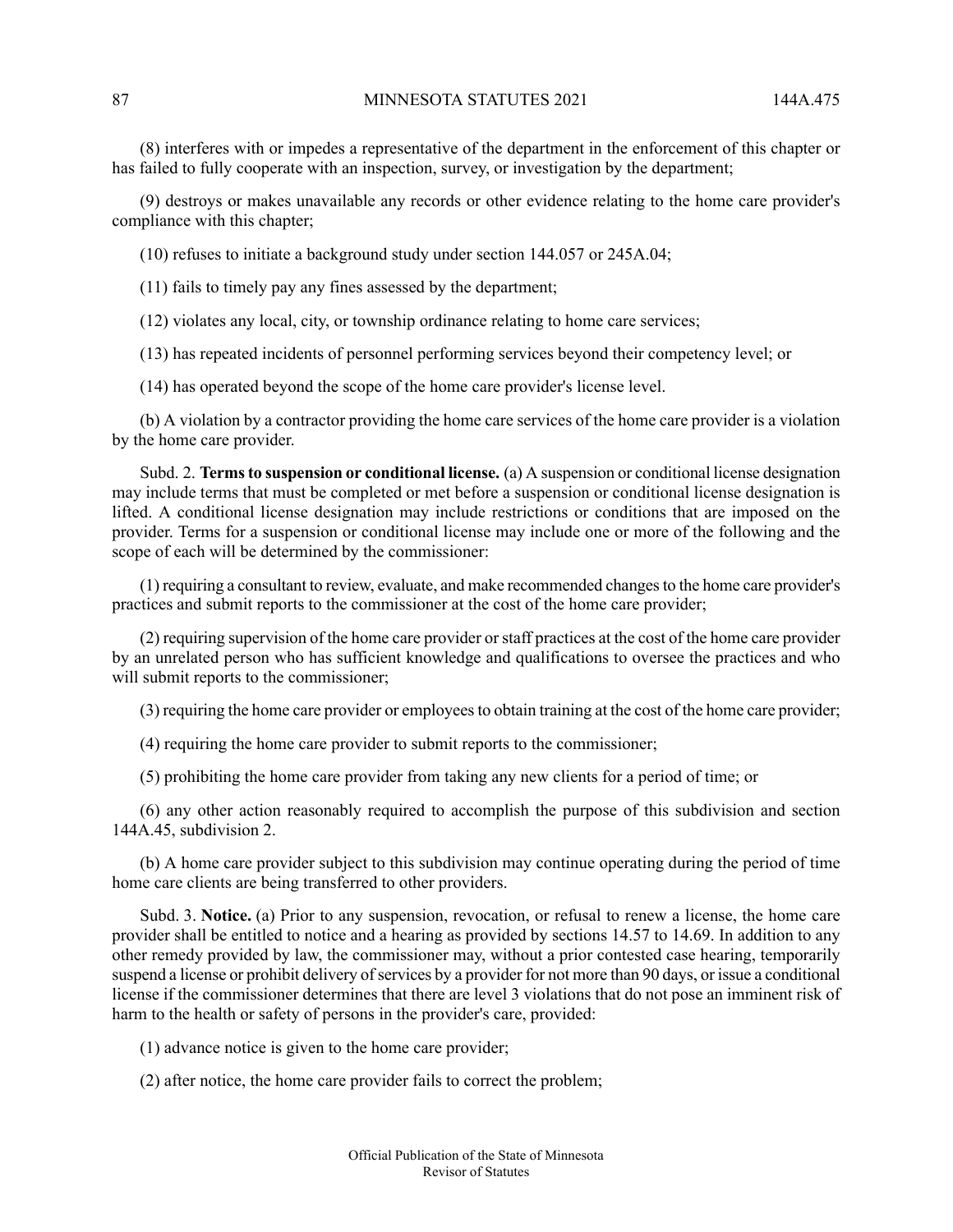(3) the commissioner hasreason to believe that other administrative remedies are not likely to be effective; and

(4) there is an opportunity for a contested case hearing within the 30 days unless there is an extension granted by an administrative law judge pursuant to subdivision 3b.

(b) If the commissioner determines there are:

- (1) level 4 violations; or
- (2) violations that pose an imminent risk of harm to the health or safety of persons in the provider's care,

the commissioner may immediately temporarily suspend a license, prohibit delivery of services by a provider, or issue a conditional license without meeting the requirements of paragraph (a), clauses (1) to (4).

For the purposes of this subdivision, "level 3" and "level 4" have the meanings given in section 144A.474, subdivision 11, paragraph (b).

Subd. 3a. **Hearing.** Within 15 business days of receipt of the licensee's timely appeal of a sanction under this section, other than for a temporary suspension, the commissioner shall request assignment of an administrative law judge. The commissioner's request must include a proposed date, time, and place of hearing. A hearing must be conducted by an administrative law judge pursuant to Minnesota Rules, parts 1400.8505 to 1400.8612, within 90 calendar days of the request for assignment, unless an extension is requested by either party and granted by the administrative law judge for good cause or for purposes of discussing settlement. In no case shall one or more extensions be granted for a total of more than 90 calendar days unless there is a criminal action pending against the licensee. If, while a licensee continues to operate pending an appeal of an order for revocation, suspension, or refusal to renew a license, the commissioner identifies one or more new violations of law that meet the requirements of level 3 or 4 violations as defined in section 144A.474, subdivision 11, paragraph (b), the commissioner shall act immediately to temporarily suspend the license under the provisions in subdivision 3.

Subd. 3b. **Expedited hearing.** (a) Within five business days of receipt of the license holder's timely appeal of a temporary suspension or issuance of a conditional license, the commissioner shall request assignment of an administrative law judge. The request must include a proposed date, time, and place of a hearing. A hearing must be conducted by an administrative law judge pursuant to Minnesota Rules, parts 1400.8505 to 1400.8612, within 30 calendar days of the request for assignment, unless an extension is requested by either party and granted by the administrative law judge for good cause. The commissioner shall issue a notice of hearing by certified mail or personal service at least ten business days before the hearing. Certified mail to the last known address is sufficient. The scope of the hearing shall be limited solely to the issue of whether the temporary suspension or issuance of a conditional license should remain in effect and whether there is sufficient evidence to conclude that the licensee's actions or failure to comply with applicable laws are level 3 or 4 violations as defined in section 144A.474, subdivision 11, paragraph (b), or that there were violations that posed an imminent risk of harm to the health and safety of persons in the provider's care.

(b) The administrative law judge shall issue findings of fact, conclusions, and a recommendation within ten business days from the date of hearing. The parties shall have ten calendar days to submit exceptions to the administrative law judge's report. The record shall close at the end of the ten-day period for submission of exceptions. The commissioner's final order shall be issued within ten business days from the close of the record. When an appeal of a temporary immediate suspension or conditional license is withdrawn or dismissed, the commissioner shall issue a final order affirming the temporary immediate suspension or conditional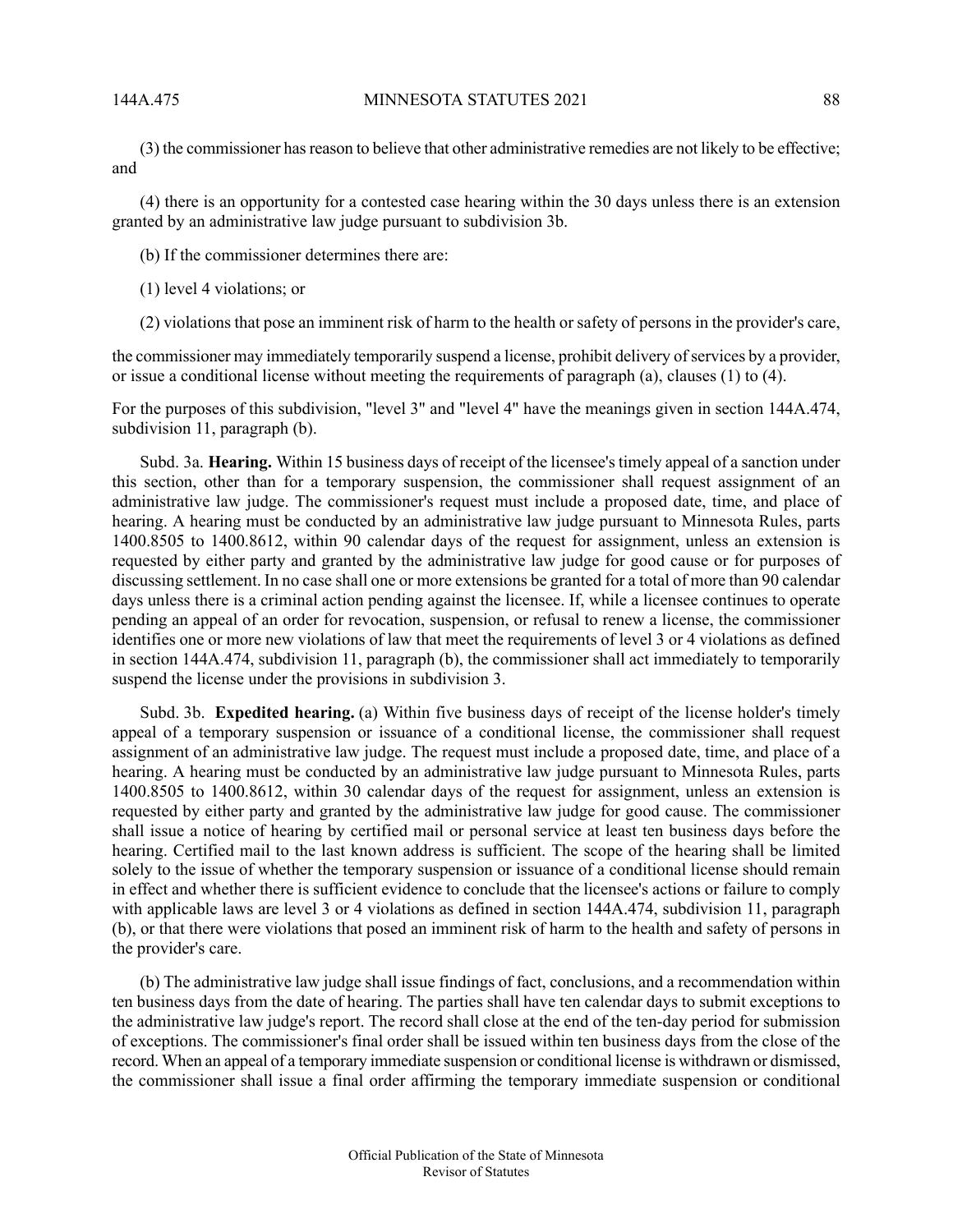license within ten calendar days of the commissioner's receipt of the withdrawal or dismissal. The license holder is prohibited from operation during the temporary suspension period.

(c) When the final order under paragraph (b) affirms an immediate suspension, and a final licensing sanction is issued under subdivisions 1 and 2 and the licensee appeals that sanction, the licensee is prohibited from operation pending a final commissioner's order after the contested case hearing conducted under chapter 14.

(d) A licensee whose license istemporarily suspended must comply with the requirementsfor notification and transfer of clients in subdivision 5. These requirements remain if an appeal is requested.

Subd. 3c. **Immediate temporary suspension.** (a) In addition to any other remedies provided by law, the commissioner may, without a prior contested case hearing, immediately temporarily suspend a license or prohibit delivery of services by a provider for not more than 90 days, or issue a conditional license, if the commissioner determines that there are:

(1) level 4 violations; or

(2) violations that pose an imminent risk of harm to the health or safety of persons in the provider's care.

(b) For purposes of this subdivision, "level 4" has the meaning given in section 144A.474, subdivision 11, paragraph (b).

(c) A notice stating the reasons for the immediate temporary suspension or conditional license and informing the license holder of the right to an expedited hearing under subdivision 3b must be delivered by personal service to the address shown on the application or the last known address of the license holder. The license holder may appeal an order immediately temporarily suspending a license or issuing a conditional license. The appeal must be made in writing by certified mail or personal service. If mailed, the appeal must be postmarked and sent to the commissioner within five calendar days after the license holder receives notice. If an appeal is made by personalservice, it must be received by the commissioner within five calendar days after the license holder received the order.

(d) A license holder whose license is immediately temporarily suspended must comply with the requirements for notification and transfer of clients in subdivision 5. These requirements remain if an appeal is requested.

Subd. 4. **Time limits for appeals.** To appeal the assessment of civil penalties under section 144A.45, subdivision 2, clause (5), and an action against a license under this section, a provider must request a hearing no later than 15 days after the provider receives notice of the action.

Subd. 5. **Plan required.** (a) The process of suspending, revoking, or refusing to renew a license must include a plan for transferring affected clients' care to other providers by the home care provider, which will be monitored by the commissioner. Within three calendar days of being notified of the revocation, refusal to renew, or suspension, the home care provider shall provide the commissioner, the lead agencies as defined in section 256B.0911, county adult protection and case managers, and the ombudsman for long-term care with the following information:

(1) a list of all clients, including full names and all contact information on file;

(2) a list of each client'srepresentative or emergency contact person, including full names and all contact information on file;

(3) the location or current residence of each client;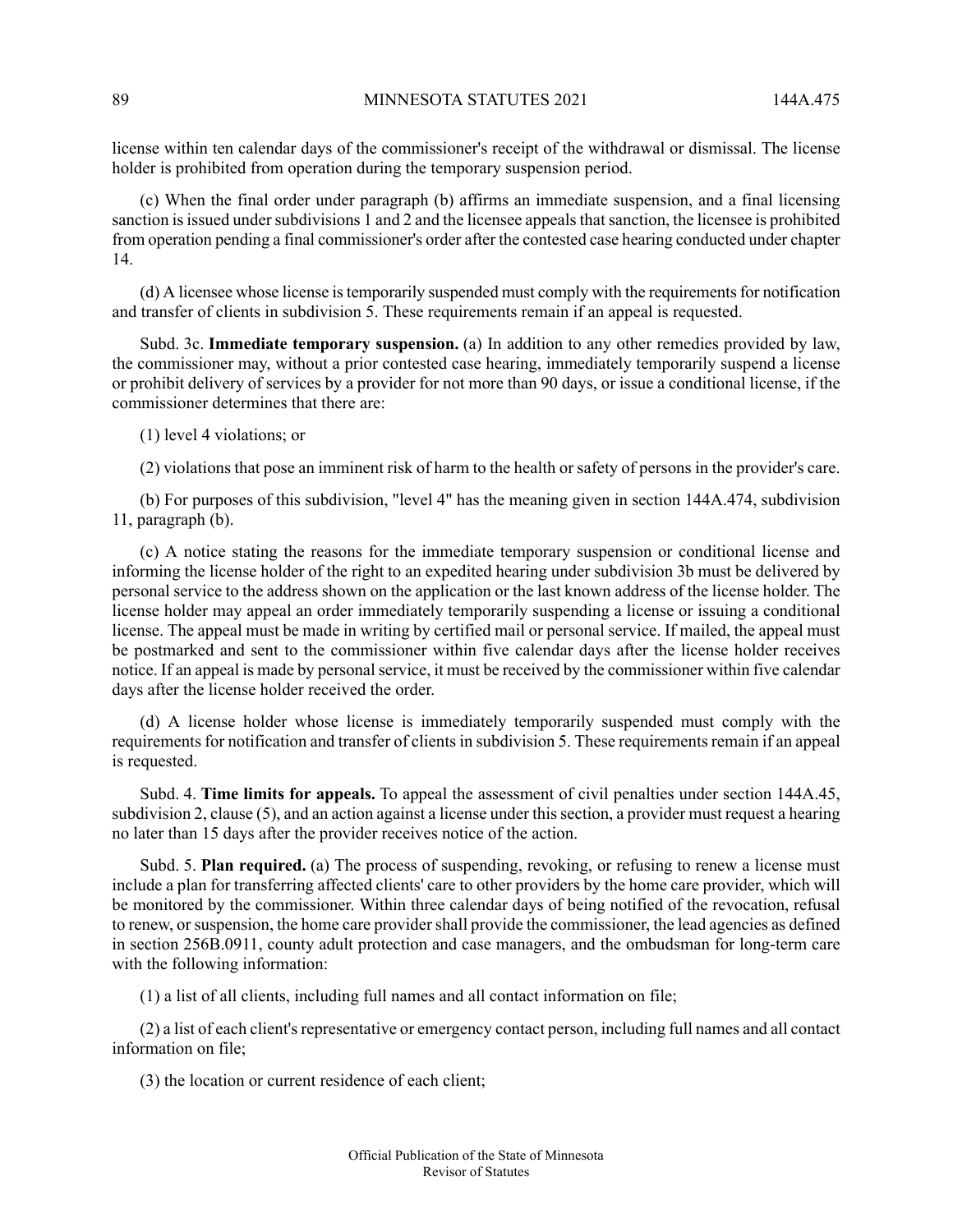(4) the payor sources for each client, including payor source identification numbers; and

(5) for each client, a copy of the client's service plan, and a list of the types of services being provided.

(b) The revocation, refusal to renew, or suspension notification requirement is satisfied by mailing the notice to the address in the license record. The home care provider shall cooperate with the commissioner and the lead agencies, county adult protection and case managers, and the ombudsman for long-term care during the process of transferring care of clients to qualified providers. Within three calendar days of being notified of the final revocation, refusal to renew, or suspension action, the home care provider must notify and disclose to each of the home care provider's clients, or the client's representative or emergency contact persons, that the commissioner is taking action against the home care provider's license by providing a copy of the revocation, refusal to renew, or suspension notice issued by the commissioner. If the provider does not comply with the disclosure requirements in this section, the commissioner shall notify the clients, client representatives, or emergency contact persons about the action being taken. Lead agencies, county adult protection and case managers, and the Office of Ombudsman for Long-Term Care may also provide this information. The revocation, refusal to renew, or suspension notice is public data except for any private data contained therein.

(c) A home care provider subject to this subdivision may continue operating during the period of time home care clients are being transferred to other providers.

Subd. 6. **Owners and managerial officials; refusal to grant license.** (a) The owner and managerial officials of a home care provider whose Minnesota license has not been renewed or that has been revoked because of noncompliance with applicable laws or rules shall not be eligible to apply for nor will be granted a home care license, including other licenses under this chapter, or be given status as an enrolled personal care assistance provider agency or personal care assistant by the Department of Human Services under section 256B.0659 for five years following the effective date of the nonrenewal or revocation. If the owner and managerial officials already have enrollment status, their enrollment will be terminated by the Department of Human Services.

(b) The commissioner shall not issue a license to a home care provider for five years following the effective date of license nonrenewal or revocation if the owner or managerial official, including any individual who was an owner or managerial official of another home care provider, had a Minnesota license that was not renewed or was revoked as described in paragraph (a).

(c) Notwithstanding subdivision 1, the commissioner shall not renew, or shall suspend or revoke, the license of any home care provider that includes any individual as an owner or managerial official who was an owner or managerial official of a home care provider whose Minnesota license was not renewed or was revoked as described in paragraph (a) for five years following the effective date of the nonrenewal or revocation.

(d) The commissioner shall notify the home care provider 30 days in advance of the date of nonrenewal, suspension, or revocation of the license. Within ten days after the receipt of the notification, the home care provider may request, in writing, that the commissioner stay the nonrenewal, revocation, or suspension of the license. The home care provider shall specify the reasons for requesting the stay; the steps that will be taken to attain or maintain compliance with the licensure laws and regulations; any limits on the authority or responsibility of the owners or managerial officials whose actions resulted in the notice of nonrenewal, revocation, or suspension; and any other information to establish that the continuing affiliation with these individuals will not jeopardize client health, safety, or well-being. The commissioner shall determine whether the stay will be granted within 30 days of receiving the provider's request. The commissioner may propose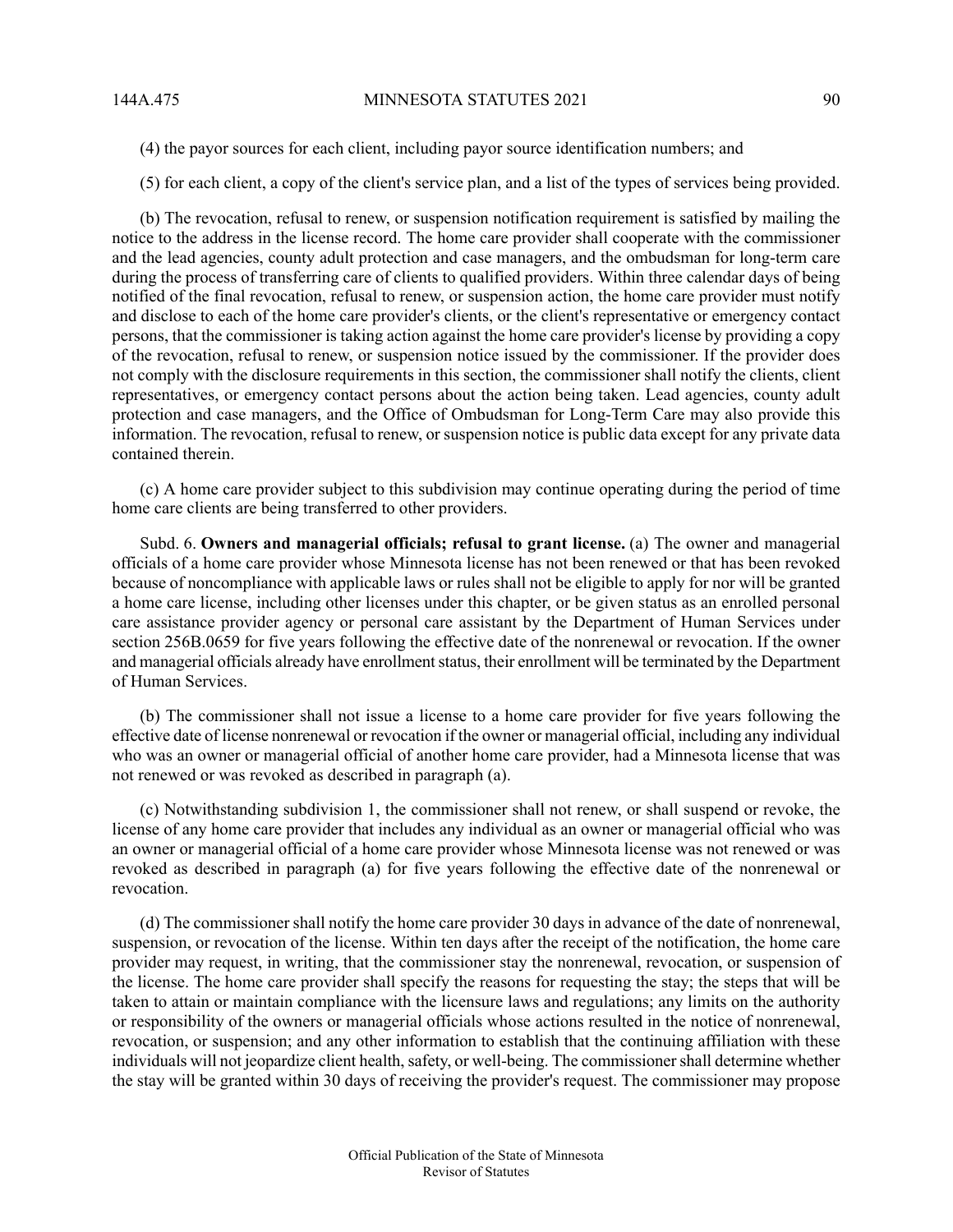additional restrictions or limitations on the provider's license and require that the granting of the stay be contingent upon compliance with those provisions. The commissioner shall take into consideration the following factors when determining whether the stay should be granted:

(1) the threat that continued involvement of the owners and managerial officials with the home care provider poses to client health, safety, and well-being;

(2) the compliance history of the home care provider; and

(3) the appropriateness of any limits suggested by the home care provider.

If the commissioner grants the stay, the order shall include any restrictions or limitation on the provider's license. The failure of the provider to comply with any restrictions or limitations shall result in the immediate removal of the stay and the commissioner shall take immediate action to suspend, revoke, or not renew the license.

Subd. 7. **Request for hearing.** A request for a hearing must be in writing and must:

(1) be mailed or delivered to the department or the commissioner's designee;

(2) contain a brief and plain statement describing every matter or issue contested; and

(3) contain a brief and plain statement of any new matter that the applicant or home care provider believes constitutes a defense or mitigating factor.

Subd. 8. **Informal conference.** At any time, the applicant or home care provider and the commissioner may hold an informal conference to exchange information, clarify issues, or resolve issues.

Subd. 9. **Injunctive relief.** In addition to any other remedy provided by law, the commissioner may bring an action in district court to enjoin a person who is involved in the management, operation, or control of a home care provider or an employee of the home care provider from illegally engaging in activities regulated by sections 144A.43 to 144A.482. The commissioner may bring an action under this subdivision in the district court in Ramsey County or in the district in which a home care provider is providing services. The court may grant a temporary restraining order in the proceeding if continued activity by the person who is involved in the management, operation, or control of a home care provider, or by an employee of the home care provider, would create an imminent risk of harm to a recipient of home care services.

Subd. 10. **Subpoena.** In matters pending before the commissioner undersections 144A.43 to 144A.482, the commissioner may issue subpoenas and compel the attendance of witnesses and the production of all necessary papers, books, records, documents, and other evidentiary material. If a person fails or refuses to comply with a subpoena or order of the commissioner to appear or testify regarding any matter about which the person may be lawfully questioned or to produce any papers, books, records, documents, or evidentiary materials in the matter to be heard, the commissioner may apply to the district court in any district, and the court shall order the person to comply with the commissioner's order or subpoena. The commissioner of health may administer oaths to witnesses or take their affirmation. Depositions may be taken in or outside the state in the manner provided by law for the taking of depositions in civil actions. A subpoena or other process or paper may be served on a named person anywhere in the state by an officer authorized to serve subpoenas in civil actions, with the same fees and mileage and in the same manner as prescribed by law for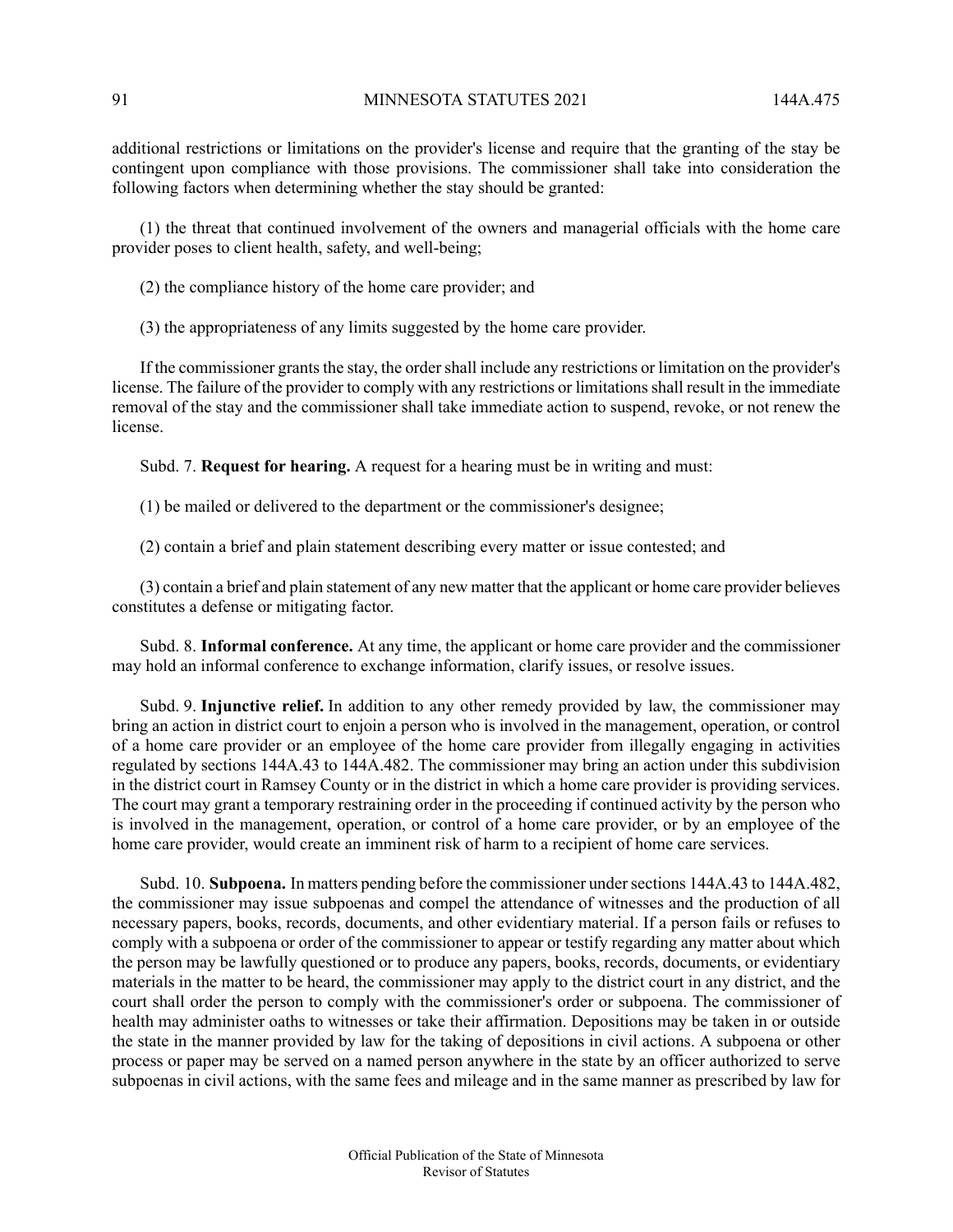a process issued out of a district court. A person subpoenaed under this subdivision shall receive the same fees, mileage, and other costs that are paid in proceedings in district court.

History: 2013 c 108 art 11 s 14; 2014 c 275 art 1 s 135; 2014 c 291 art 6 s 15-17; 2016 c 179 s 8-10; *2019 c 60 art 4 s 23,24; 1Sp2019 c 9 art 11 s 45-47*

### **144A.476 BACKGROUND STUDIES.**

Subdivision 1. **Prior criminal convictions; owner and managerial officials.** (a) Before the commissioner issues a temporary license, issues a license as a result of an approved change in ownership, or renews a license, an owner or managerial official is required to complete a background study under section 144.057. No person may be involved in the management, operation, or control of a home care provider if the person has been disqualified under chapter 245C. If an individual is disqualified under section 144.057 or chapter 245C, the individual may request reconsideration of the disqualification. If the individual requests reconsideration and the commissioner sets aside or rescinds the disqualification, the individual is eligible to be involved in the management, operation, or control of the provider. If an individual has a disqualification under section 245C.15, subdivision 1, and the disqualification is affirmed, the individual's disqualification is barred from a set aside, and the individual must not be involved in the management, operation, or control of the provider.

(b) For purposes of this section, owners of a home care provider subject to the background check requirement are those individuals whose ownership interest provides sufficient authority or control to affect or change decisions related to the operation of the home care provider. An owner includes a sole proprietor, a general partner, or any other individual whose individual ownership interest can affect the management and direction of the policies of the home care provider.

(c) For the purposes of this section, managerial officials subject to the background check requirement are individuals who provide direct contact as defined in section 245C.02, subdivision 11, or individuals who have the responsibility for the ongoing management or direction of the policies, services, or employees of the home care provider. Data collected under this subdivision shall be classified as private data on individuals under section 13.02, subdivision 12.

(d) The department shall not issue any license if the applicant or owner or managerial official has been unsuccessful in having a background study disqualification set aside under section 144.057 and chapter 245C; if the owner or managerial official, as an owner or managerial official of another home care provider, was substantially responsible for the other home care provider's failure to substantially comply with sections 144A.43 to 144A.482; or if an owner that has ceased doing business, either individually or as an owner of a home care provider, was issued a correction order for failing to assist clients in violation of this chapter.

Subd. 2. **Employees, contractors, and volunteers.** (a) Employees, contractors, and volunteers of a home care provider are subject to the background study required by section 144.057, and may be disqualified under chapter 245C. Nothing in thissection shall be construed to prohibit a home care provider from requiring self-disclosure of criminal conviction information.

(b) Termination of an employee in good faith reliance on information or records obtained under paragraph (a) or subdivision 1, regarding a confirmed conviction does not subject the home care provider to civil liability or liability for unemployment benefits.

History: 2013 c 108 art 11 s 15; 2014 c 275 art 1 s 135; 2019 c 60 art 4 s 25; 1Sp2019 c 9 art 11 s 48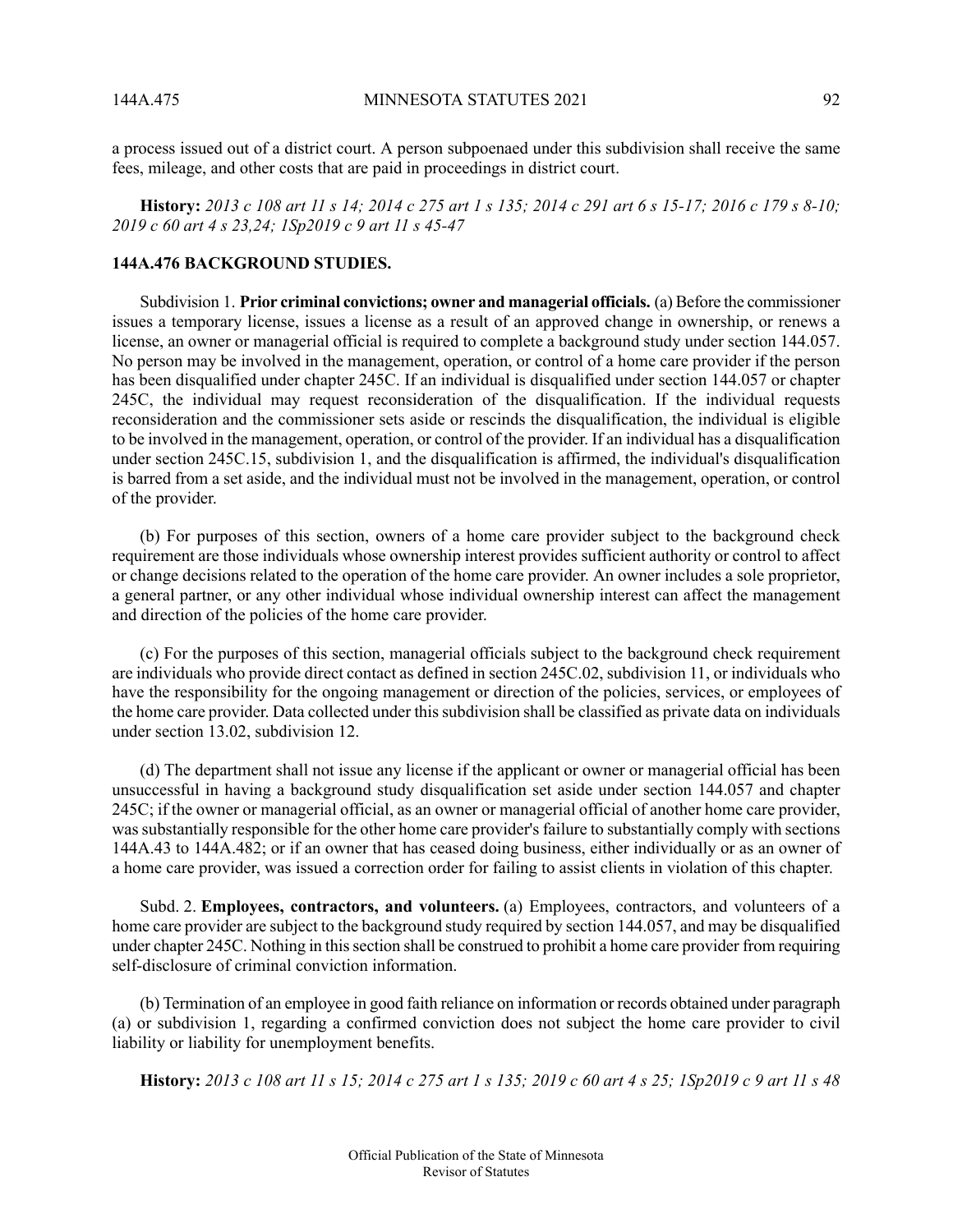### 93 MINNESOTA STATUTES 2021 144A 478

### **144A.477 COMPLIANCE.**

Subdivision 1. **Medicare-certified providers; coordination of surveys.** If feasible, the commissioner shall survey licensees to determine compliance with this chapter at the same time as surveys for certification for Medicare if Medicare certification is based on compliance with the federal conditions of participation and on survey and enforcement by the Department of Health as agent for the United States Department of Health and Human Services.

Subd. 2. **Medicare-certified providers; equivalent requirements.** For home care providers licensed to provide comprehensive home care services that are also certified for participation in Medicare as a home health agency under Code of Federal Regulations, title 42, part 484, the following state licensure regulations are considered equivalent to the federal requirements:

(1) quality management, section 144A.479, subdivision 3;

- (2) personnel records, section 144A.479, subdivision 7;
- (3) acceptance of clients, section 144A.4791, subdivision 4;
- (4) referrals, section 144A.4791, subdivision 5;
- (5) client assessment, sections 144A.4791, subdivision 8, and 144A.4792, subdivisions 2 and 3;

(6) individualized monitoring and reassessment, sections 144A.4791, subdivision 8, and 144A.4792, subdivisions 2 and 3;

(7) individualized service plan, sections 144A.4791, subdivision 9, 144A.4792, subdivision 5, and 144A.4793, subdivision 3;

(8) client complaint and investigation process, section 144A.4791, subdivision 11;

(9) prescription orders, section 144A.4792, subdivisions 13 to 16;

- (10) client records, section 144A.4794, subdivisions 1 to 3;
- (11) qualifications for unlicensed personnel performing delegated tasks, section 144A.4795;
- (12) training and competency staff, section 144A.4795;
- (13) training and competency for unlicensed personnel, section 144A.4795, subdivision 7;
- (14) delegation of home care services, section 144A.4795, subdivision 4;
- (15) availability of contact person, section 144A.4797, subdivision 1; and
- (16) supervision of staff, section 144A.4797, subdivisions 2 and 3.

Violations of requirements in clauses (1) to (16) may lead to enforcement actions under section 144A.474.

**History:** *2013 c 108 art 11 s 16; 2014 c 275 art 1 s 135*

# **144A.478 INNOVATION VARIANCE.**

Subdivision 1. **Definition.** For purposes of thissection, "innovation variance" means a specified alternative to a requirement of this chapter. An innovation variance may be granted to allow a home care provider to offer home care services of a type or in a manner that is innovative, will not impair the services provided,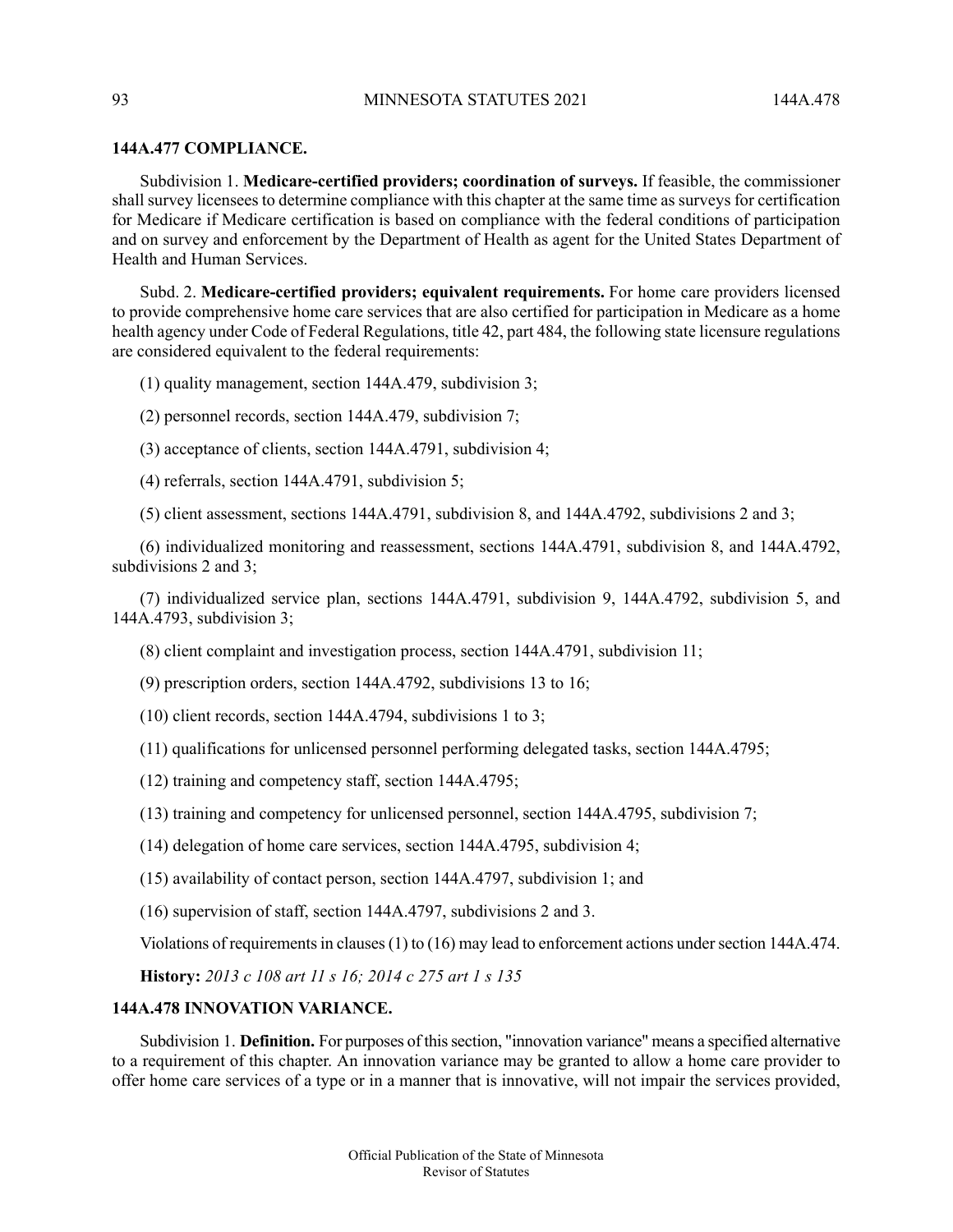will not adversely affect the health, safety, or welfare of the clients, and is likely to improve the services provided. The innovative variance cannot change any of the client's rights under section 144A.44, home care bill of rights.

Subd. 2. **Conditions.** The commissioner may impose conditions on the granting of an innovation variance that the commissioner considers necessary.

Subd. 3. **Duration and renewal.** The commissioner may limit the duration of any innovation variance and may renew a limited innovation variance.

Subd. 4. **Applications; innovation variance.** An application for innovation variance from the requirements of this chapter may be made at any time, must be made in writing to the commissioner, and must specify the following:

(1) the statute or law from which the innovation variance is requested;

(2) the time period for which the innovation variance is requested;

- (3) the specific alternative action that the licensee proposes;
- (4) the reasons for the request; and

(5) justification that an innovation variance will not impair the services provided, will not adversely affect the health, safety, or welfare of clients, and is likely to improve the services provided.

The commissioner may require additional information from the home care provider before acting on the request.

Subd. 5. **Grants and denials.** The commissioner shall grant or deny each request for an innovation variance in writing within 45 days of receipt of a complete request. Notice of a denial shall contain the reasons for the denial. The terms of a requested innovation variance may be modified upon agreement between the commissioner and the home care provider.

Subd. 6. **Violation of innovation variances.** A failure to comply with the terms of an innovation variance shall be deemed to be a violation of this chapter.

Subd. 7. **Revocation or denial of renewal.** The commissioner shall revoke or deny renewal of an innovation variance if:

(1) it is determined that the innovation variance is adversely affecting the health, safety, or welfare of the licensee's clients;

(2) the home care provider has failed to comply with the terms of the innovation variance;

 $(3)$  the home care provider notifies the commissioner in writing that it wishes to relinquish the innovation variance and be subject to the statute previously varied; or

(4) the revocation or denial is required by a change in law.

**History:** *2013 c 108 art 11 s 17; 2014 c 275 art 1 s 135*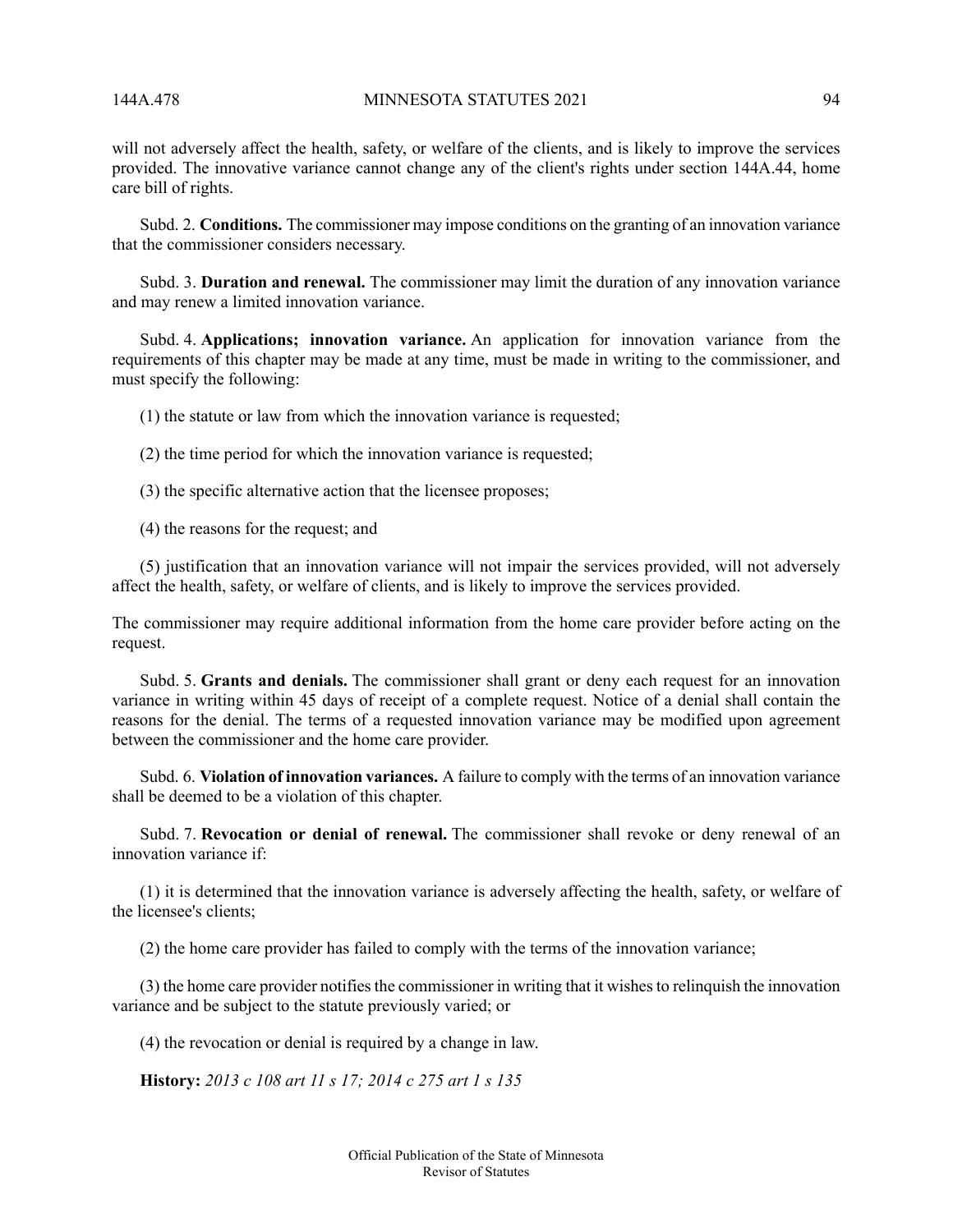### **144A.479 HOME CARE PROVIDER RESPONSIBILITIES; BUSINESS OPERATION.**

Subdivision 1. **Display of license.** The original current license must be displayed in the home care provider's principal business office and copies must be displayed in any branch office. The home care provider must provide a copy of the license to any person who requests it.

Subd. 2. **Advertising.** Home care providers shall not use false, fraudulent, or misleading advertising in the marketing of services. For purposes of this section, advertising includes any verbal, written, or electronic means of communicating to potential clients about the availability, nature, or terms of home care services.

Subd. 3. **Quality management.** The home care providershall engage in quality management appropriate to the size of the home care provider and relevant to the type of services the home care provider provides. The quality management activity means evaluating the quality of care by periodically reviewing client services, complaints made, and other issues that have occurred and determining whether changes in services, staffing, or other procedures need to be made in order to ensure safe and competent services to clients. Documentation about quality management activity must be available for two years. Information about quality management must be available to the commissioner at the time of the survey, investigation, or renewal.

Subd. 4. **Provider restrictions.** (a) This subdivision does not apply to licensees that are Minnesota counties or other units of government.

(b) A home care provider or staff cannot accept powers-of-attorney from clients for any purpose, and may not accept appointments as guardians or conservators of clients.

(c) A home care provider cannot serve as a client's representative.

Subd. 5. **Handling of client's finances and property.** (a) A home care provider may assist clients with household budgeting, including paying bills and purchasing household goods, but may not otherwise manage a client's property. A home care provider must provide a client with receipts for all transactions and purchases paid with the client's funds. When receipts are not available, the transaction or purchase must be documented. A home care provider must maintain records of all such transactions.

(b) A home care provider or staff may not borrow a client's funds or personal or real property, nor in any way convert a client's property to the home care provider's or staff's possession.

(c) Nothing in thissection precludes a home care provider orstaff from accepting gifts of minimal value, or precludes the acceptance of donations or bequests made to a home care provider that are exempt from income tax under section 501(c) of the Internal Revenue Code of 1986.

Subd. 6. **Reporting maltreatment of vulnerable adults and minors.** (a) All home care providers must comply with requirements for the reporting of maltreatment of minors in chapter 260E and the requirements for the reporting of maltreatment of vulnerable adults in section 626.557. Each home care provider must establish and implement a written procedure to ensure that all cases of suspected maltreatment are reported.

(b) Each home care provider must develop and implement an individual abuse prevention plan for each vulnerable minor or adult for whom home care services are provided by a home care provider. The plan shall contain an individualized review or assessment of the person's susceptibility to abuse by another individual, including other vulnerable adults or minors; the person's risk of abusing other vulnerable adults or minors; and statements of the specific measures to be taken to minimize the risk of abuse to that person and other vulnerable adults or minors. For purposes of the abuse prevention plan, the term abuse includes self-abuse.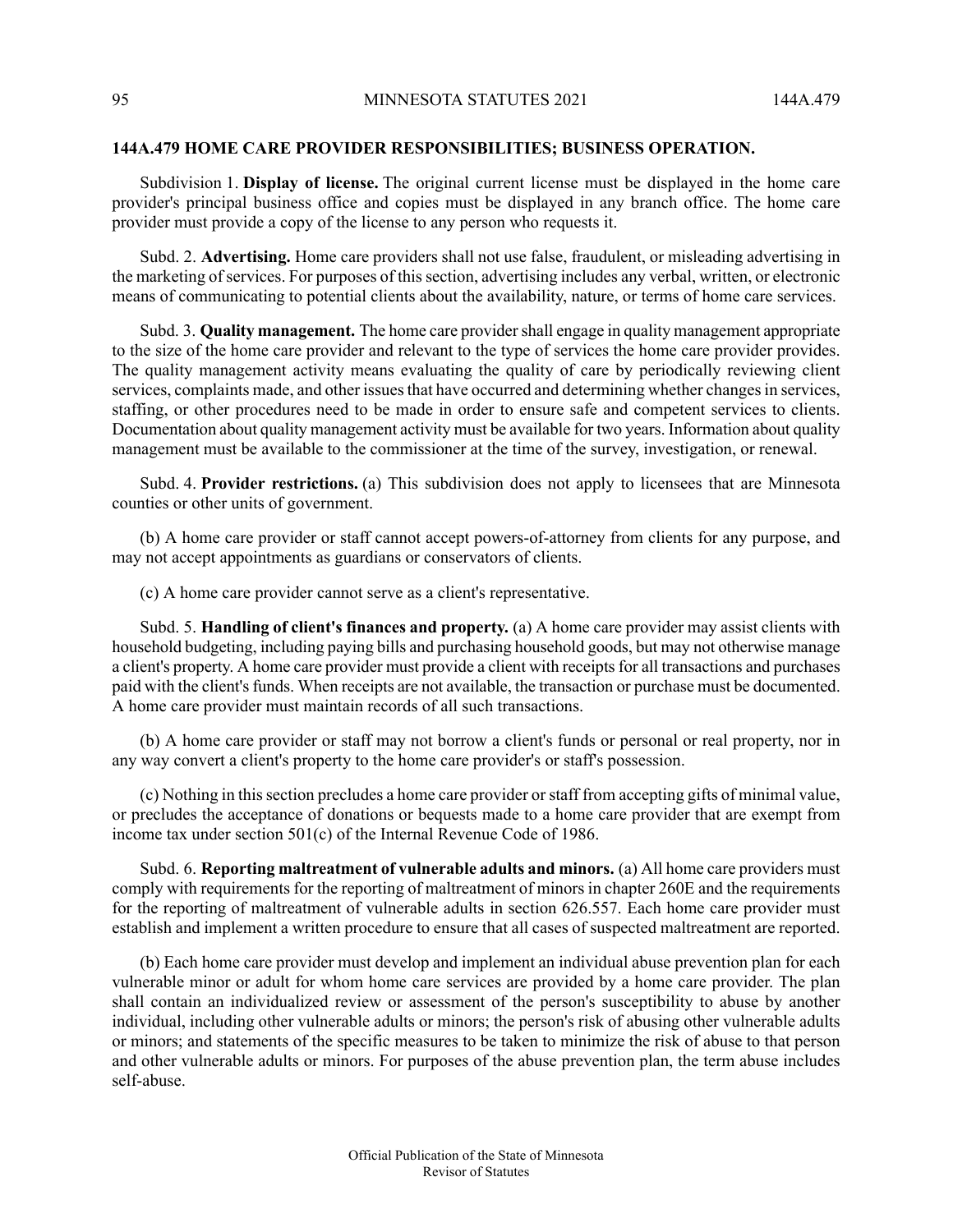Subd. 7. **Employee records.** The home care provider must maintain current records of each paid employee, regularly scheduled volunteers providing home care services, and of each individual contractor providing home care services. The records must include the following information:

(1) evidence of current professional licensure, registration, or certification, if licensure, registration, or certification is required by this statute or other rules;

(2) records of orientation, required annual training and infection control training, and competency evaluations;

(3) current job description, including qualifications, responsibilities, and identification of staff providing supervision;

(4) documentation of annual performance reviews which identify areas of improvement needed and training needs;

(5) for individuals providing home care services, verification that any health screenings required by infection control programs established under section 144A.4798 have taken place and the dates of those screenings; and

(6) documentation of the background study as required under section 144.057.

Each employee record must be retained for at least three years after a paid employee, home care volunteer, or contractor ceasesto be employed by or under contract with the home care provider. If a home care provider ceases operation, employee records must be maintained for three years.

Subd. 8. **Labor market reporting.** A home care provider shall comply with the labor market reporting requirements described in section 256B.4912, subdivision 1a.

History: 2013 c 108 art 11 s 18; 2014 c 275 art 1 s 135; 1Sp2019 c 9 art 11 s 49,50; 1Sp2020 c 2 art *8 s 24*

## **144A.4791 HOME CARE PROVIDER RESPONSIBILITIES WITH RESPECT TO CLIENTS.**

Subdivision 1. **Home care bill of rights; notification to client.** (a) The home care providershall provide the client or the client's representative a written notice of the rights under section 144A.44 before the date that services are first provided to that client. The provider shall make all reasonable efforts to provide notice of the rights to the client or the client's representative in a language the client or client's representative can understand.

(b) In addition to the text of the home care bill of rights in section 144A.44, subdivision 1, the notice shall also contain the following statement describing how to file a complaint with these offices.

"If you have a complaint about the provider or the person providing your home care services, you may call, write, or visit the Office of Health Facility Complaints, Minnesota Department of Health. You may also contact the Office of Ombudsman for Long-Term Care or the Office of Ombudsman for Mental Health and Developmental Disabilities."

The statement should include the telephone number, website address, e-mail address, mailing address, and street address of the Office of Health Facility Complaints at the Minnesota Department of Health, the Office of the Ombudsman for Long-Term Care, and the Office of the Ombudsman for Mental Health and Developmental Disabilities. The statement should also include the home care provider's name, address, e-mail, telephone number, and name or title of the person at the provider to whom problems or complaints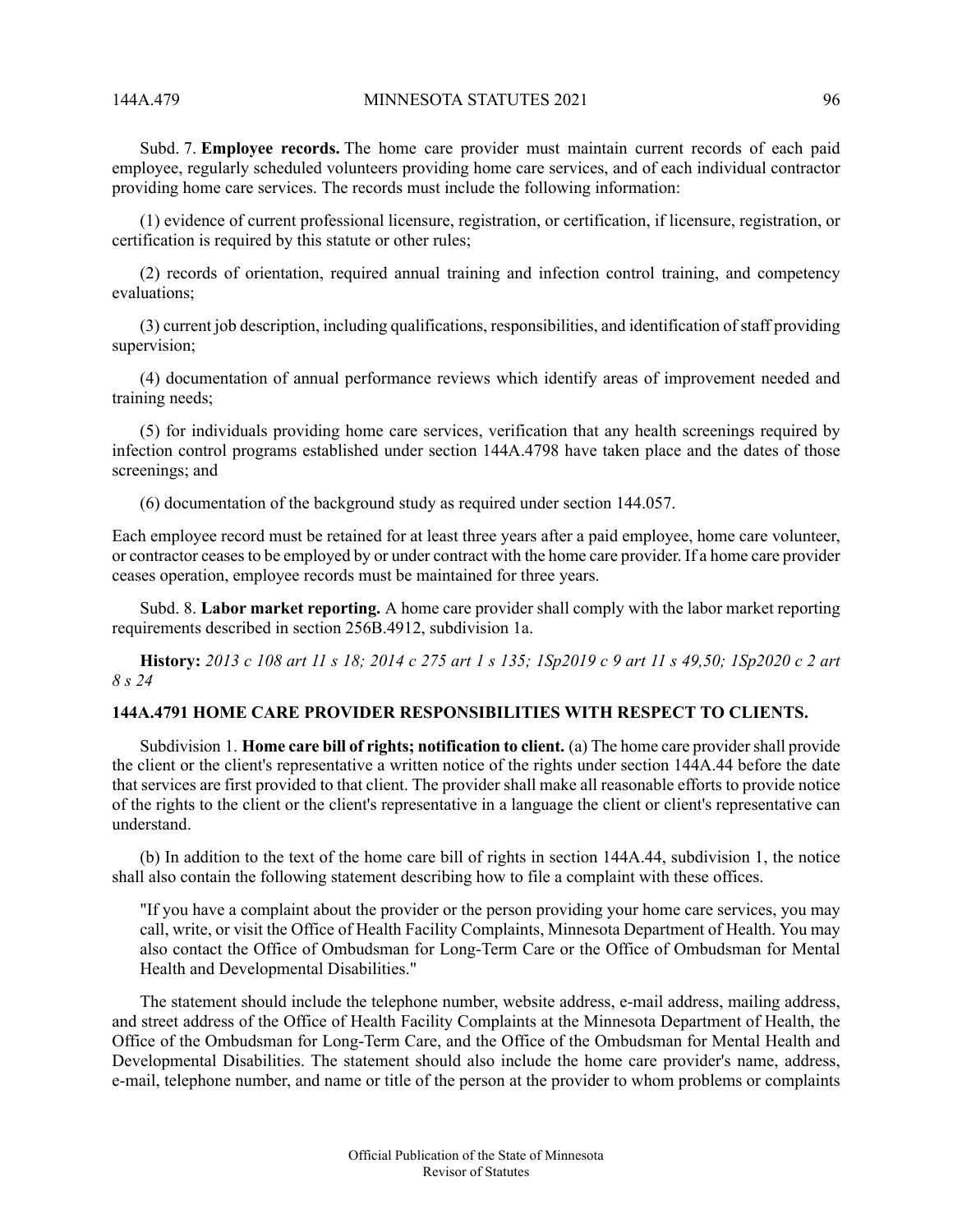may be directed. It must also include a statement that the home care provider will not retaliate because of a complaint.

(c) The home care provider shall obtain written acknowledgment of the client's receipt of the home care bill of rights or shall document why an acknowledgment cannot be obtained. The acknowledgment may be obtained from the client or the client's representative. Acknowledgment of receipt shall be retained in the client's record.

Subd. 2. **Notice of services for dementia, Alzheimer's disease, or related disorders.** The home care provider that provides services to clients with dementia shall provide in written or electronic form, to clients and families or other persons who request it, a description of the training program and related training it provides, including the categories of employees trained, the frequency of training, and the basic topics covered. This information satisfies the disclosure requirements in section 325F.72, subdivision 2, clause  $(4)$ .

Subd. 3. **Statement of home care services.** Prior to the date that services are first provided to the client, a home care provider must provide to the client or the client's representative a written statement which identifies if the provider has a basic or comprehensive home care license, the services the provider is authorized to provide, and which services the provider cannot provide under the scope of the provider's license. The home care provider shall obtain written acknowledgment from the clients that the provider has provided the statement or must document why the provider could not obtain the acknowledgment.

Subd. 4. **Acceptance of clients.** No home care provider may accept a person as a client unless the home care provider has staff, sufficient in qualifications, competency, and numbers, to adequately provide the services agreed to in the service plan and that are within the provider's scope of practice.

Subd. 5. **Referrals.** If a home care provider reasonably believes that a client is in need of another medical or health service, including a licensed health professional, or social service provider, the home care provider shall:

(1) determine the client's preferences with respect to obtaining the service; and

(2) inform the client of resources available, if known, to assist the client in obtaining services.

Subd. 6. **Initiation of services.** When a provider provides home care services to a client before the individualized review or assessment by a licensed health professional or registered nurse as required in subdivisions 7 and 8 is completed, the licensed health professional or registered nurse must complete a temporary plan with the client and orient staff assigned to deliver services as identified in the temporary plan.

Subd. 7. **Basic individualized client review and monitoring.** (a) When services being provided are basic home care services, an individualized initial review of the client's needs and preferences must be conducted at the client's residence with the client or client's representative. This initial review must be completed within 30 days after the date that home care services are first provided.

(b) Client monitoring and review must be conducted as needed based on changes in the needs of the client and cannot exceed 90 days from the date of the last review. The monitoring and review may be conducted at the client's residence or through the utilization of telecommunication methods based on practice standards that meet the individual client's needs.

Subd. 8. **Comprehensive assessment, monitoring, and reassessment.** (a) When the services being provided are comprehensive home care services, an individualized initial assessment must be conducted in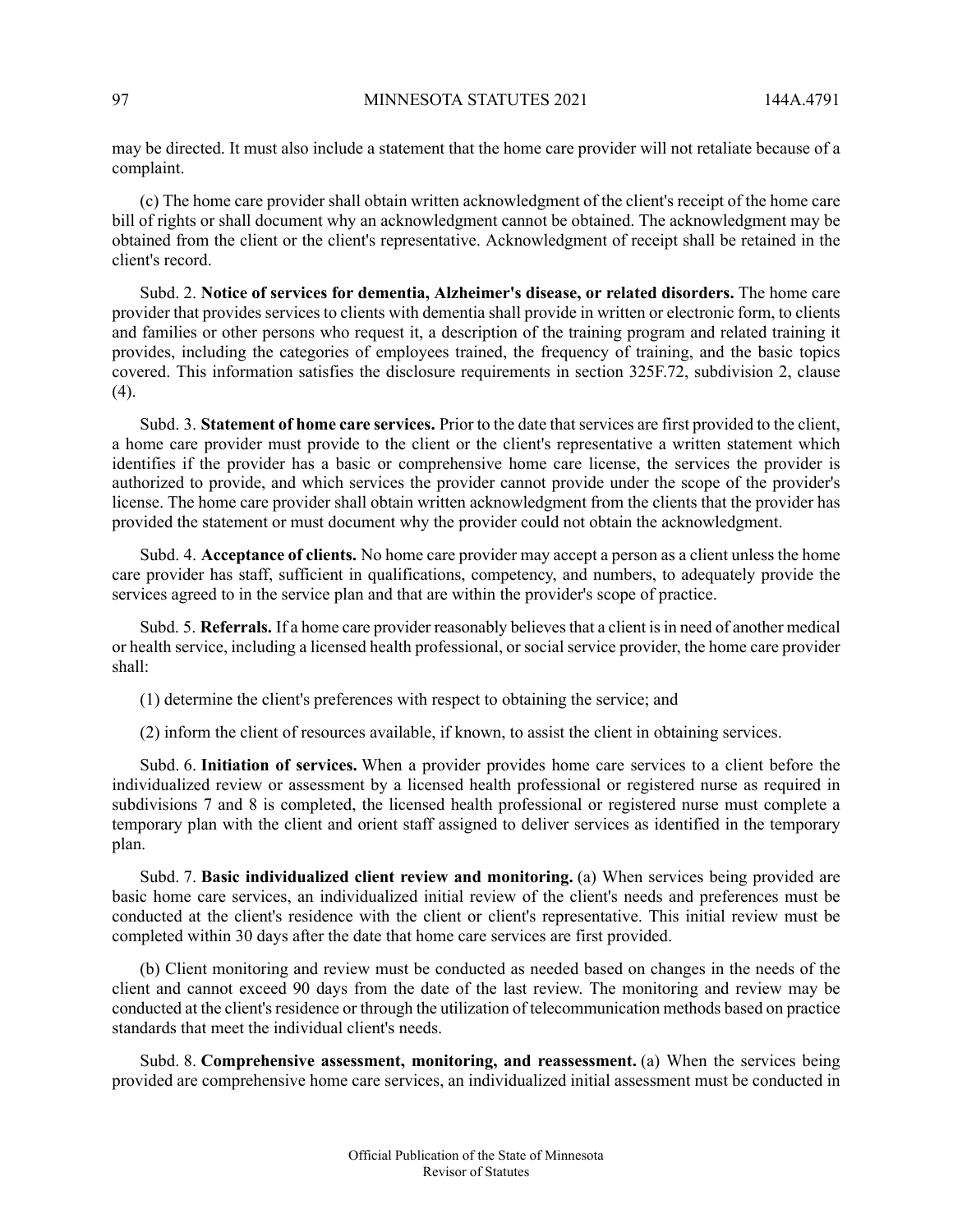person by a registered nurse. When the services are provided by other licensed health professionals, the assessment must be conducted by the appropriate health professional. This initial assessment must be completed within five days after the date that home care services are first provided.

(b) Client monitoring and reassessment must be conducted in the client's home no more than 14 days after the date that home care services are first provided.

(c) Ongoing client monitoring and reassessment must be conducted as needed based on changes in the needs of the client and cannot exceed 90 days from the last date of the assessment. The monitoring and reassessment may be conducted at the client's residence or through the utilization of telecommunication methods based on practice standards that meet the individual client's needs.

Subd. 9. **Service plan, implementation, and revisions to service plan.** (a) No later than 14 days after the date that home care services are first provided, a home care provider shall finalize a current written service plan.

(b) The service plan and any revisions must include a signature or other authentication by the home care provider and by the client or the client's representative documenting agreement on the services to be provided. The service plan must be revised, if needed, based on client review or reassessment under subdivisions 7 and 8. The provider must provide information to the client about changes to the provider's fee for services and how to contact the Office of the Ombudsman for Long-Term Care.

(c) The home care provider must implement and provide all services required by the current service plan.

(d) The service plan and revised service plan must be entered into the client's record, including notice of a change in a client's fees when applicable.

(e) Staff providing home care services must be informed of the current written service plan.

(f) The service plan must include:

(1) a description of the home care services to be provided, the fees for services, and the frequency of each service, according to the client's current review or assessment and client preferences;

(2) the identification of the staff or categories of staff who will provide the services;

(3) the schedule and methods of monitoring reviews or assessments of the client;

(4) the schedule and methods of monitoring staff providing home care services; and

(5) a contingency plan that includes:

(i) the action to be taken by the home care provider and by the client or client's representative if the scheduled service cannot be provided;

(ii) information and a method for a client or client's representative to contact the home care provider;

(iii) names and contact information of persons the client wishes to have notified in an emergency or if there is a significant adverse change in the client's condition; and

(iv) the circumstances in which emergency medical services are not to be summoned consistent with chapters 145B and 145C, and declarations made by the client under those chapters.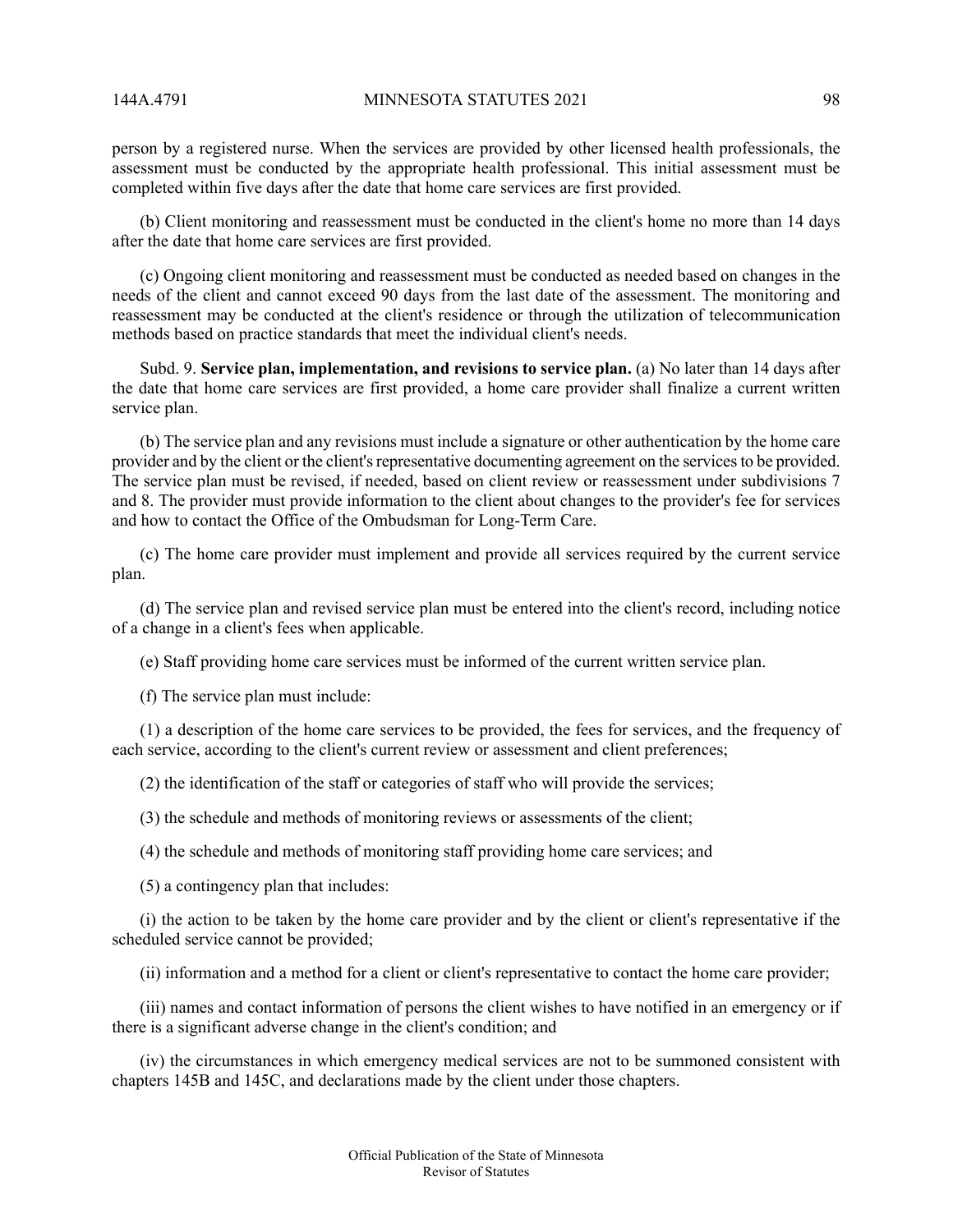Subd. 10. **Termination of service plan.** (a) If a home care provider terminates a service plan with a client, and the client continues to need home care services, the home care provider shall provide the client and the client's representative, if any, with a written notice of termination which includes the following information:

- (1) the effective date of termination;
- (2) the reason for termination;

(3) a list of known licensed home care providers in the client's immediate geographic area;

(4) a statement that the home care provider will participate in a coordinated transfer of care of the client to another home care provider, health care provider, or caregiver, as required by the home care bill of rights, section 144A.44, subdivision 1, clause (17);

(5) the name and contact information of a person employed by the home care provider with whom the client may discuss the notice of termination; and

(6) if applicable, a statement that the notice of termination of home care services does not constitute notice of termination of the housing with services contract with a housing with services establishment.

(b) When the home care provider voluntarily discontinues services to all clients, the home care provider must notify the commissioner, lead agencies, and ombudsman for long-term care about its clients and comply with the requirements in this subdivision.

Subd. 11. **Client complaint and investigative process.** (a) The home care provider must have a written policy and system for receiving, investigating, reporting, and attempting to resolve complaints from its clients or clients' representatives. The policy should clearly identify the process by which clients may file a complaint or concern about home care services and an explicit statement that the home care provider will not discriminate or retaliate against a client for expressing concerns or complaints. A home care provider must have a process in place to conduct investigations of complaints made by the client or the client's representative about the services in the client's plan that are or are not being provided or other items covered in the client's home care bill of rights. This complaint system must provide reasonable accommodations for any special needs of the client or client's representative if requested.

(b) The home care provider must document the complaint, name of the client, investigation, and resolution of each complaint filed. The home care provider must maintain a record of all activities regarding complaints received, including the date the complaint was received, and the home care provider's investigation and resolution of the complaint. This complaint record must be kept for each event for at least two years after the date of entry and must be available to the commissioner for review.

(c) The required complaint system must provide for written notice to each client or client's representative that includes:

(1) the client's right to complain to the home care provider about the services received;

(2) the name or title of the person or persons with the home care provider to contact with complaints;

(3) the method of submitting a complaint to the home care provider; and

(4) a statement that the provider is prohibited against retaliation according to paragraph (d).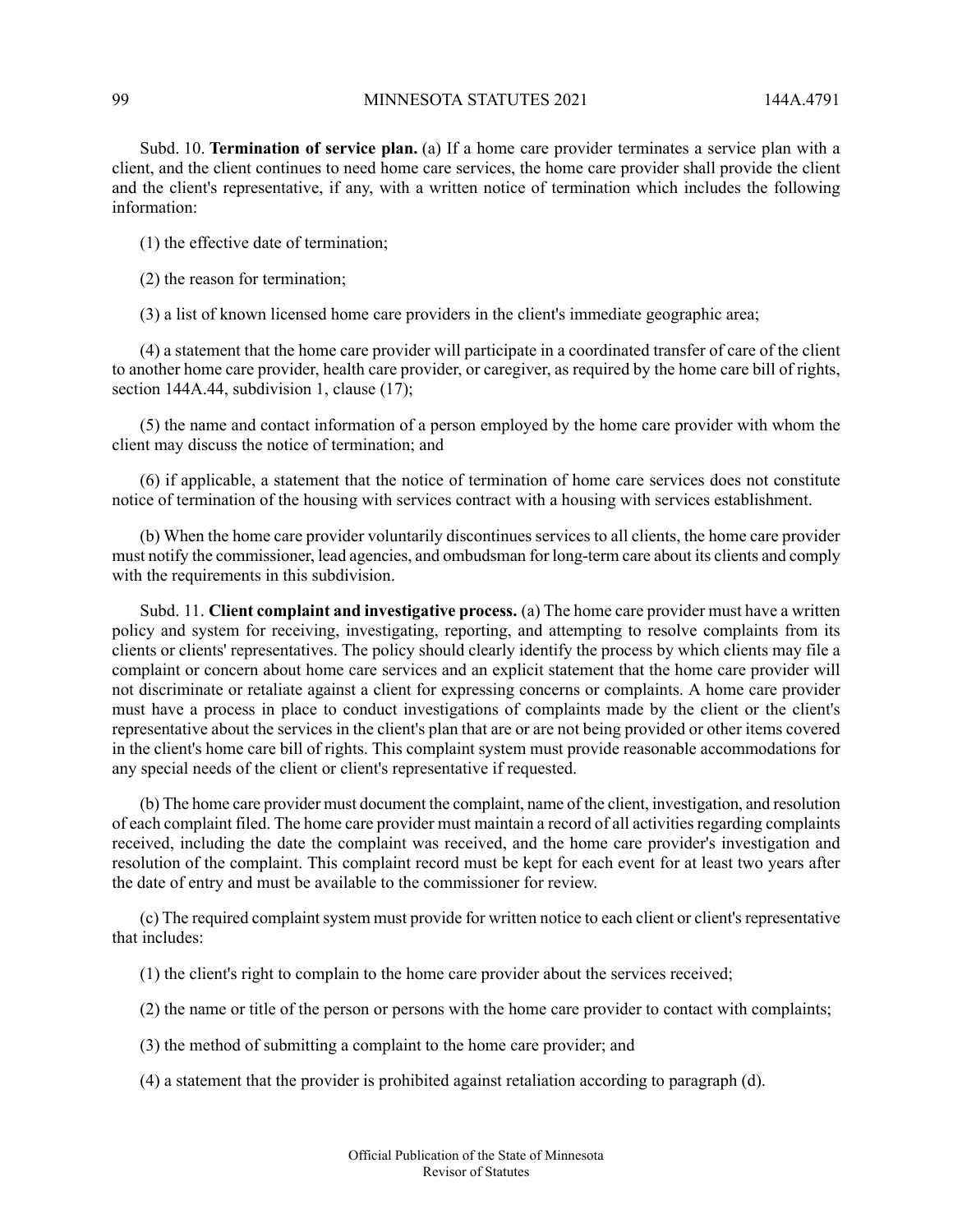(d) A home care provider must not take any action that negatively affects a client in retaliation for a complaint made or a concern expressed by the client or the client's representative.

Subd. 12. **Disaster planning and emergency preparedness plan.** The home care provider must have a written plan of action to facilitate the management of the client's care and services in response to a natural disaster, such as flood and storms, or other emergencies that may disrupt the home care provider's ability to provide care orservices. The licensee must provide adequate orientation and training ofstaff on emergency preparedness.

Subd. 13. **Request for discontinuation of life-sustaining treatment.** (a) If a client, family member, or other caregiver of the client requests that an employee or other agent of the home care provider discontinue a life-sustaining treatment, the employee or agent receiving the request:

(1) shall take no action to discontinue the treatment; and

(2) shall promptly inform the supervisor or other agent of the home care provider of the client's request.

(b) Upon being informed of a request for termination of treatment, the home care provider shall promptly:

(1) inform the client that the request will be made known to the physician or advanced practice registered nurse who ordered the client's treatment;

(2) inform the physician or advanced practice registered nurse of the client's request; and

(3) work with the client and the client's physician or advanced practice registered nurse to comply with the provisions of the Health Care Directive Act in chapter 145C.

(c) This section does not require the home care provider to discontinue treatment, except as may be required by law or court order.

(d) This section does not diminish the rights of clients to control their treatments, refuse services, or terminate their relationships with the home care provider.

(e) This section shall be construed in a manner consistent with chapter 145B or 145C, whichever applies, and declarations made by clients under those chapters.

Subd. 14. **Application of other law.** Home care providers may exercise the authority and are subject to the protections in section 152.34.

History: 2013 c 108 art 11 s 19; 2014 c 275 art 1 s 135; 2016 c 179 s 11; 2018 c 170 s 3; 1Sp2019 c *9 art 11 s 51-56*

# **144A.4792 MEDICATION MANAGEMENT.**

Subdivision 1. **Medication management services; comprehensive home care license.** (a) This subdivision applies only to home care providers with a comprehensive home care license that provide medication management services to clients. Medication management services may not be provided by a home care provider who has a basic home care license.

(b) A comprehensive home care provider who provides medication management services must develop, implement, and maintain current written medication management policies and procedures. The policies and procedures must be developed under the supervision and direction of a registered nurse, licensed health professional, or pharmacist consistent with current practice standards and guidelines.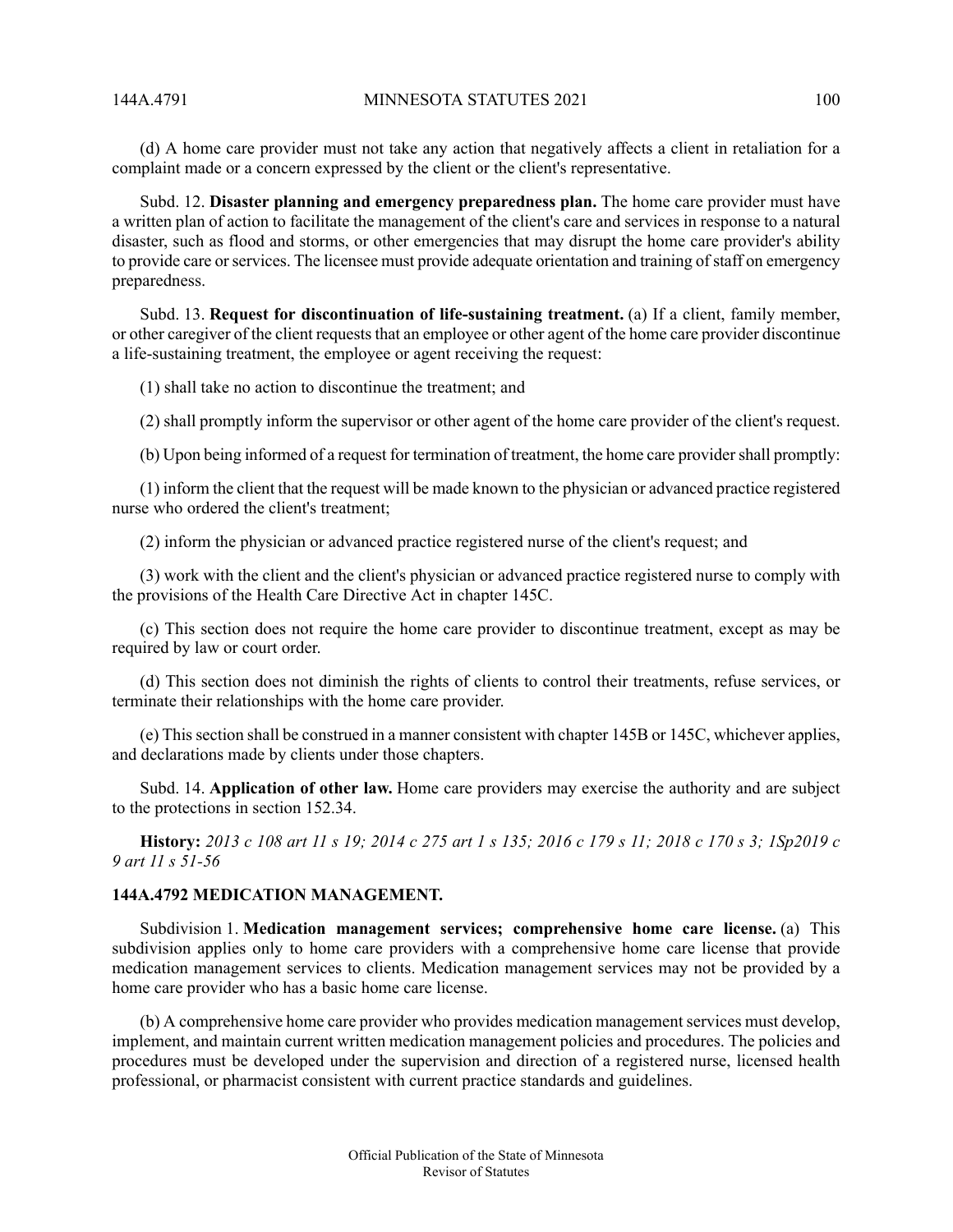(c) The written policies and procedures must address requesting and receiving prescriptions for medications; preparing and giving medications; verifying that prescription drugs are administered as prescribed; documenting medication management activities; controlling and storing medications; monitoring and evaluating medication use; resolving medication errors; communicating with the prescriber, pharmacist, and client and client representative, if any; disposing of unused medications; and educating clients and client representatives about medications. When controlled substances are being managed, stored, and secured by the comprehensive home care provider, the policies and procedures must also identify how the provider will ensure security and accountability for the overall management, control, and disposition of those substances in compliance with state and federal regulations and with subdivision 22.

Subd. 2. **Provision of medication management services.** (a) For each client who requests medication management services, the comprehensive home care provider shall, prior to providing medication management services, have a registered nurse, licensed health professional, or authorized prescriber under section 151.37 conduct an assessment to determine what medication management services will be provided and how the services will be provided. This assessment must be conducted face-to-face with the client. The assessment must include an identification and review of all medications the client is known to be taking. The review and identification must include indications for medications, side effects, contraindications, allergic or adverse reactions, and actions to address these issues.

(b) The assessment must:

(1) identify interventions needed in management of medications to prevent diversion of medication by the client or others who may have access to the medications; and

(2) provide instructions to the client or client's representative on interventions to manage the client's medications and prevent diversion of medications.

"Diversion of medications" means the misuse, theft, or illegal or improper disposition of medications.

Subd. 3. **Individualized medication monitoring and reassessment.** The comprehensive home care provider must monitor and reassessthe client's medication managementservices as needed undersubdivision 2 when the client presents with symptoms or other issues that may be medication-related and, at a minimum, annually.

Subd. 4. **Client refusal.** The home care provider must document in the client's record any refusal for an assessment for medication management by the client. The provider must discuss with the client the possible consequences of the client's refusal and document the discussion in the client's record.

Subd. 5. **Individualized medication management plan.** (a) For each client receiving medication management services, the comprehensive home care provider must prepare and include in the service plan a written statement of the medication management services that will be provided to the client. The provider must develop and maintain a current individualized medication management record for each client based on the client's assessment that must contain the following:

(1) a statement describing the medication management services that will be provided;

(2) a description of storage of medications based on the client's needs and preferences, risk of diversion, and consistent with the manufacturer's directions;

(3) documentation of specific client instructions relating to the administration of medications;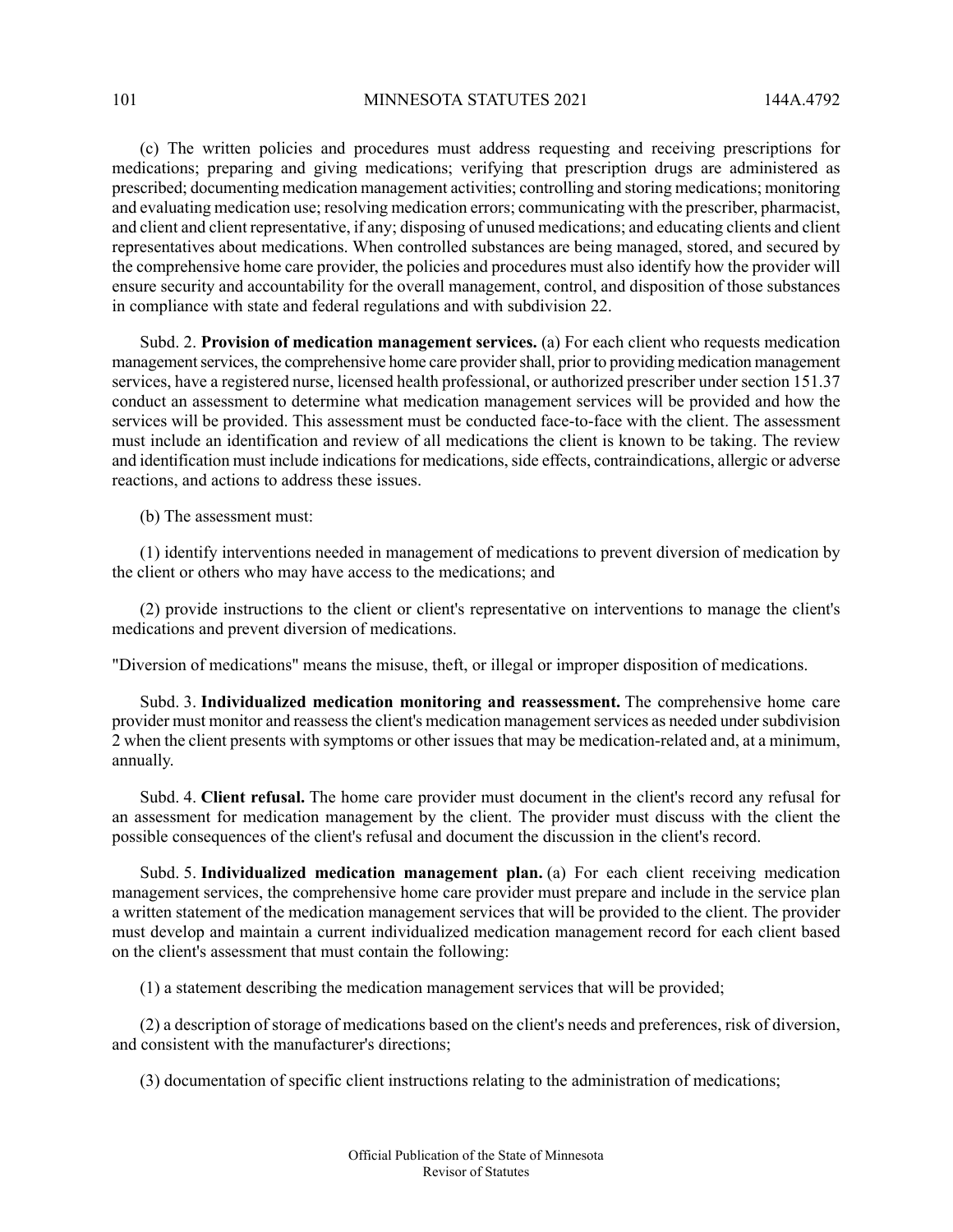(4) identification of personsresponsible for monitoring medication supplies and ensuring that medication refills are ordered on a timely basis;

(5) identification of medication management tasks that may be delegated to unlicensed personnel;

(6) procedures for staff notifying a registered nurse or appropriate licensed health professional when a problem arises with medication management services; and

(7) any client-specific requirements relating to documenting medication administration, verifications that all medications are administered as prescribed, and monitoring of medication use to prevent possible complications or adverse reactions.

(b) The medication management record must be current and updated when there are any changes.

(c) Medication reconciliation must be completed when a licensed nurse, licensed health professional, or authorized prescriber is providing medication management.

Subd. 6. **Administration of medication.** Medications may be administered by a nurse, physician, or other licensed health practitioner authorized to administer medications or by unlicensed personnel who have been delegated medication administration tasks by a registered nurse.

Subd. 7. **Delegation of medication administration.** When administration of medications is delegated to unlicensed personnel, the comprehensive home care provider must ensure that the registered nurse has:

(1) instructed the unlicensed personnel in the proper methods to administer the medications, and the unlicensed personnel has demonstrated the ability to competently follow the procedures;

(2) specified, in writing, specific instructions for each client and documented those instructions in the client's records; and

(3) communicated with the unlicensed personnel about the individual needs of the client.

Subd. 8. **Documentation of administration of medications.** Each medication administered by comprehensive home care provider staff must be documented in the client's record. The documentation must include the signature and title of the person who administered the medication. The documentation must include the medication name, dosage, date and time administered, and method and route of administration. The staff must document the reason why medication administration was not completed as prescribed and document any follow-up procedures that were provided to meet the client's needs when medication was not administered as prescribed and in compliance with the client's medication management plan.

Subd. 9. **Documentation of medication setup.** Documentation of dates of medication setup, name of medication, quantity of dose, timesto be administered, route of administration, and name of person completing medication setup must be done at the time of setup.

Subd. 10. **Medication management for clients who will be away from home.** (a) A home care provider who is providing medication management services to the client and controls the client's access to the medications must develop and implement policies and procedures for giving accurate and current medications to clients for planned or unplanned times away from home according to the client's individualized medication management plan. The policy and procedures must state that:

(1) for planned time away, the medications must be obtained from the pharmacy or set up by a licensed nurse according to appropriate state and federal laws and nursing standards of practice;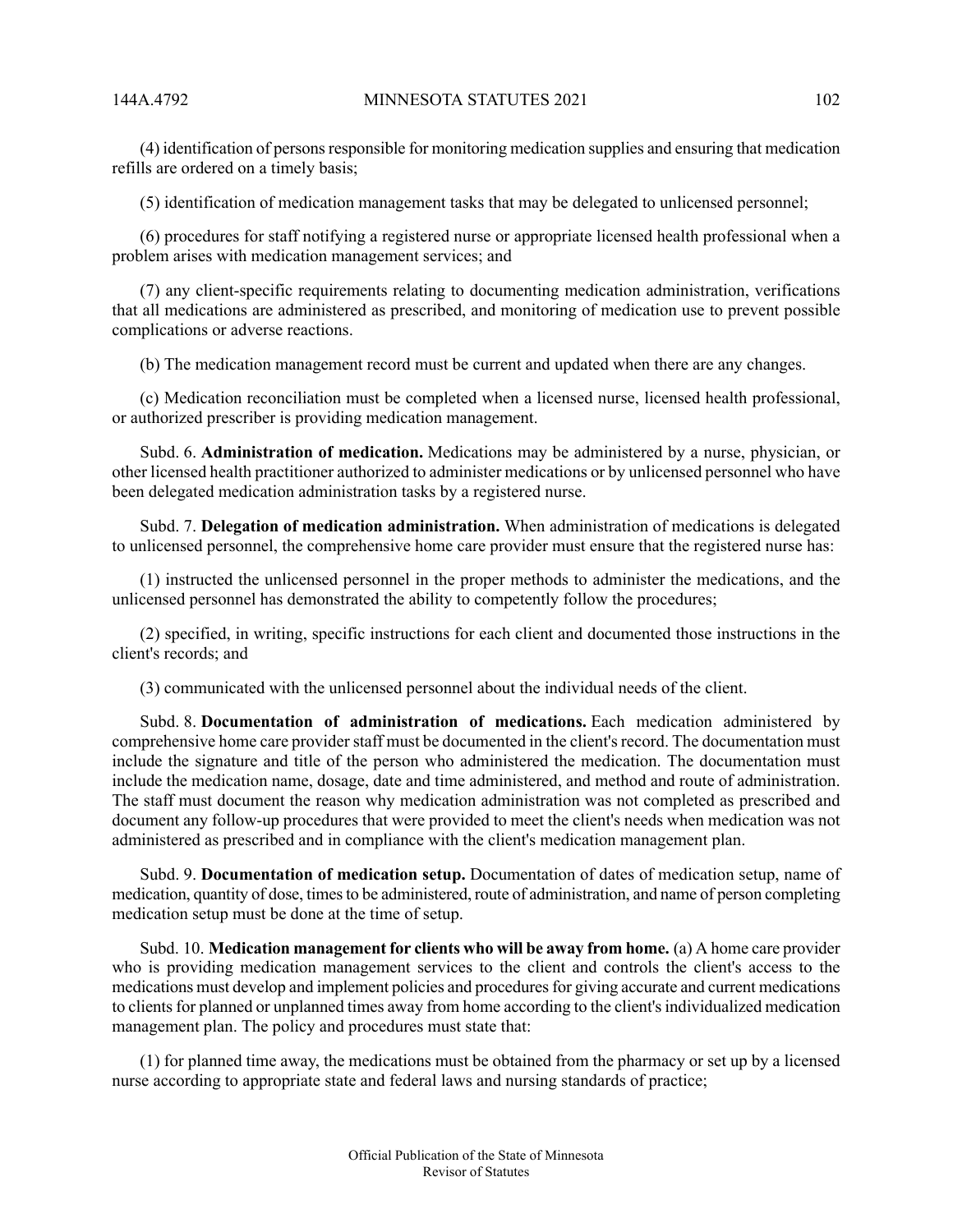103 MINNESOTA STATUTES 2021 144A.4792

(2) for unplanned time away, when the pharmacy is not able to provide the medications, a licensed nurse or unlicensed personnel shall give the client or client's representative medications in amounts and dosages needed for the length of the anticipated absence, not to exceed seven calendar days;

(3) the client or client's representative must be provided written information on medications, including any special instructions for administering or handling the medications, including controlled substances;

(4) the medications must be placed in a medication container or containers appropriate to the provider's medication system and must be labeled with the client's name and the dates and times that the medications are scheduled; and

(5) the client or client's representative must be provided in writing the home care provider's name and information on how to contact the home care provider.

(b) For unplanned time away when the licensed nurse is not available, the registered nurse may delegate this task to unlicensed personnel if:

(1) the registered nurse has trained the unlicensed staff and determined the unlicensed staff is competent to follow the procedures for giving medications to clients; and

(2) the registered nurse has developed written procedures for the unlicensed personnel, including any special instructions or procedures regarding controlled substances that are prescribed for the client. The procedures must address:

(i) the type of container or containers to be used for the medications appropriate to the provider's medication system;

(ii) how the container or containers must be labeled;

(iii) the written information about the medications to be given to the client or client's representative;

(iv) how the unlicensed staff must document in the client's record that medications have been given to the client or the client's representative, including documenting the date the medications were given to the client or the client's representative and who received the medications, the person who gave the medications to the client, the number of medications that were given to the client, and other required information;

(v) how the registered nurse shall be notified that medications have been given to the client or client's representative and whether the registered nurse needs to be contacted before the medications are given to the client or the client's representative;

(vi) a review by the registered nurse of the completion of this task to verify that this task was completed accurately by the unlicensed personnel; and

(vii) how the unlicensed staff must document in the client's record any unused medications that are returned to the provider, including the name of each medication and the doses of each returned medication.

Subd. 11. **Prescribed and nonprescribed medication.** The comprehensive home care provider must determine whether the comprehensive home care provider shall require a prescription for all medications the provider manages. The comprehensive home care provider must inform the client or the client's representative whether the comprehensive home care provider requires a prescription for all over-the-counter and dietary supplements before the comprehensive home care provider agrees to manage those medications.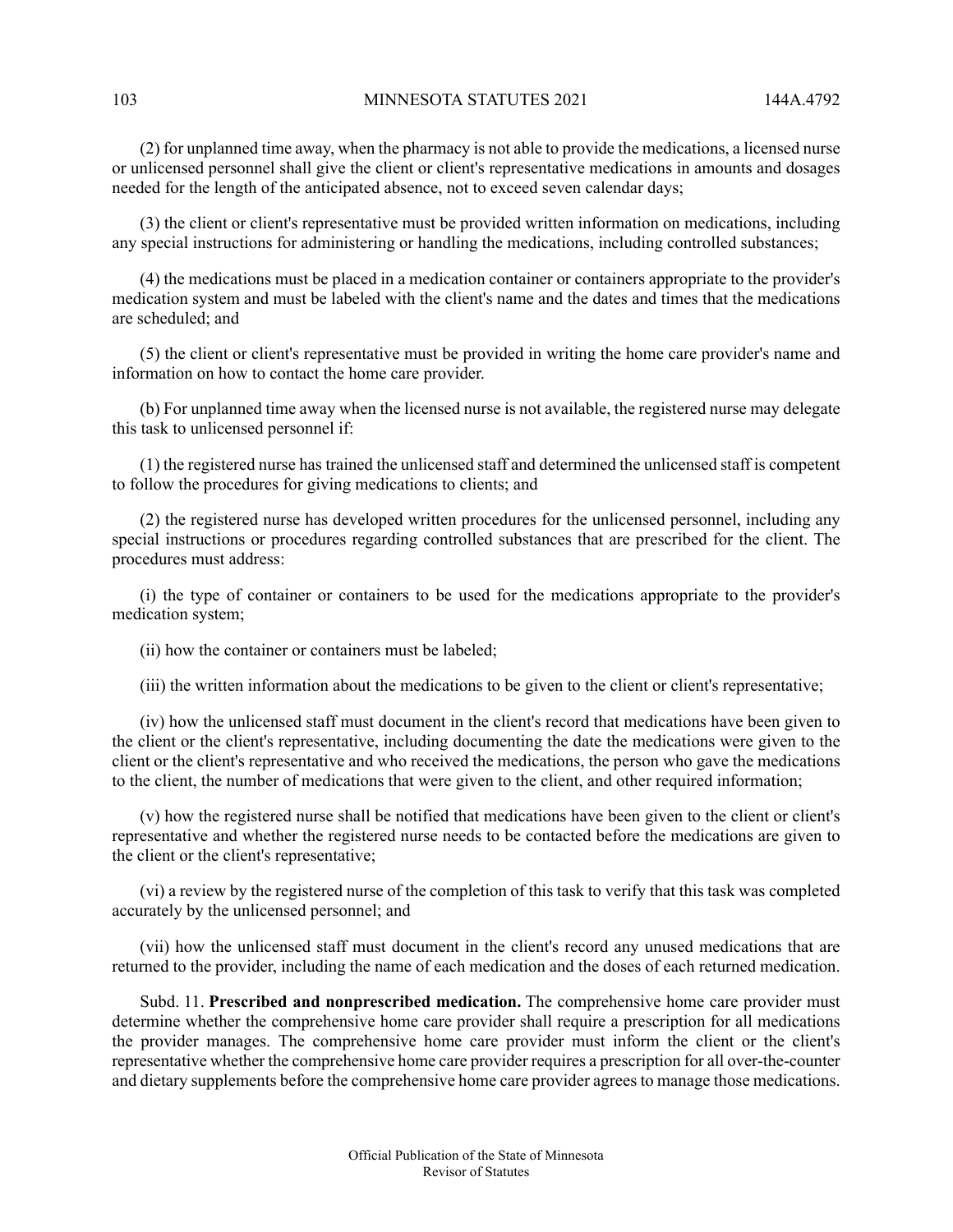Subd. 12. **Medications; over-the-counter; dietary supplements not prescribed.** A comprehensive home care provider providing medication management services for over-the-counter drugs or dietary supplements must retain those items in the original labeled container with directions for use prior to setting up for immediate or later administration. The provider must verify that the medications are up-to-date and stored as appropriate.

Subd. 13. **Prescriptions.** There must be a current written or electronically recorded prescription as defined in section 151.01, subdivision 16a, for all prescribed medications that the comprehensive home care provider is managing for the client.

Subd. 14. **Renewal of prescriptions.** Prescriptions must be renewed at least every 12 months or more frequently as indicated by the assessment in subdivision 2. Prescriptions for controlled substances must comply with chapter 152.

Subd. 15. **Verbal prescription orders.** Verbal prescription orders from an authorized prescriber must be received by a nurse or pharmacist. The order must be handled according to Minnesota Rules, part 6800.6200.

Subd. 16. **Written or electronic prescription.** When a written or electronic prescription is received, it must be communicated to the registered nurse in charge and recorded or placed in the client's record.

Subd. 17. **Records confidential.** A prescription or order received verbally, in writing, or electronically must be kept confidential according to sections 144.291 to 144.298 and 144A.44.

Subd. 18. **Medications provided by client or family members.** When the comprehensive home care provider is aware of any medications or dietary supplements that are being used by the client and are not included in the assessment for medication management services, the staff must advise the registered nurse and document that in the client's record.

Subd. 19. **Storage of medications.** A comprehensive home care provider providing storage of medications outside of the client's private living space must store all prescription medications in securely locked and substantially constructed compartments according to the manufacturer's directions and permit only authorized personnel to have access.

Subd. 20. **Prescription drugs.** A prescription drug, prior to being set up for immediate or later administration, must be kept in the original container in which it was dispensed by the pharmacy bearing the original prescription label with legible information including the expiration or beyond-use date of a time-dated drug.

Subd. 21. **Prohibitions.** No prescription drug supply for one client may be used or saved for use by anyone other than the client.

Subd. 22. **Disposition of medications.** (a) Any current medications being managed by the comprehensive home care provider must be given to the client or the client's representative when the client's service plan ends or medication management services are no longer part of the service plan. Medications that have been stored in the client's private living space for a client who is deceased or that have been discontinued or that have expired may be given to the client or the client's representative for disposal.

(b) The comprehensive home care provider will dispose of any medications remaining with the comprehensive home care provider that are discontinued or expired or upon the termination of the service contract or the client's death according to state and federal regulations for disposition of medications and controlled substances.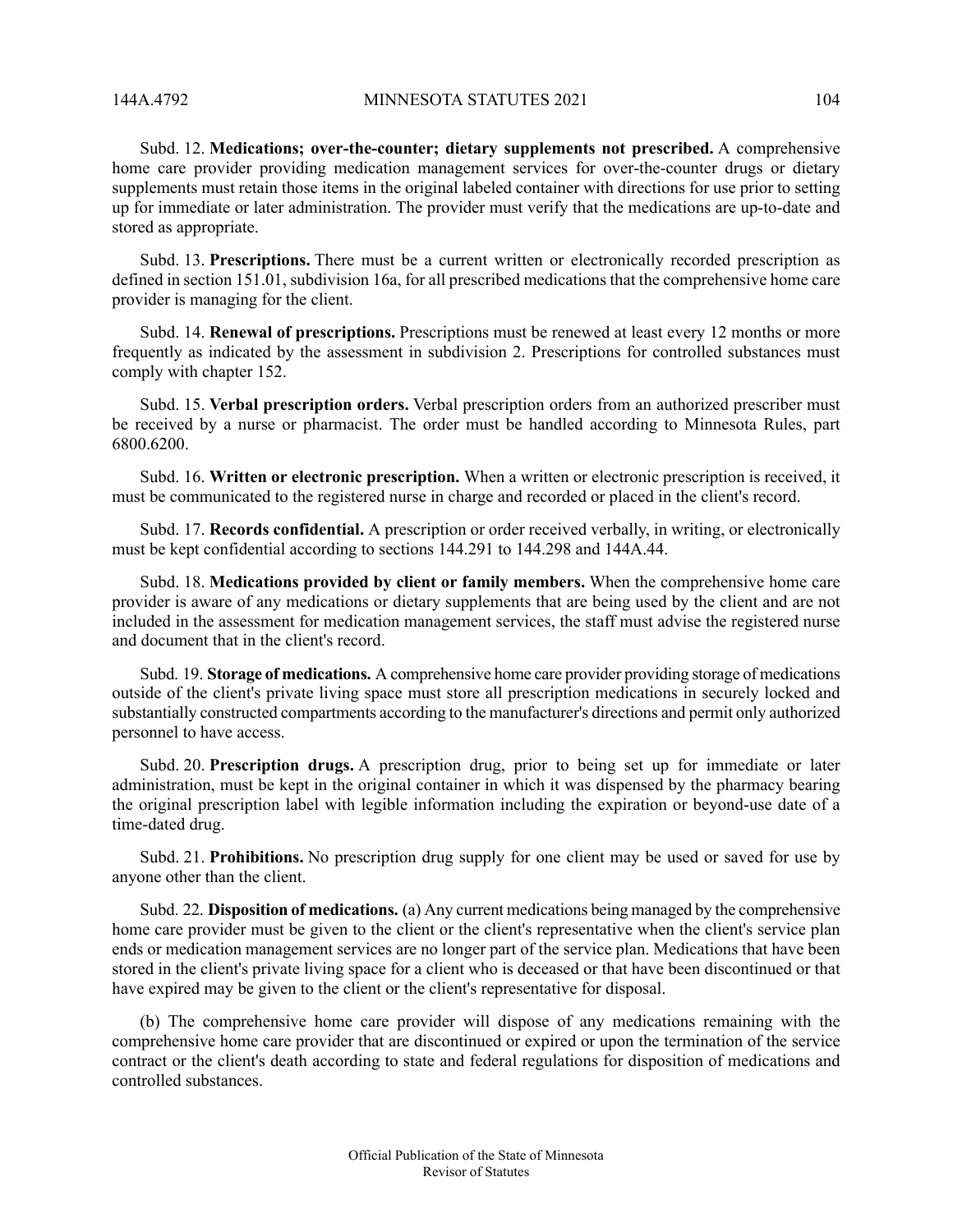(c) Upon disposition, the comprehensive home care provider must document in the client's record the disposition of the medication including the medication's name, strength, prescription number as applicable, quantity, to whom the medications were given, date of disposition, and names of staff and other individuals involved in the disposition.

Subd. 23. **Loss or spillage.** (a) Comprehensive home care providers providing medication management must develop and implement procedures for loss or spillage of all controlled substances defined in Minnesota Rules, part 6800.4220. These procedures must require that when a spillage of a controlled substance occurs, a notation must be made in the client's record explaining the spillage and the actions taken. The notation must be signed by the person responsible for the spillage and include verification that any contaminated substance was disposed of according to state or federal regulations.

(b) The procedures must require the comprehensive home care provider of medication management to investigate any known loss or unaccounted for prescription drugs and take appropriate action required under state or federal regulations and document the investigation in required records.

History: 2013 c 108 art 11 s 20; 2014 c 275 art 1 s 26,135; 2016 c 179 s 12; 1Sp2019 c 9 art 11 s 57-60

# **144A.4793 TREATMENT AND THERAPY MANAGEMENT SERVICES.**

Subdivision 1. **Providers with a comprehensive home care license.** This section applies only to home care providers with a comprehensive home care license that provide treatment or therapy management services to clients. Treatment or therapy management services cannot be provided by a home care provider that has a basic home care license.

Subd. 2. **Policies and procedures.** (a) A comprehensive home care provider who provides treatment and therapy management services must develop, implement, and maintain up-to-date written treatment or therapy management policies and procedures. The policies and procedures must be developed under the supervision and direction of a registered nurse or appropriate licensed health professional consistent with current practice standards and guidelines.

(b) The written policies and procedures must address requesting and receiving orders or prescriptions for treatments or therapies, providing the treatment or therapy, documenting of treatment or therapy activities, educating and communicating with clients about treatments or therapy they are receiving, monitoring and evaluating the treatment and therapy, and communicating with the prescriber.

Subd. 3. **Individualized treatment or therapy management plan.** For each client receiving management of ordered or prescribed treatments or therapy services, the comprehensive home care provider must prepare and include in the service plan a written statement of the treatment or therapy services that will be provided to the client. The provider must also develop and maintain a current individualized treatment and therapy management record for each client which must contain at least the following:

(1) a statement of the type of services that will be provided;

(2) documentation of specific client instructions relating to the treatments or therapy administration;

(3) identification of treatment or therapy tasks that will be delegated to unlicensed personnel;

(4) procedures for notifying a registered nurse or appropriate licensed health professional when a problem arises with treatments or therapy services; and

(5) any client-specific requirements relating to documentation of treatment and therapy received, verification that all treatment and therapy was administered as prescribed, and monitoring of treatment or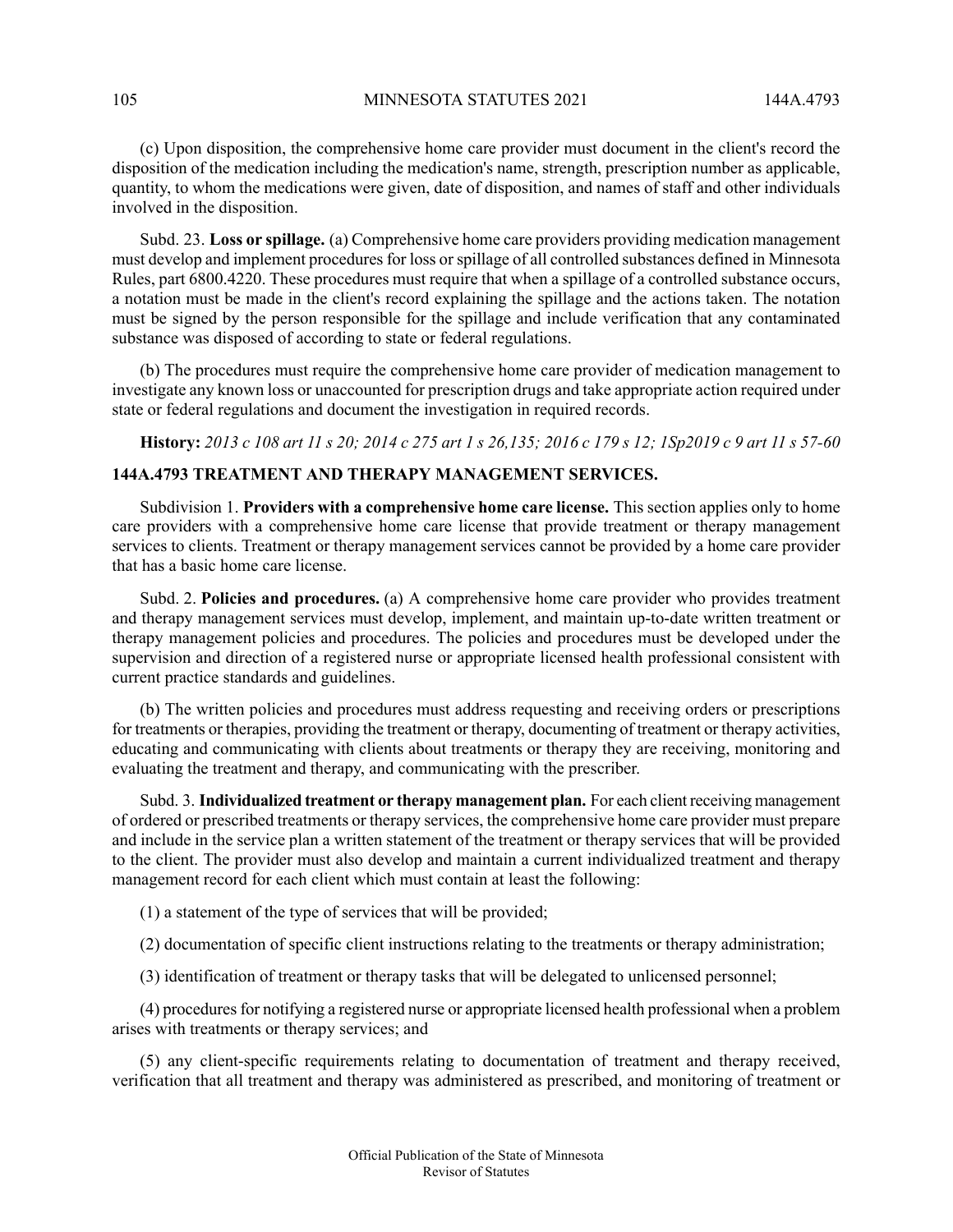therapy to prevent possible complications or adverse reactions. The treatment or therapy management record must be current and updated when there are any changes.

Subd. 4. **Administration of treatments and therapy.** Ordered or prescribed treatments or therapies must be administered by a nurse, physician, or other licensed health professional authorized to perform the treatment or therapy, or may be delegated or assigned to unlicensed personnel by the licensed health professional according to the appropriate practice standards for delegation or assignment. When administration of a treatment or therapy is delegated or assigned to unlicensed personnel, the home care provider must ensure that the registered nurse or authorized licensed health professional has:

(1) instructed the unlicensed personnel in the proper methods with respect to each client and the unlicensed personnel has demonstrated the ability to competently follow the procedures;

(2) specified, in writing, specific instructions for each client and documented those instructions in the client's record; and

(3) communicated with the unlicensed personnel about the individual needs of the client.

Subd. 5. **Documentation of administration of treatments and therapies.** Each treatment or therapy administered by a comprehensive home care provider must be documented in the client's record. The documentation must include the signature and title of the person who administered the treatment or therapy and must include the date and time of administration. When treatment or therapies are not administered as ordered or prescribed, the provider must document the reason why it was not administered and any follow-up procedures that were provided to meet the client's needs.

Subd. 6. **Treatment and therapy orders.** There must be an up-to-date written or electronically recorded order from an authorized prescriber for all treatments and therapies. The order must contain the name of the client, a description of the treatment or therapy to be provided, and the frequency, duration, and other information needed to administer the treatment or therapy. Treatment and therapy orders must be renewed at least every 12 months.

History: 2013 c 108 art 11 s 21; 2014 c 275 art 1 s 135; 1Sp2019 c 9 art 11 s 61

## **144A.4794 CLIENT RECORD REQUIREMENTS.**

Subdivision 1. **Client record.** (a) The home care provider must maintain records for each client for whom it is providing services. Entries in the client records must be current, legible, permanently recorded, dated, and authenticated with the name and title of the person making the entry.

(b) Client records, whether written or electronic, must be protected against loss, tampering, or unauthorized disclosure in compliance with chapter 13 and other applicable relevant federal and state laws. The home care provider shall establish and implement written procedures to control use, storage, and security of client's records and establish criteria for release of client information.

(c) The home care provider may not disclose to any other person any personal, financial, medical, or other information about the client, except:

(1) as may be required by law;

(2) to employees or contractors of the home care provider, another home care provider, other health care practitioner or provider, or inpatient facility needing information in order to provide services to the client, but only such information that is necessary for the provision of services;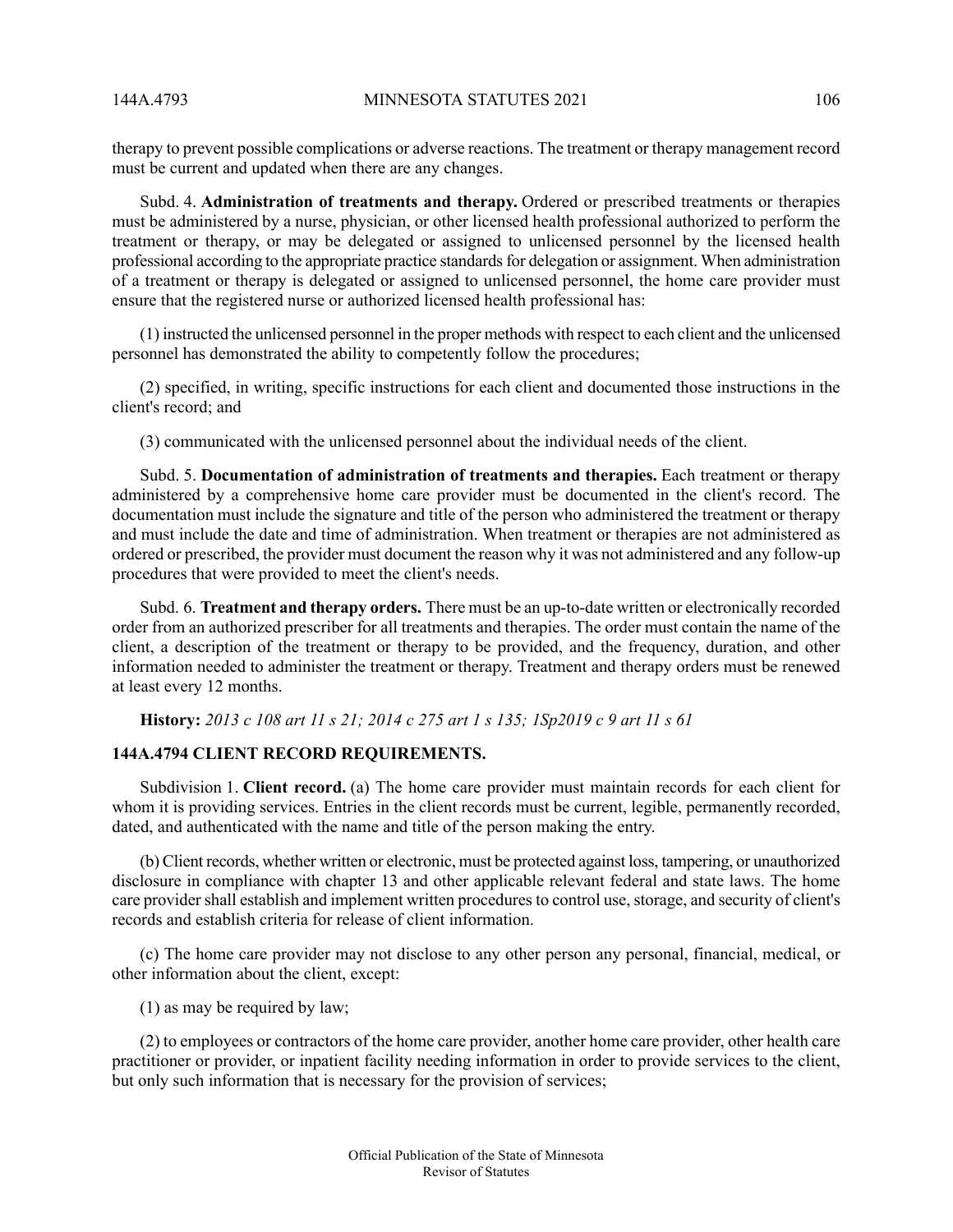(3) to persons authorized in writing by the client or the client's representative to receive the information, including third-party payers; and

(4) to representatives of the commissioner authorized to survey or investigate home care providers under this chapter or federal laws.

Subd. 2. **Accessto records.** The home care provider must ensure that the appropriate records are readily available to employees or contractors authorized to access the records. Client records must be maintained in a manner that allows for timely access, printing, or transmission of the records.

Subd. 3. **Contents of client record.** Contents of a client record include the following for each client:

(1) identifying information, including the client's name, date of birth, address, and telephone number;

(2) the name, address, and telephone number of an emergency contact, family members, client's representative, if any, or others as identified;

(3) names, addresses, and telephone numbers of the client's health and medical service providers and other home care providers, if known;

(4) health information, including medical history, allergies, and when the provider is managing medications, treatments or therapies that require documentation, and other relevant health records;

(5) client's advance directives, if any;

(6) the home care provider's current and previous assessments and service plans;

(7) all records of communications pertinent to the client's home care services;

(8) documentation of significant changes in the client's status and actions taken in response to the needs of the client including reporting to the appropriate supervisor or health care professional;

(9) documentation of incidents involving the client and actions taken in response to the needs of the client including reporting to the appropriate supervisor or health care professional;

(10) documentation that services have been provided as identified in the service plan;

(11) documentation that the client has received and reviewed the home care bill of rights;

(12) documentation that the client has been provided the statement of disclosure on limitations ofservices under section 144A.4791, subdivision 3;

(13) documentation of complaints received and resolution;

(14) discharge summary, including service termination notice and related documentation, when applicable; and

(15) other documentation required under this chapter and relevant to the client's services or status.

Subd. 4. **Transfer of client records.** If a client transfers to another home care provider or other health care practitioner or provider, or is admitted to an inpatient facility, the home care provider, upon request of the client or the client's representative, shall take steps to ensure a coordinated transfer including sending a copy or summary of the client's record to the new home care provider, the facility, or the client, as appropriate.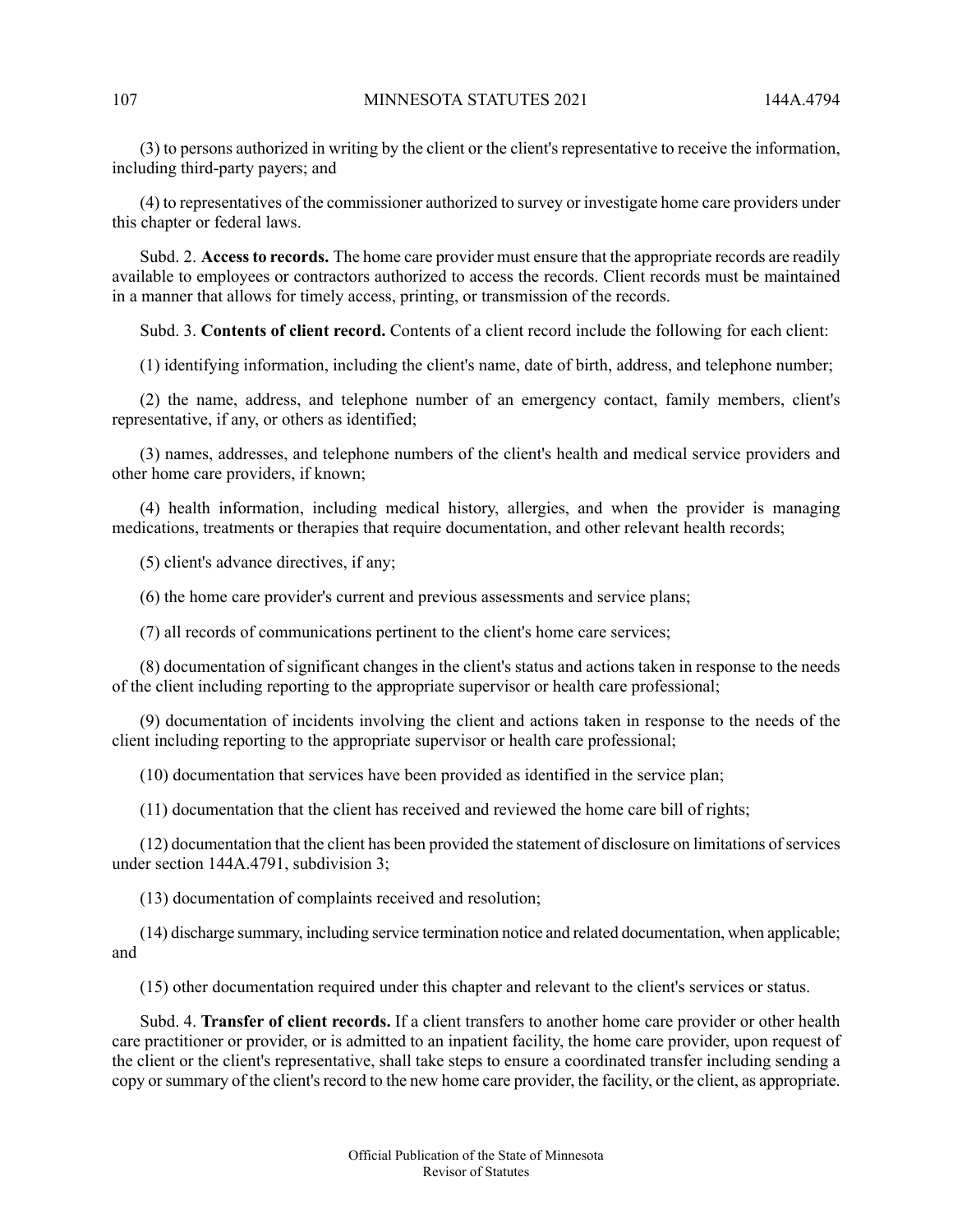144A 4794 MINNESOTA STATUTES 2021 108

Subd. 5. **Record retention.** Following the client's discharge or termination of services, a home care provider must retain a client's record for at least five years, or as otherwise required by state or federal regulations. Arrangements must be made for secure storage and retrieval of client records if the home care provider ceases business.

**History:** *2013 c 108 art 11 s 22; 2014 c 275 art 1 s 135*

# **144A.4795 HOME CARE PROVIDER RESPONSIBILITIES; STAFF.**

Subdivision 1. **Qualifications, training, and competency.** Allstaff providing home care services must: (1) be trained and competent in the provision of home care services consistent with current practice standards appropriate to the client's needs; and (2) be informed of the home care bill of rights under section 144A.44.

Subd. 2. **Licensed health professionals and nurses.** (a) Licensed health professionals and nurses providing home care services as an employee of a licensed home care provider must possess a current Minnesota license or registration to practice.

(b) Licensed health professionals and registered nurses must be competent in assessing client needs, planning appropriate home care services to meet client needs, implementing services, and supervising staff if assigned.

(c) Nothing in this section limits or expands the rights of nurses or licensed health professionals to provide services within the scope of their licenses or registrations, as provided by law.

Subd. 3. **Unlicensed personnel.** (a) Unlicensed personnel providing basic home care services must have:

(1) successfully completed a training and competency evaluation appropriate to the services provided by the home care provider and the topics listed in subdivision 7, paragraph (b); or

(2) demonstrated competency by satisfactorily completing a written or oral test on the tasksthe unlicensed personnel will perform and in the topicslisted in subdivision 7, paragraph (b); and successfully demonstrated competency of topics in subdivision 7, paragraph (b), clauses (5), (7), and (8), by a practical skills test.

Unlicensed personnel providing home care services for a basic home care provider may not perform delegated nursing or therapy tasks.

(b) Unlicensed personnel performing delegated nursing tasks for a comprehensive home care provider must:

(1) have successfully completed training and demonstrated competency by successfully completing a written or oral test of the topics in subdivision 7, paragraphs (b) and (c), and a practical skills test on tasks listed in subdivision 7, paragraphs (b), clauses (5) and (7), and (c), clauses (3), (5), (6), and (7), and all the delegated tasks they will perform;

(2) satisfy the current requirements of Medicare for training or competency of home health aides or nursing assistants, as provided by Code of Federal Regulations, title 42, section 483 or 484.36; or

(3) have, before April 19, 1993, completed a training course for nursing assistants that was approved by the commissioner.

(c) Unlicensed personnel performing therapy or treatment tasks delegated or assigned by a licensed health professional must meet the requirements for delegated tasks in subdivision 4 and any other training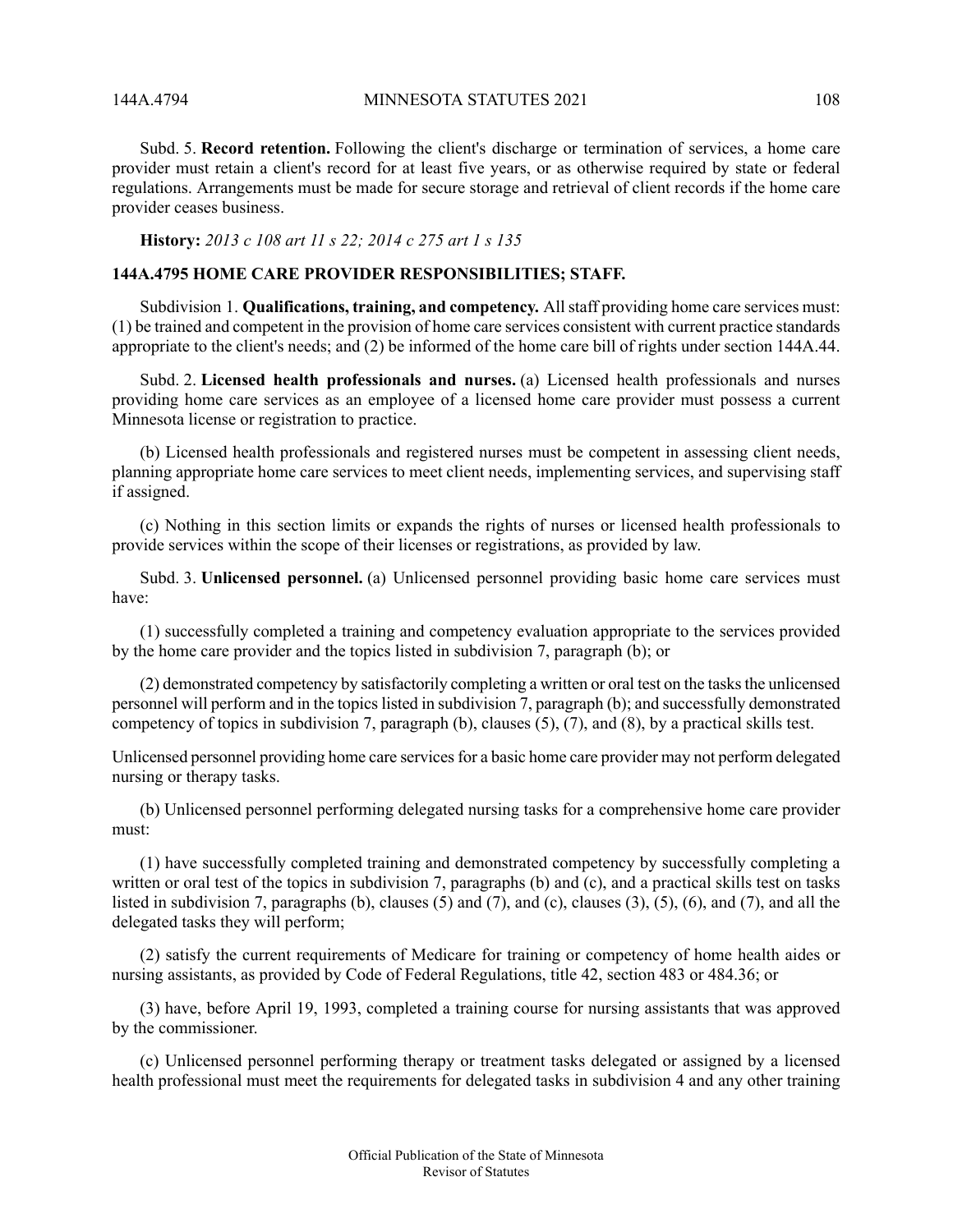or competency requirements within the licensed health professional scope of practice relating to delegation or assignment of tasks to unlicensed personnel.

Subd. 4. **Delegation of home care tasks.** A registered nurse or licensed health professional may delegate tasks only to staff who are competent and possess the knowledge and skills consistent with the complexity of the tasks and according to the appropriate Minnesota practice act. The comprehensive home care provider must establish and implement a system to communicate up-to-date information to the registered nurse or licensed health professional regarding the current available staff and their competency so the registered nurse or licensed health professional hassufficient information to determine the appropriateness of delegating tasks to meet individual client needs and preferences.

Subd. 5. **Individual contractors.** When a home care provider contracts with an individual contractor excluded from licensure under section 144A.471 to provide home care services, the contractor must meet the same requirements required by this section for personnel employed by the home care provider.

Subd. 6. **Temporary staff.** When a home care provider contracts with a temporary staffing agency excluded from licensure under section 144A.471, those individuals must meet the same requirements required by this section for personnel employed by the home care provider and shall be treated as if they are staff of the home care provider.

Subd. 7. **Requirementsfor instructors, training content, and competency evaluationsfor unlicensed personnel.** (a) Instructors and competency evaluators must meet the following requirements:

(1) training and competency evaluations of unlicensed personnel providing basic home care services must be conducted by individuals with work experience and training in providing home care services listed in section 144A.471, subdivisions 6 and 7; and

(2) training and competency evaluations of unlicensed personnel providing comprehensive home care services must be conducted by a registered nurse, or another instructor may provide training in conjunction with the registered nurse. If the home care provider is providing services by licensed health professionals only, then that specific training and competency evaluation may be conducted by the licensed health professionals as appropriate.

(b) Training and competency evaluations for all unlicensed personnel must include the following:

- (1) documentation requirements for all services provided;
- (2) reports of changes in the client's condition to the supervisor designated by the home care provider;
- (3) basic infection control, including blood-borne pathogens;
- (4) maintenance of a clean and safe environment;
- (5) appropriate and safe techniques in personal hygiene and grooming, including:
- (i) hair care and bathing;
- (ii) care of teeth, gums, and oral prosthetic devices;
- (iii) care and use of hearing aids; and
- (iv) dressing and assisting with toileting;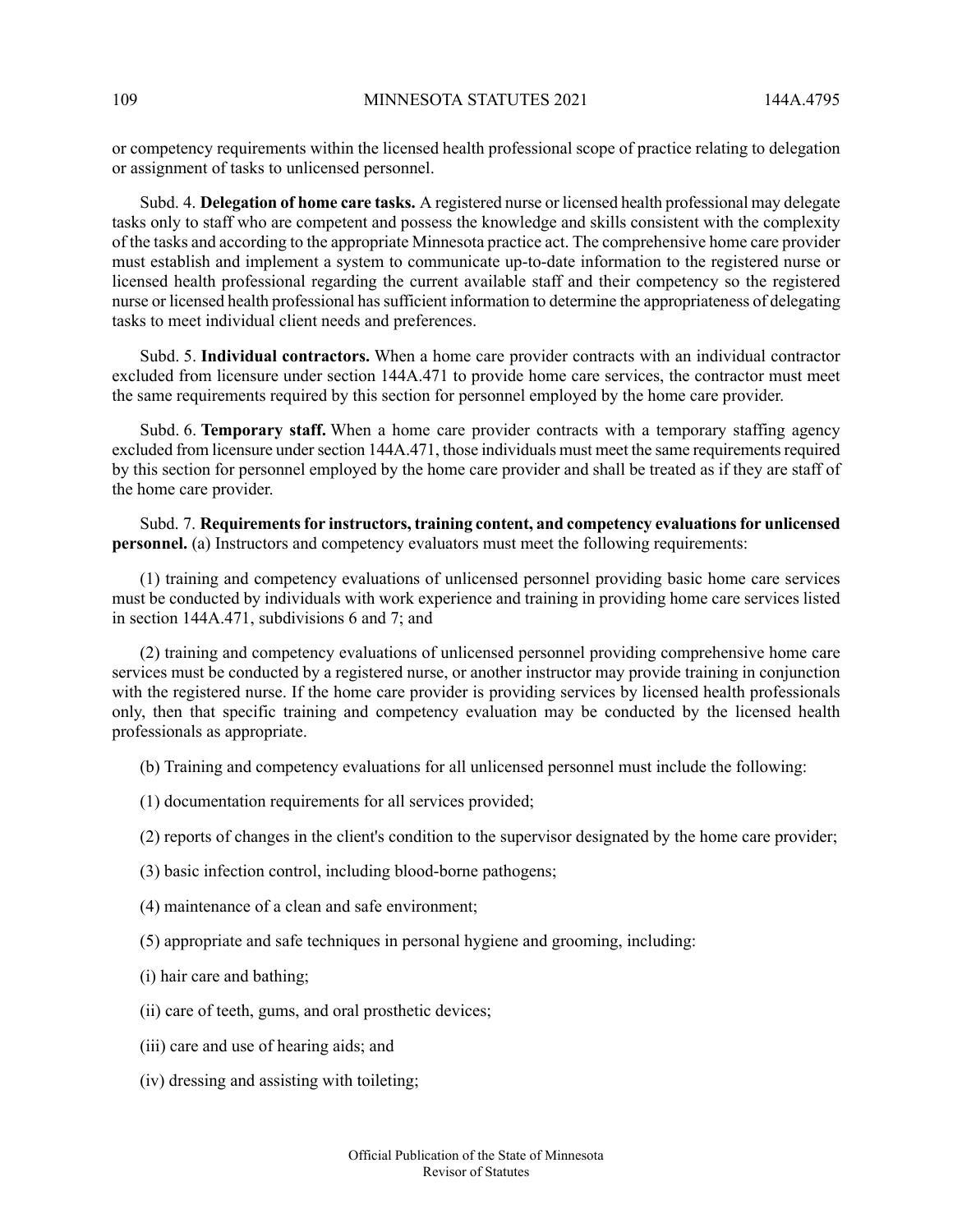(6) training on the prevention of falls for providers working with the elderly or individuals at risk of falls;

(7) standby assistance techniques and how to perform them;

(8) medication, exercise, and treatment reminders;

(9) basic nutrition, meal preparation, food safety, and assistance with eating;

(10) preparation of modified diets as ordered by a licensed health professional;

(11) communication skills that include preserving the dignity of the client and showing respect for the client and the client's preferences, cultural background, and family;

(12) awareness of confidentiality and privacy;

(13) understanding appropriate boundaries between staff and clients and the client's family;

(14) procedures to utilize in handling various emergency situations; and

(15) awareness of commonly used health technology equipment and assistive devices.

(c) In addition to paragraph (b), training and competency evaluation for unlicensed personnel providing comprehensive home care services must include:

(1) observation, reporting, and documenting of client status;

(2) basic knowledge of body functioning and changes in body functioning, injuries, or other observed changes that must be reported to appropriate personnel;

(3) reading and recording temperature, pulse, and respirations of the client;

(4) recognizing physical, emotional, cognitive, and developmental needs of the client;

(5) safe transfer techniques and ambulation;

(6) range of motioning and positioning; and

(7) administering medications or treatments as required.

(d) When the registered nurse or licensed health professional delegates tasks, they must ensure that prior to the delegation the unlicensed personnel istrained in the proper methodsto perform the tasks or procedures for each client and are able to demonstrate the ability to competently follow the procedures and perform the tasks. If an unlicensed personnel has not regularly performed the delegated home care task for a period of 24 consecutive months, the unlicensed personnel must demonstrate competency in the task to the registered nurse or appropriate licensed health professional. The registered nurse or licensed health professional must document instructions for the delegated tasks in the client's record.

**History:** *2013 c 108 art 11 s 23; 2014 c 275 art 1 s 135*

## **144A.4796 ORIENTATION AND ANNUAL TRAINING REQUIREMENTS.**

Subdivision 1. **Orientation of staff and supervisors to home care.** All staff providing and supervising direct home care services must complete an orientation to home care licensing requirements and regulations before providing home care services to clients. The orientation may be incorporated into the training required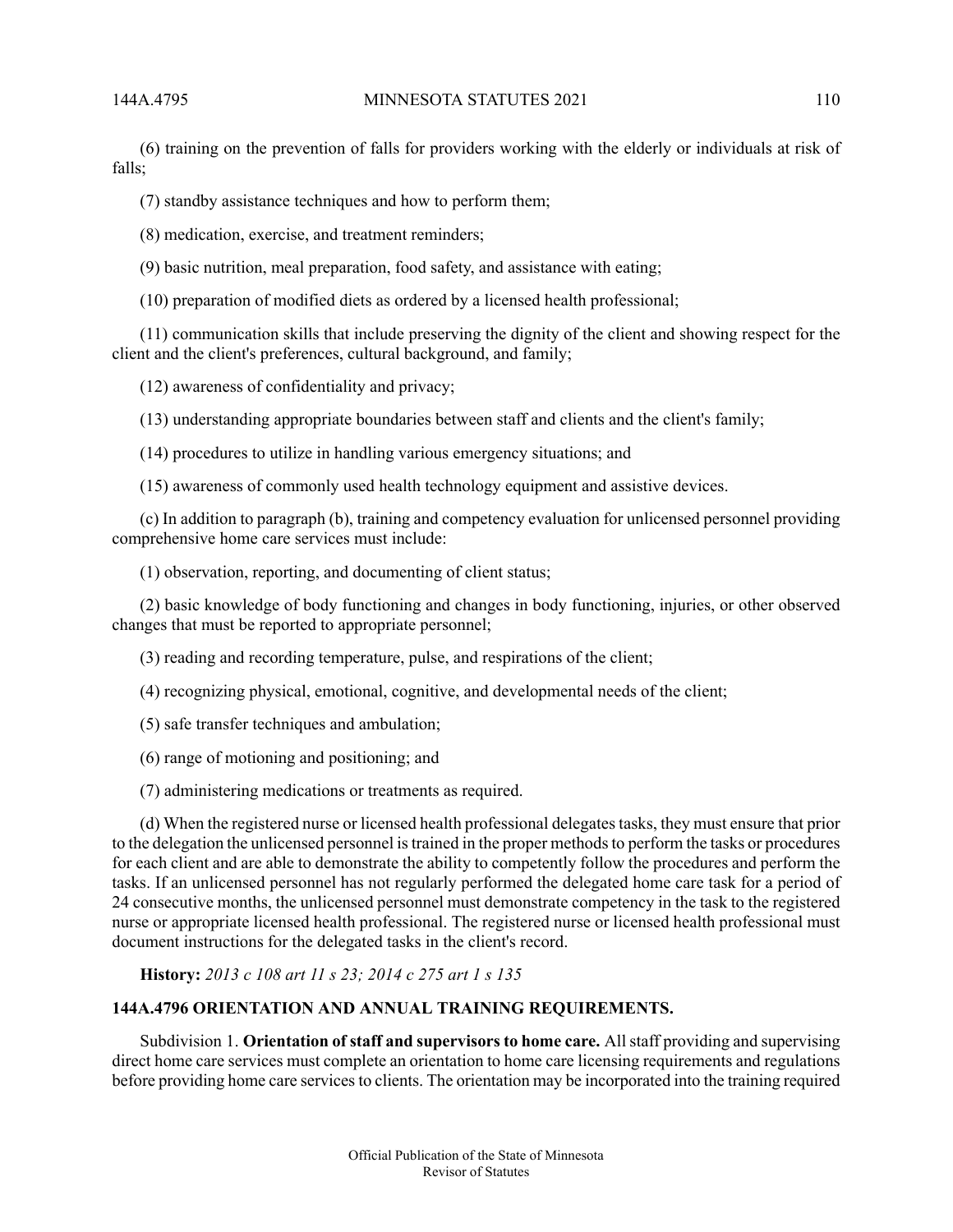under subdivision 6. The orientation need only be completed once for each staff person and is not transferable to another home care provider.

Subd. 2. **Content.** (a) The orientation must contain the following topics:

(1) an overview of sections 144A.43 to 144A.4798;

(2) introduction and review of all the provider's policies and procedures related to the provision of home care services by the individual staff person;

(3) handling of emergencies and use of emergency services;

(4) compliance with and reporting of the maltreatment of minors or vulnerable adults under section 626.557 and chapter 260E;

(5) home care bill of rights under section 144A.44;

(6) handling of clients' complaints, reporting of complaints, and where to report complaints including information on the Office of Health Facility Complaints and the Common Entry Point;

(7) consumer advocacy services of the Office of Ombudsman for Long-Term Care, Office of Ombudsman for Mental Health and Developmental Disabilities, Managed Care Ombudsman at the Department of Human Services, county managed care advocates, or other relevant advocacy services; and

(8) review of the types of home care services the employee will be providing and the provider's scope of licensure.

(b) In addition to the topics listed in paragraph (a), orientation may also contain training on providing services to clients with hearing loss. Any training on hearing loss provided under this subdivision must be high quality and research-based, may include online training, and must include training on one or more of the following topics:

(1) an explanation of age-related hearing loss and how it manifests itself, its prevalence, and challenges it poses to communication;

(2) health impacts related to untreated age-related hearing loss, such as increased incidence of dementia, falls, hospitalizations, isolation, and depression; or

(3) information about strategies and technology that may enhance communication and involvement, including communication strategies, assistive listening devices, hearing aids, visual and tactile alerting devices, communication access in real time, and closed captions.

Subd. 3. **Verification and documentation of orientation.** Each home care providershall retain evidence in the employee record of each staff person having completed the orientation required by this section.

Subd. 4. **Orientation to client.** Staff providing home care services must be oriented specifically to each individual client and the services to be provided. This orientation may be provided in person, orally, in writing, or electronically.

Subd. 5. **Training required relating to Alzheimer's disease and related disorders.** For home care providers that provide services for persons with Alzheimer's or related disorders, all direct care staff and supervisors working with those clients must receive training that includes a current explanation of Alzheimer's disease and related disorders, effective approaches to use to problem-solve when working with a client's challenging behaviors, and how to communicate with clients who have Alzheimer's or related disorders.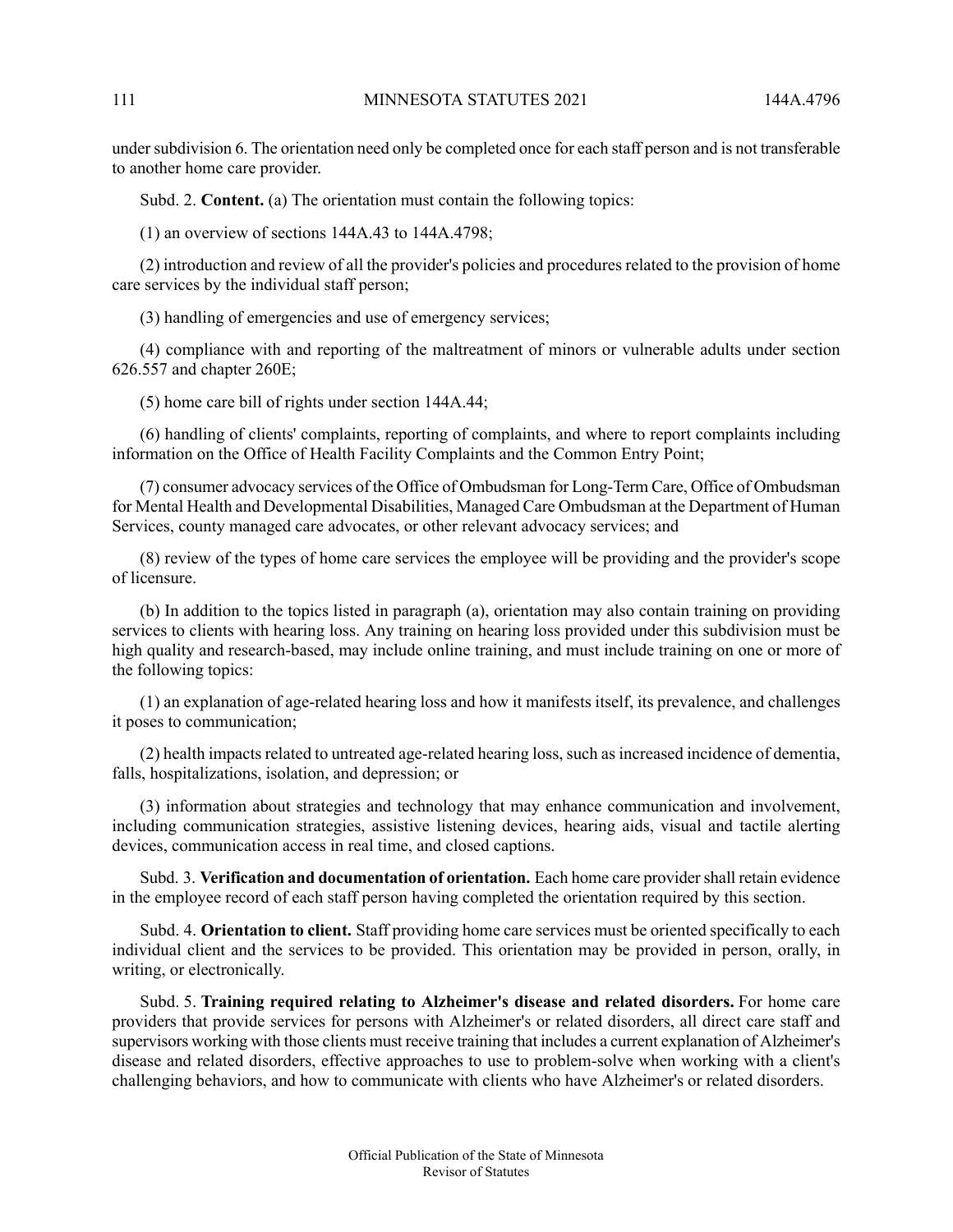Subd. 6. **Required annual training.** (a) All staff that perform direct home care services must complete at least eight hours of annual training for each 12 months of employment. The training may be obtained from the home care provider or another source and must include topics relevant to the provision of home care services. The annual training must include:

(1) training on reporting of maltreatment of minors under chapter 260E and maltreatment of vulnerable adults under section 626.557, whichever is applicable to the services provided;

(2) review of the home care bill of rights in section 144A.44;

(3) review of infection control techniques used in the home and implementation of infection control standards including a review of hand-washing techniques; the need for and use of protective gloves, gowns, and masks; appropriate disposal of contaminated materials and equipment, such as dressings, needles, syringes, and razor blades; disinfecting reusable equipment; disinfecting environmental surfaces; and reporting of communicable diseases; and

(4) review of the provider's policies and procedures relating to the provision of home care services and how to implement those policies and procedures.

(b) In addition to the topicslisted in paragraph (a), annual training may also contain training on providing services to clients with hearing loss. Any training on hearing loss provided under this subdivision must be high quality and research-based, may include online training, and must include training on one or more of the following topics:

(1) an explanation of age-related hearing loss and how it manifests itself, its prevalence, and challenges it poses to communication;

(2) health impacts related to untreated age-related hearing loss, such as increased incidence of dementia, falls, hospitalizations, isolation, and depression; or

(3) information about strategies and technology that may enhance communication and involvement, including communication strategies, assistive listening devices, hearing aids, visual and tactile alerting devices, communication access in real time, and closed captions.

Subd. 7. **Documentation.** A home care provider must retain documentation in the employee records of the staff who have satisfied the orientation and training requirements of this section.

**History:** 2013 c 108 art 11 s 24: 2014 c 275 art 1 s 135: 2017 c 51 s 1.2: 1Sp2019 c 9 art 11 s 62: *1Sp2020 c 2 art 8 s 25,26*

### **144A.4797 PROVISION OF SERVICES.**

Subdivision 1. **Availability of contact person to staff.** (a) A home care provider with a basic home care license must have a person available to staff for consultation on items relating to the provision of services or about the client.

(b) A home care provider with a comprehensive home care license must have a registered nurse available for consultation to staff performing delegated nursing tasks and must have an appropriate licensed health professional available if performing other delegated services such as therapies.

(c) The appropriate contact person must be readily available either in person, by telephone, or by other means to the staff at times when the staff is providing services.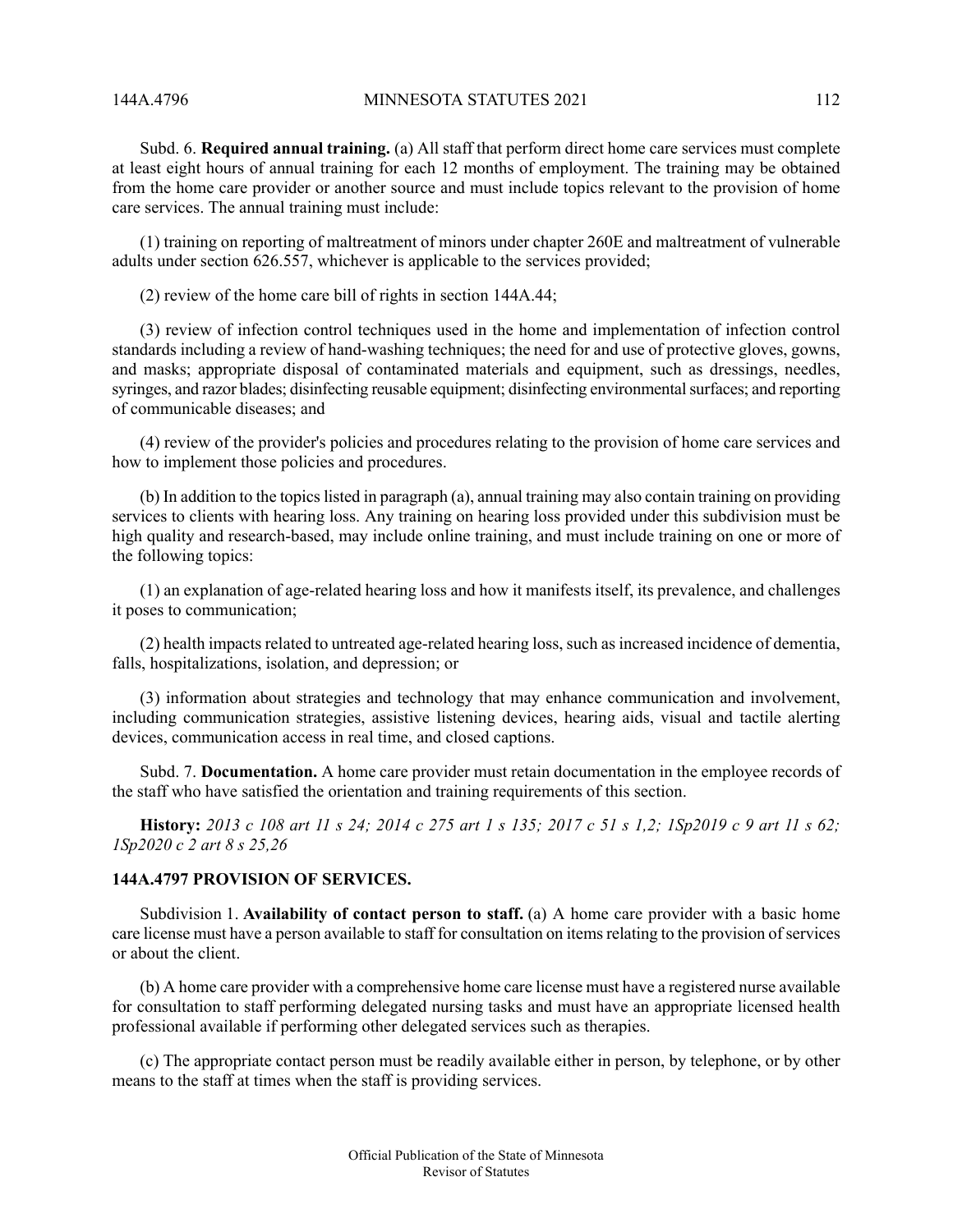113 MINNESOTA STATUTES 2021 144A 4798

Subd. 2. **Supervision ofstaff; basic home care services.** (a) Staff who perform basic home care services must be supervised periodically where the services are being provided to verify that the work is being performed competently and to identify problems and solutions to address issues relating to the staff's ability to provide the services. The supervision of the unlicensed personnel must be done by staff of the home care provider having the authority, skills, and ability to provide the supervision of unlicensed personnel and who can implement changes as needed, and train staff.

(b) Supervision includes direct observation of unlicensed personnel while the unlicensed personnel are providing the services and may also include indirect methods of gaining input such as gathering feedback from the client. Supervisory review of staff must be provided at a frequency based on the staff person's competency and performance.

(c) For an individual who is licensed as a home care provider, this section does not apply.

Subd. 3. **Supervision ofstaff providing delegated nursing or therapy home care tasks.** (a) Staff who perform delegated nursing or therapy home care tasks must be supervised by an appropriate licensed health professional or a registered nurse periodically where the services are being provided to verify that the work is being performed competently and to identify problems and solutions related to the staff person's ability to perform the tasks. Supervision of staff performing medication or treatment administration shall be provided by a registered nurse or appropriate licensed health professional and must include observation of the staff administering the medication or treatment and the interaction with the client.

(b) The direct supervision of staff performing delegated tasks must be provided within 30 days after the date on which the individual begins working for the home care provider and first performs delegated tasks for clients and thereafter as needed based on performance. This requirement also applies to staff who have not performed delegated tasks for one year or longer.

Subd. 4. **Documentation.** A home care provider must retain documentation of supervision activities in the personnel records.

Subd. 5. **Exemption.** This section does not apply to an individual licensed under sections 144A.43 to 144A.4798.

History: 2013 c 108 art 11 s 25; 2014 c 275 art 1 s 135; 1Sp2019 c 9 art 11 s 63

# **144A.4798 DISEASE PREVENTION AND INFECTION CONTROL.**

Subdivision 1. **Tuberculosis (TB) infection control.** (a) A home care provider must establish and maintain a comprehensive tuberculosis infection control program according to the most current tuberculosis infection control guidelines issued by the United States Centers for Disease Control and Prevention (CDC), Division of Tuberculosis Elimination, as published in the CDC's Morbidity and Mortality Weekly Report. This program must include a tuberculosis infection control plan that covers all paid and unpaid employees, contractors, students, and volunteers. The commissioner shall provide technical assistance regarding implementation of the guidelines.

(b) The home care provider must maintain written evidence of compliance with this subdivision.

Subd. 2. **Communicable diseases.** A home care provider must follow current state requirements for prevention, control, and reporting of communicable diseases as defined in Minnesota Rules, parts 4605.7040, 4605.7044, 4605.7050, 4605.7075, 4605.7080, and 4605.7090.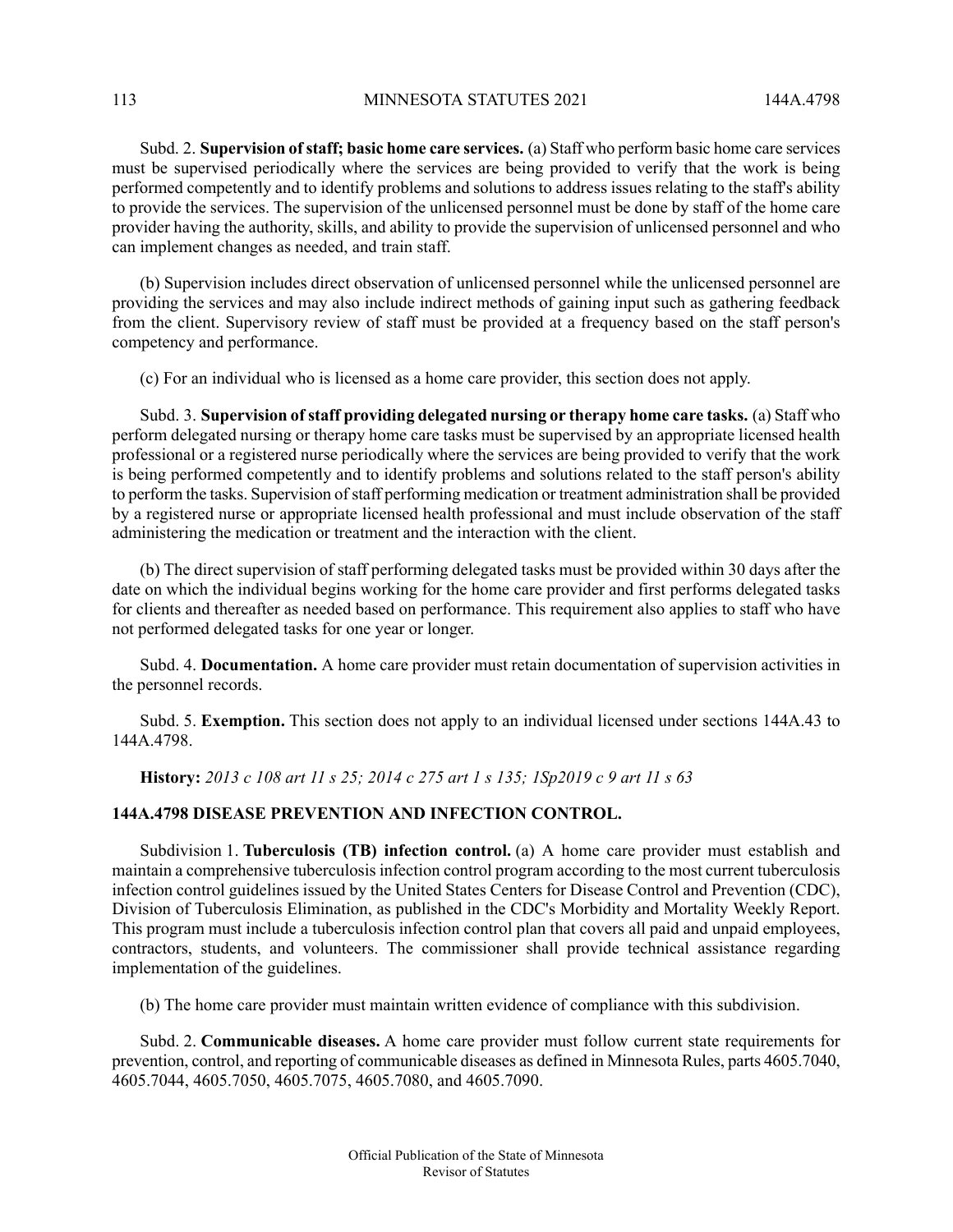Subd. 3. **Infection control program.** A home care provider must establish and maintain an effective infection control program that complies with accepted health care, medical, and nursing standards for infection control.

**History:** *2013 c 108 art 11 s 26; 1Sp2019 c 9 art 11 s 64*

# **144A.4799 DEPARTMENT OF HEALTH LICENSED HOME CARE PROVIDER ADVISORY COUNCIL.**

Subdivision 1. **Membership.** The commissioner of health shall appoint eight persons to a home care and assisted living program advisory council consisting of the following:

(1) three public members as defined in section 214.02 who shall be persons who are currently receiving home care services, persons who have received home care services within five years of the application date, persons who have family members receiving home care services, or persons who have family members who have received home care services within five years of the application date;

(2) three Minnesota home care licensees representing basic and comprehensive levels of licensure who may be a managerial official, an administrator, a supervising registered nurse, or an unlicensed personnel performing home care tasks;

(3) one member representing the Minnesota Board of Nursing;

(4) one member representing the Office of Ombudsman for Long-Term Care; and

(5) beginning July 1, 2021, one member of a county health and human services or county adult protection office.

Subd. 2. **Organizations and meetings.** The advisory councilshall be organized and administered under section 15.059 with per diems and costs paid within the limits of available appropriations. Meetings will be held quarterly and hosted by the department. Subcommittees may be developed as necessary by the commissioner. Advisory council meetings are subject to the Open Meeting Law under chapter 13D.

Subd. 3. **Duties.** (a) At the commissioner's request, the advisory council shall provide advice regarding regulations of Department of Health licensed home care providers in this chapter, including advice on the following:

(1) community standards for home care practices;

(2) enforcement of licensing standards and whether certain disciplinary actions are appropriate;

(3) ways of distributing information to licensees and consumers of home care and assisted living;

(4) training standards;

(5) identifying emerging issues and opportunities in home care and assisted living;

(6) identifying the use of technology in home and telehealth capabilities;

(7) allowable home care licensing modifications and exemptions, including a method for an integrated license with an existing license for rural licensed nursing homes to provide limited home care services in an adjacent independent living apartment building owned by the licensed nursing home; and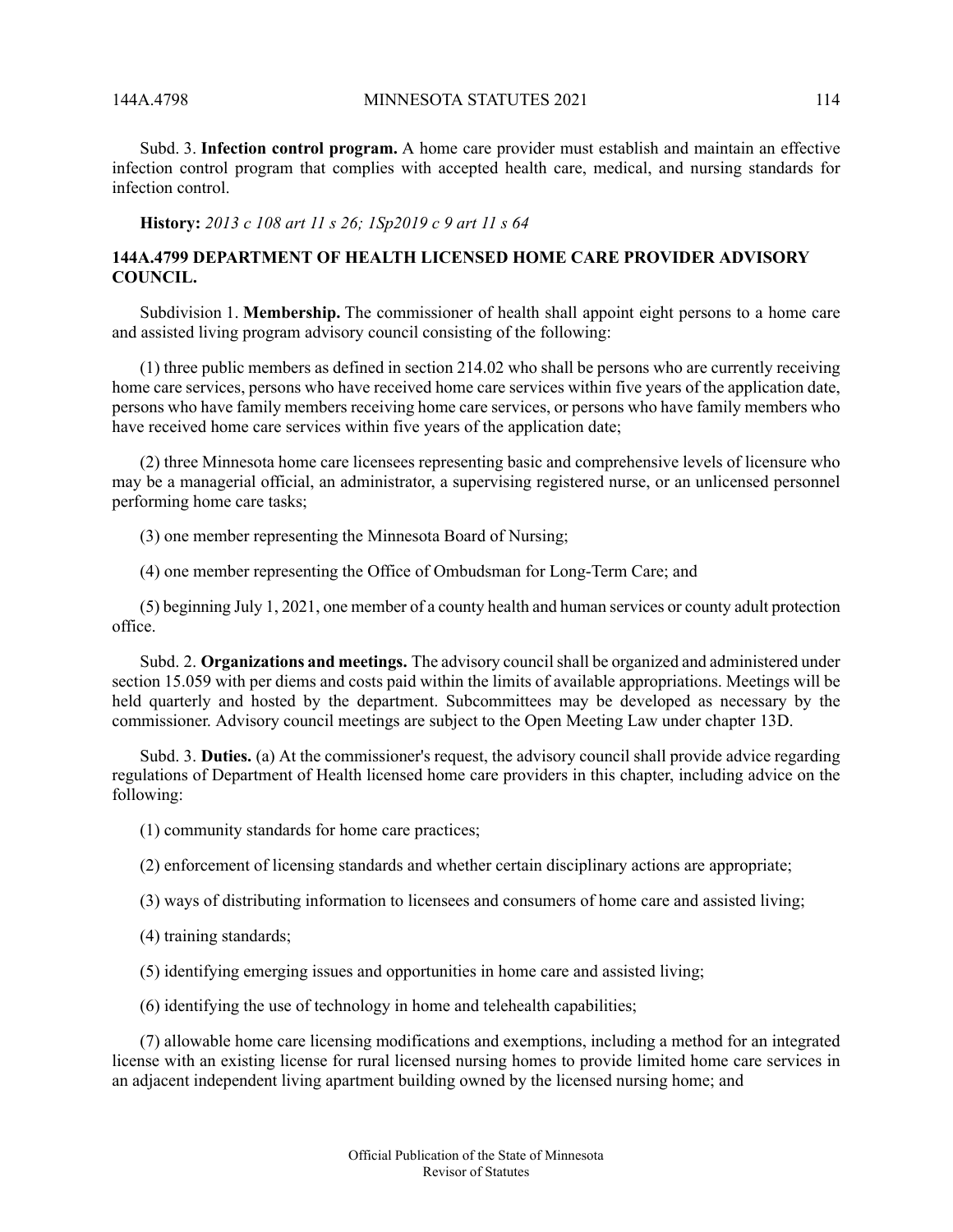(8) recommendations for studies using the data in section 62U.04, subdivision 4, including but not limited to studies concerning costs related to dementia and chronic disease among an elderly population over 60 and additional long-term care costs, as described in section 62U.10, subdivision 6.

(b) The advisory council shall perform other duties as directed by the commissioner.

(c) The advisory council shall annually make recommendations to the commissioner for the purposes in section 144A.474, subdivision 11, paragraph (i). The recommendations shall address ways the commissioner may improve protection of the public under existing statutes and laws and include but are not limited to projects that create and administer training of licensees and their employees to improve residents' lives, supporting ways that licensees can improve and enhance quality care and ways to provide technical assistance to licensees to improve compliance; information technology and data projects that analyze and communicate information about trends of violations or lead to ways of improving client care; communications strategies to licensees and the public; and other projects or pilots that benefit clients, families, and the public.

History: 2013 c 108 art 11 s 27; 2014 c 291 art 6 s 18; 2016 c 179 s 13,14; 1Sp2017 c 6 art 10 s 70; *2019 c 60 art 4 s 26; 1Sp2019 c 9 art 11 s 65,66*

**144A.48** MS 2002 [Repealed, 2002 c 252 s 25]

**144A.481** MS 2018 [Repealed, 1Sp2019 c 9 art 11 s 112]

# **144A.482 REGISTRATION OF HOME MANAGEMENT PROVIDERS.**

(a) For purposes of this section, a home management provider is a person or organization that provides at least two of the following services: housekeeping, meal preparation, and shopping to a person who is unable to perform these activities due to illness, disability, or physical condition.

(b) A person or organization that provides only home management services may not operate in the state without a current certificate of registration issued by the commissioner of health. To obtain a certificate of registration, the person or organization must annually submit to the commissioner the name, mailing and physical addresses, e-mail address, and telephone number of the person or organization and a signed statement declaring that the person or organization is aware that the home care bill of rights applies to their clients and that the person or organization will comply with the home care bill of rights provisions contained in section 144A.44. A person or organization applying for a certificate must also provide the name, business address, and telephone number of each of the persons responsible for the management or direction of the organization.

(c) The commissionershall charge an annual registration fee of \$20 for persons and \$50 for organizations. The registration fee shall be deposited in the state treasury and credited to the state government special revenue fund.

(d) A home care provider that provides home management services and other home care services must be licensed, but licensure requirements other than the home care bill of rights do not apply to those employees or volunteers who provide only home management services to clients who do not receive any other home care services from the provider. A licensed home care provider need not be registered as a home management service provider but must provide an orientation on the home care bill of rights to its employees or volunteers who provide home management services.

(e) An individual who provides home management services under this section must, within 120 days after beginning to provide services, attend an orientation session that provides training on the home care bill of rights and an orientation on the aging process and the needs and concerns of elderly and disabled persons.